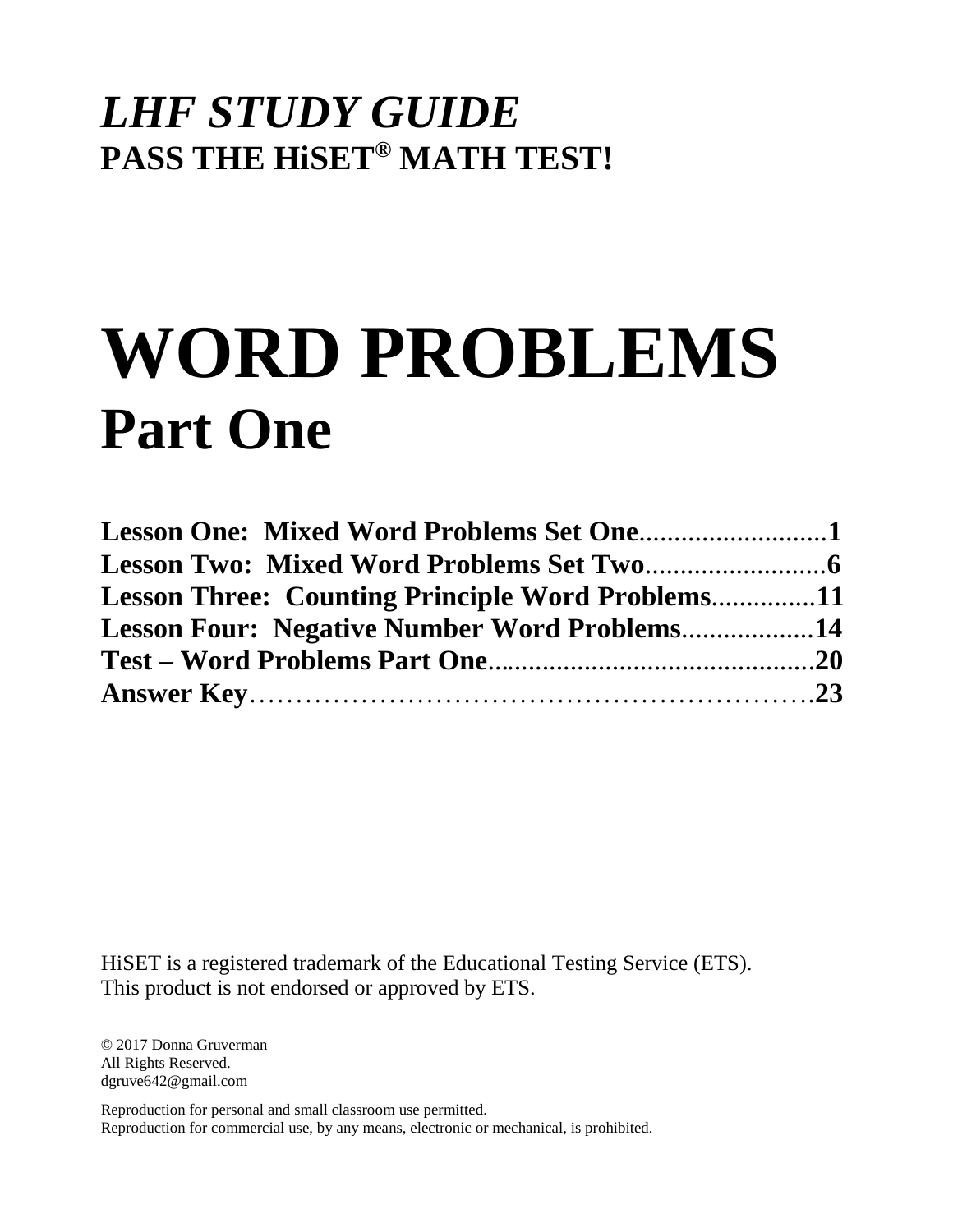# **LESSON ONE Mixed Word Problems Set One**

Most of the problems in this set involve earnings or costs that are made up of two or three different parts that need to be calculated separately and then added together. Read through the six examples and then do the Practice Questions.

**Tip:** For amounts written as 7 cents or  $7¢$ , you will usually be asked to give an answer in dollars. Be sure to express correctly as money when doing calculations. 7 cents should be written as 0.07, because it is 7 100ths of 1 dollar. It should not be written as 7, which would be 7 dollars, and it should not be written as 0.70, which would be 70 cents. 20 cents should be written as 0.20, because it is 20 100ths of 1 dollar. It should not be written as 20, which would be 20 dollars.

**Note –** Multiplication can be expressed by a number next to parentheses or by numbers in parentheses next to each other. For example  $$6(400 - 250)$  is the same as  $$6 \times (400 - 250)$ , and  $$25)(\$3.50)$  is the same as \$25 x \$3.50.

### **Example 1**

Shonda earns \$10 per hour at Sneakers Plus. She is also paid a \$2 commission on every pair of sneakers she sells. How much did Shonda earn if she worked 6 hours and sold 9 pairs of sneakers?

A. \$102 B. \$27 C. \$74 D. \$66 E. \$78

Shonda's earnings have two parts that need to be added together, the hourly pay and the commission pay.

The hourly pay is 6 hours  $x$  \$10 = \$60. The commission pay is 9 pairs of sneakers  $x$  \$2 = \$18. \$60 + \$18 = \$78, so the **answer is E. \$78.**

## **Example 2**

Samuel's telephone plan costs \$15 per month plus 5 cents for each phone call that is made. If 65 phone calls are made in a month, which expression represents the telephone bill for that month?

| A. $$15 + ($5)(65)$    | B. $$15 + 65$         | C. $65 + (\$0.05)(\$15)$ |
|------------------------|-----------------------|--------------------------|
| D. $$15 + ($0.05)(65)$ | E. $(\$15)(\$5) + 65$ |                          |

Note that you need an expression, not a numerical answer.

There are two parts that make up the telephone bill, the monthly fee and the charge for phone calls made, so you need an expression that adds together these two parts.

The monthly fee is \$15.

The charge for phone calls made is 65 calls times 5 cents per call, or,  $(65)(\$0.05)$ . Add the two parts together, so the **answer is D.**  $$15 + ($0.05)(65)$ . Note that 5 cents is written as \$0.05, not \$5.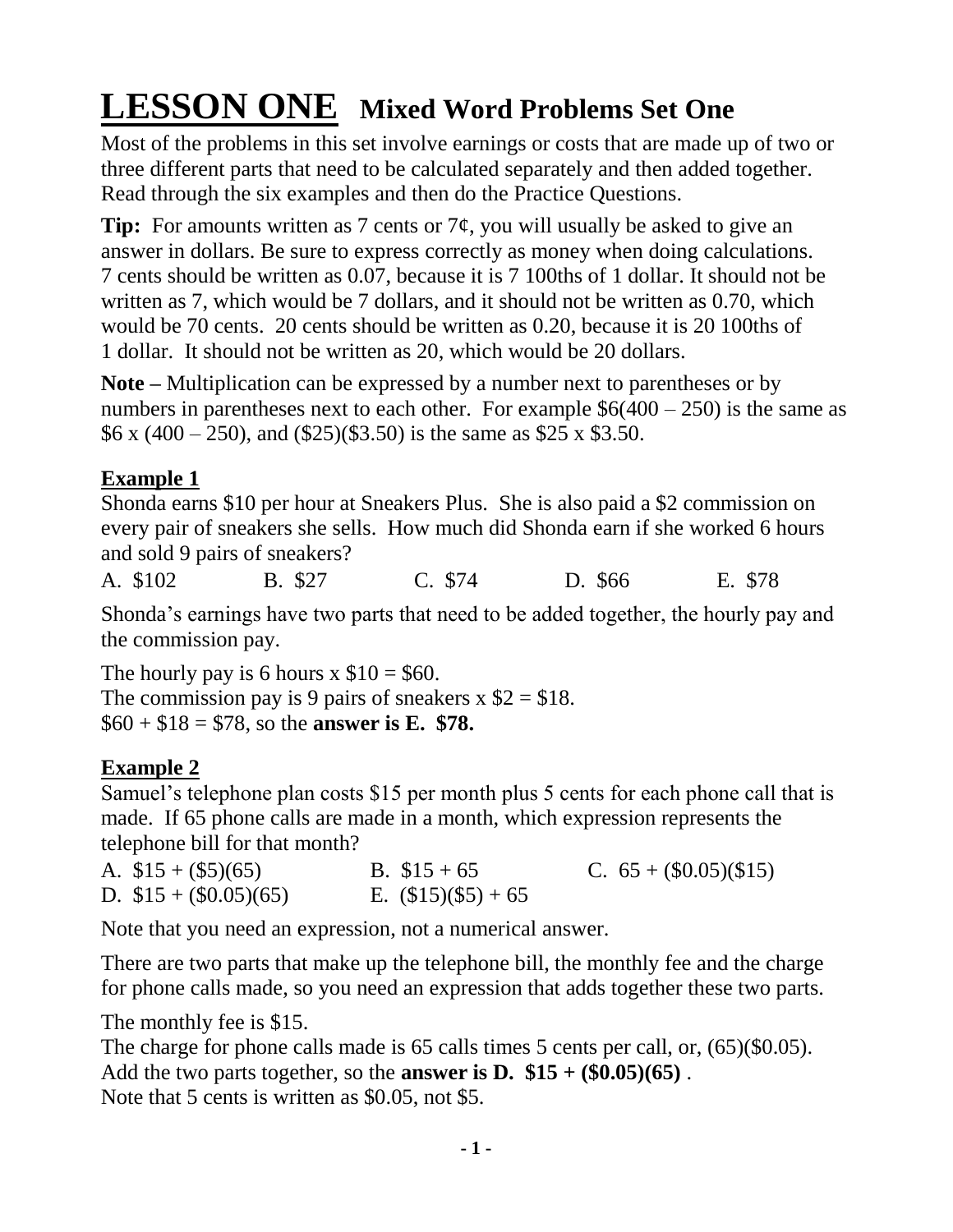#### **Example 3**

Salespeople at Rick's Used Cars earn a base pay of \$1,200 per month, plus a \$150 per car commission for the first 10 cars they sell during the month. Any cars beyond 10 that they sell earn a commission that is 2 times the rate for the first 10 cars. What is the total pay for a salesperson that sells 13 cars in a month?

A. \$3,600 B. \$2,700 C. \$3,150 D. \$1,350 E. \$6,600

The total pay is made up of three different pieces: the base pay, the commission for the first 10 cars sold, and the commission for any cars sold over 10. Calculate each piece and then add them together.

- 1. Base pay is **\$1,200.**
- 2. Commission on the first 10 cars is \$150 per car, so 10 x \$150 = **\$1,500.**
- 3. To get commission for the rest of the cars, you need two pieces of information:
	- 1) The commission rate, which is 2 times the first rate, or  $2 \times \$150 = \$300$  per car.
	- 2) The number of cars that get this rate, which is the total cars sold minus the first 10 cars you have already accounted for, or  $13 - 10 = 3$  cars.

Commission on these cars is 3 x \$300 = **\$900.**

Add the three parts together.

 $$1,200 + $1,500 + $900 = $3,600$ , so the **answer is A.** \$3,600.

#### **Example 4**

Ace Cable TV pays their Sales Representatives a \$3 commission for each of the first 200 cable plans they sell per month. Any additional plans sold in the same month earn a commission that is 1.5 times the rate for the first 200 plans. If someone sells 812 cable plans in a month, what is the total commission earned that month?

A. \$2,436 B. \$3,354 C. \$1,218 D. \$2,754 E. \$600

To get total commission, add together two pieces: the commission for the first 200 plans + the commission for the rest of the plans.

- 1. The first 200 plans earn \$3 per plan, so 200 x \$3 = \$600.
- 2. To get commission for the rest of the plans, you need two pieces of information:
	- 1) The commission rate, which is 1.5 times the first rate, or  $1.5 \times $3 = $4.50$  per plan.
	- 2) The number of plans that get this rate, which is the total plans sold minus the first 200 plans you have already accounted for, or,  $812 - 200 = 612$  plans. Commission on these plans is  $612 \times $4.50 = $2.754$ .

Add the two pieces together. \$600 + \$2,754 = \$3,354, so the **answer is B. \$3,354**.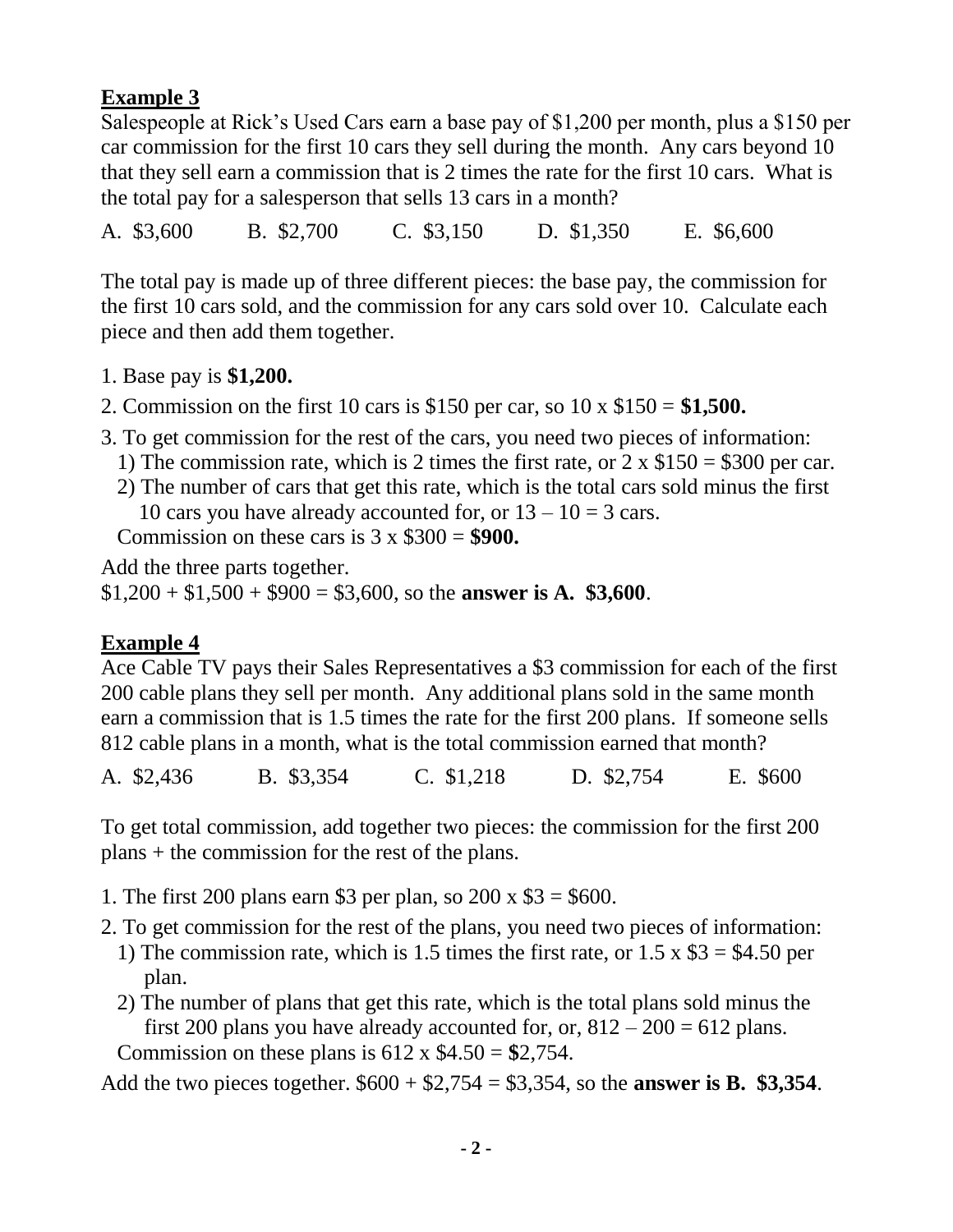#### **Example 5**

Sue bought a living room furniture set and paid \$2,400 cash. Yolanda also bought a \$2,400 living room set, but instead of paying cash, she used a credit plan. She made a \$600 down payment, and will make payments of \$90 per month for 2 years. How much less did Sue pay than Yolanda?

A. \$2,160 B. \$2,760 C. \$1,380 D. \$1,610 E. \$360

Calculate how much Yolanda paid, then compare it to the \$2,400 that Sue paid. Yolanda paid  $$600 + $90 \times 24$  months  $= $2,760$ , and the problem tells you Sue paid \$2,400.

\$2,760 – \$2,400 = \$360, so the **answer is E. \$360.**

In problems like this, be sure to convert each year to 12 months before multiplying.

**Beware** that in multi-step problems like this, the answer to your first calculation, in this case, \$2,760, is not the right answer to the question, but it will usually be one of the multiple choice answers that you are given.

#### **Example 6**

Michael's cell phone plan has no monthly charge, but he has to pay 75 cents for each text and \$1.25 for each phone call. In one month there were 22 texts and 30 phone calls. Which expression shows how much his bill will be?

A.  $$0.75 + $1.25 \times 52$  B.  $$0.75 \times 30 + $1.25 \times 22$  C.  $$1.25 \times (22 + 30)$ D.  $$0.75 \times 22 + $1.25 \times 30$  E.  $$2.00 \times (22 + 30)$ 

Add together the charge for the texts and the charge for the phone calls.

Charge for texts is 22 texts x \$0.75. Charge for phone calls is 30 x \$1.25. So, the **answer is D. \$0.75 x 22 + \$1.25 x 30.**

#### **PRACTICE – Mixed Word Problems Set One** *Answers – p. 23*

**1.** The telephone company charges a monthly fee of \$26.75 plus 7 cents for every phone call made. If 39 phone calls are made in a month, how much will the telephone bill be?

A. \$299.75 B. \$29.48 C. \$65.75 D. \$33.75 E. \$187.25

**2.** Juan's cell phone plan charges \$38.50 per month, which includes unlimited texts and 50 phone calls. Any additional phone calls are billed at  $22¢$  per call. Which of the following expressions represents his cell phone bill in a month where Juan makes 68 phone calls?

| A. $$38.50 + (\$0.22)(68)$ | B. $$38.50 + 50$     | C. $$38.50 + ($22)(18)$ |
|----------------------------|----------------------|-------------------------|
| D. $$38.50 + (0.22)(18)$   | E. $50 \times $0.22$ |                         |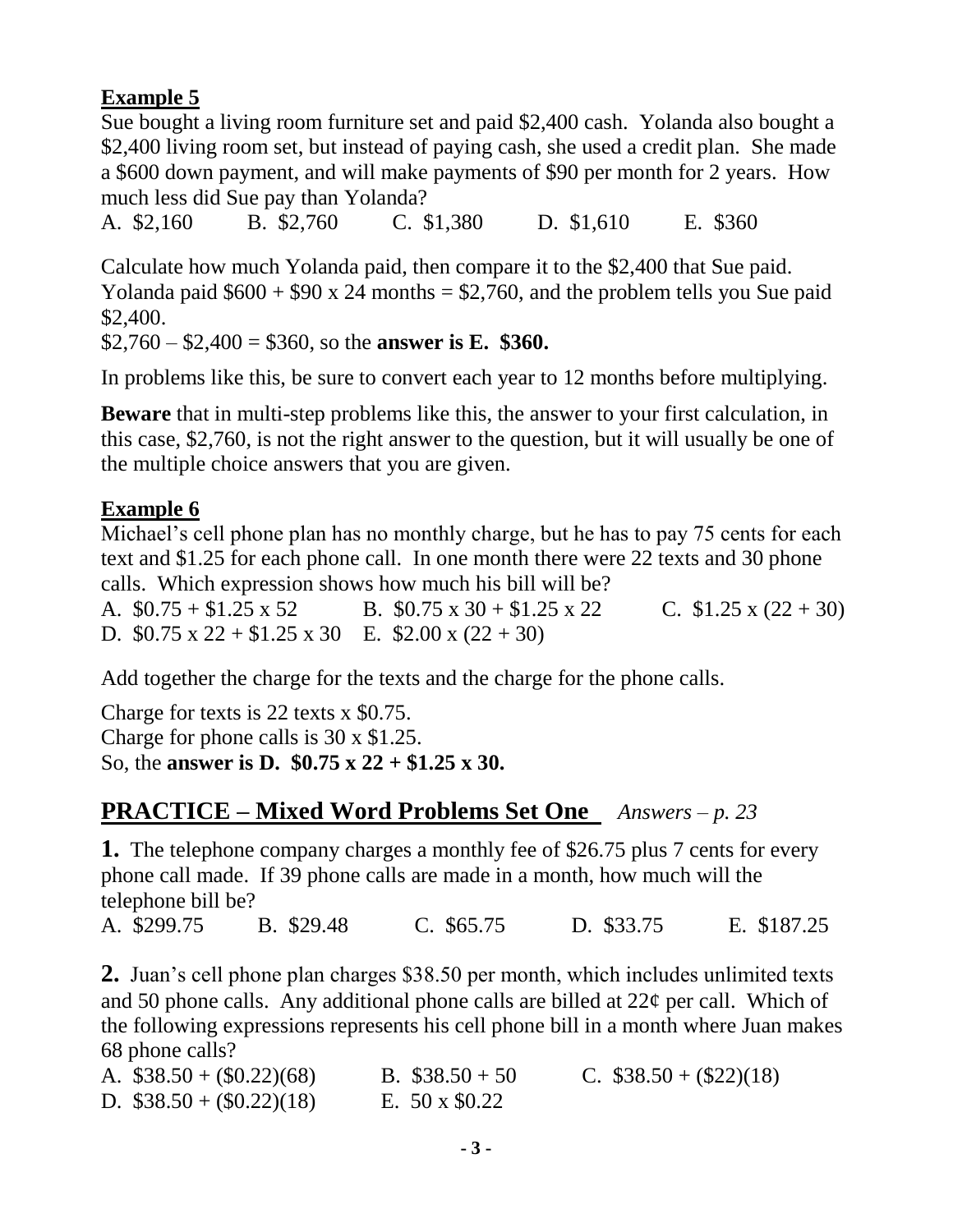**3.** Janel purchased a laptop computer on a credit plan. Her payments are \$30 per month for 2 years. Mark bought the same laptop, paying \$600 cash. By paying cash, how much money did Mark save?

A. \$720 B. \$540 C. \$570 D. \$630 E. \$120

**4.** Life insurance salespeople earn a base pay of \$900 per month plus a \$50 commission for each policy sold. Which expression represents the total monthly pay for a salesman who sells 22 policies in a month?

A.  $$900 + $50$  B.  $$900 + ($50)(22)$  C.  $22 ($900 + $50)$ D.  $(22)(\$900) + \$50$  E.  $(\$950)(22)$ 

**5.** Lenore is renting a car that costs \$18 per day plus 10¢ for each mile driven. How much will she pay if she rents the car for 5 days and drives 250 miles?

A. \$115 B. \$90 C. \$43 D. \$268 E. \$278

**6.** One cell phone plan has a base charge of \$42 per month, which includes 300 minutes. All minutes used after the first 300 are charged 2 cents per minute. Which expression shows what the bill is in a month where 750 minutes are used?

| A. $$42 + $0.02(750 - 300)$ | B. $$42 + $2(750 - 300)$ | C. $$42 + $2(750)$ |
|-----------------------------|--------------------------|--------------------|
| D. $$42 + $0.02(750)$       | E. $$42 + (750 - 300)$   |                    |

**7.** The telephone company charges a monthly fee of \$60 which includes unlimited local calls and 10 long distance calls. Additional long distance calls are billed at 75¢ per call. If Sue makes 48 local calls and 15 long distance calls, what is her bill for the month?

A. \$71.25 B. \$67.50 C. \$96.00 D. \$75.00 E. \$63.75

**8.** To rent a car it costs \$35 per day and 15 cents per mile for every mile driven over 300 miles. If Sinya rents a car for 4 days and drives 500 miles, which expression shows how much will it cost to rent the car?

| A. $$35 \times 4 + $15 \times 200$ | B. $$35 \times 4 + $0.15 \times 200$ |                             |
|------------------------------------|--------------------------------------|-----------------------------|
| C. $$35 \times 4 + 200$            | D. $\$35 + 4 \times 500$             | E. $$35 + 300 \times $0.15$ |

**9.** Car salespeople earn \$1,200 per month plus a \$365 commission for every car they sell. If Diane sold 4 cars last month, what were her total earnings?

|  | A. \$1,565 | B. \$5,165 | $C.$ \$2,660 | D. \$1,569 | E. \$4,800 |
|--|------------|------------|--------------|------------|------------|
|--|------------|------------|--------------|------------|------------|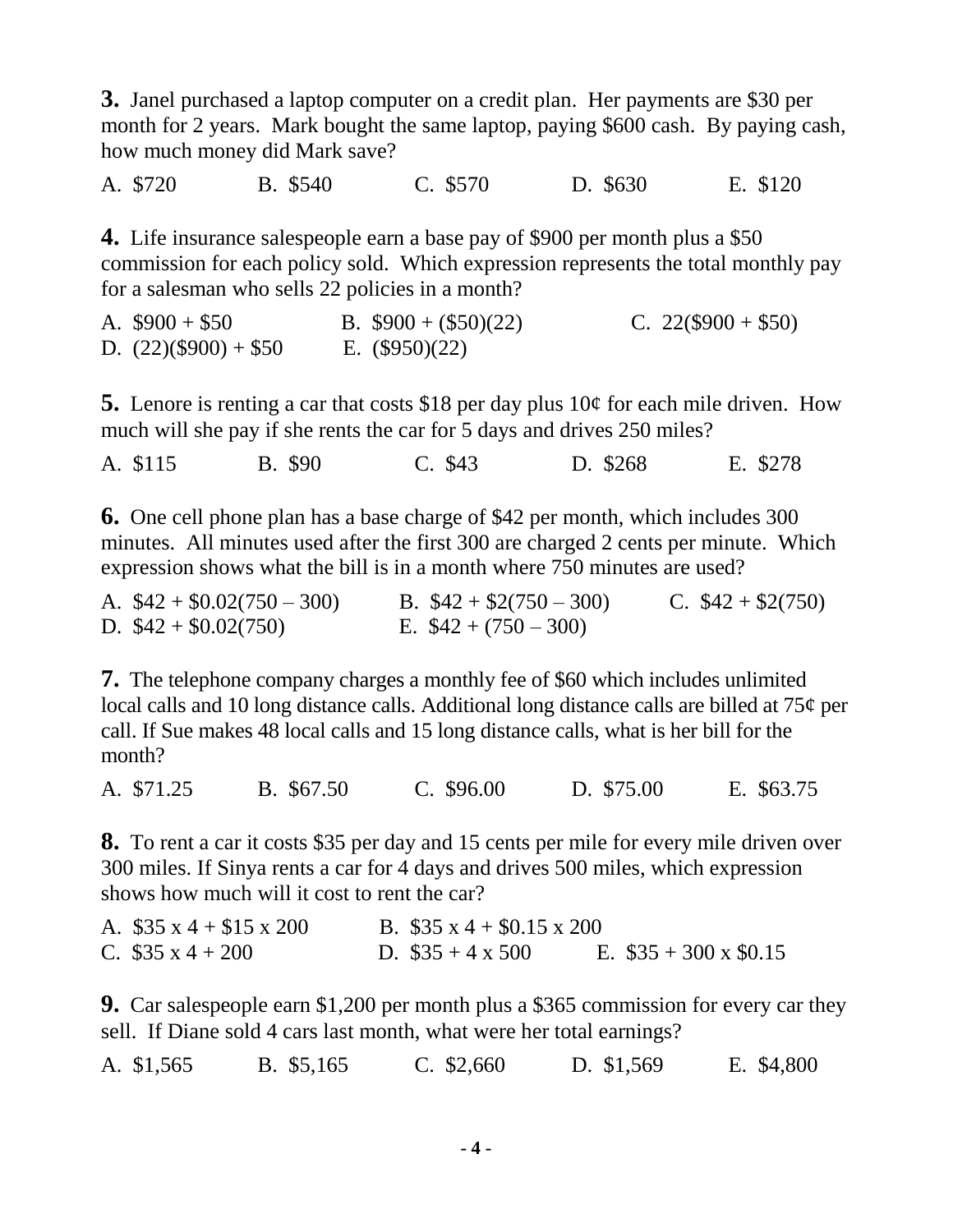**10.** Mr. Boden can buy a washer and dryer for \$1,650 cash, or he can make payments of \$85 per month for 2 years. Which expression shows how much he will save by paying cash?

A.  $(\$85 \times 24) - \$1,650$  B.  $\$1,650 - (\$85 \times 24)$  C.  $(\$85 \times 2) - \$1,650$ D.  $$85 + 24 - $1,650$  E.  $$1,650 - $85$  x 24

**11.** Tisha is buying tile to redo her kitchen and dining room floors. Desert Rose tile costs \$12 per square foot, and Tawny Dream tile costs \$10 per square foot. If she needs 250 square feet of tile, which expression shows how much will she save by choosing the less expensive tile?

A.  $250(\$12 + \$10)$  B.  $\$12 \times 250 + \$10$  C.  $(\$12 \times 250) - (\$10 \times 250)$ D.  $250 + $12 + $10$  E.  $($12 + 250) - ($10 + 250)$ 

**12.** At Couches Unlimited, the first 12 couches sold in a month earn a salesperson a \$50 commission per couch. If any couches over 12 are sold during the month, those couches earn a commission per couch that is 2 times the commission rate for the first 12 couches. If Jay sold 18 couches in March, what was his commission in March?

A. \$1,200 B. \$900 C. \$2,400 D. \$1,800 E. \$600

**13.** Angelo can buy a computer for \$700 cash. He can also buy it using the store credit plan where he will have to make a \$200 down payment, and pay \$100 per month for 6 months. How much can Angelo save if he chooses to pay cash?

A. \$800 B. \$300 C. \$400 D. \$500 E. \$100

**14.** Lenore earns \$700 base pay plus a \$50 commission per sale for the first 18 alarm systems that she sells each month. Any alarm systems beyond 18 that she sells earn her a commission rate that is 1.5 times the rate for the first 18 alarm systems. How much will Lenore earn in a month where she sells 26 alarm systems?

A. \$2,000 B. \$2,200 C. \$750 D. \$1,600 E. \$1,402

**15.** Elisa is having some dental work done, and she can either use the credit plan offered by her dentist, or she can pay \$1,500 cash. With the credit plan, she will make a \$300 down payment and pay \$50 per month for 3 years. How much more will she pay in total if she uses the credit plan instead of paying cash?

|  | A. \$1,800 | B. \$2,100 | $C.$ \$600 | D. \$450 | E. \$300 |
|--|------------|------------|------------|----------|----------|
|--|------------|------------|------------|----------|----------|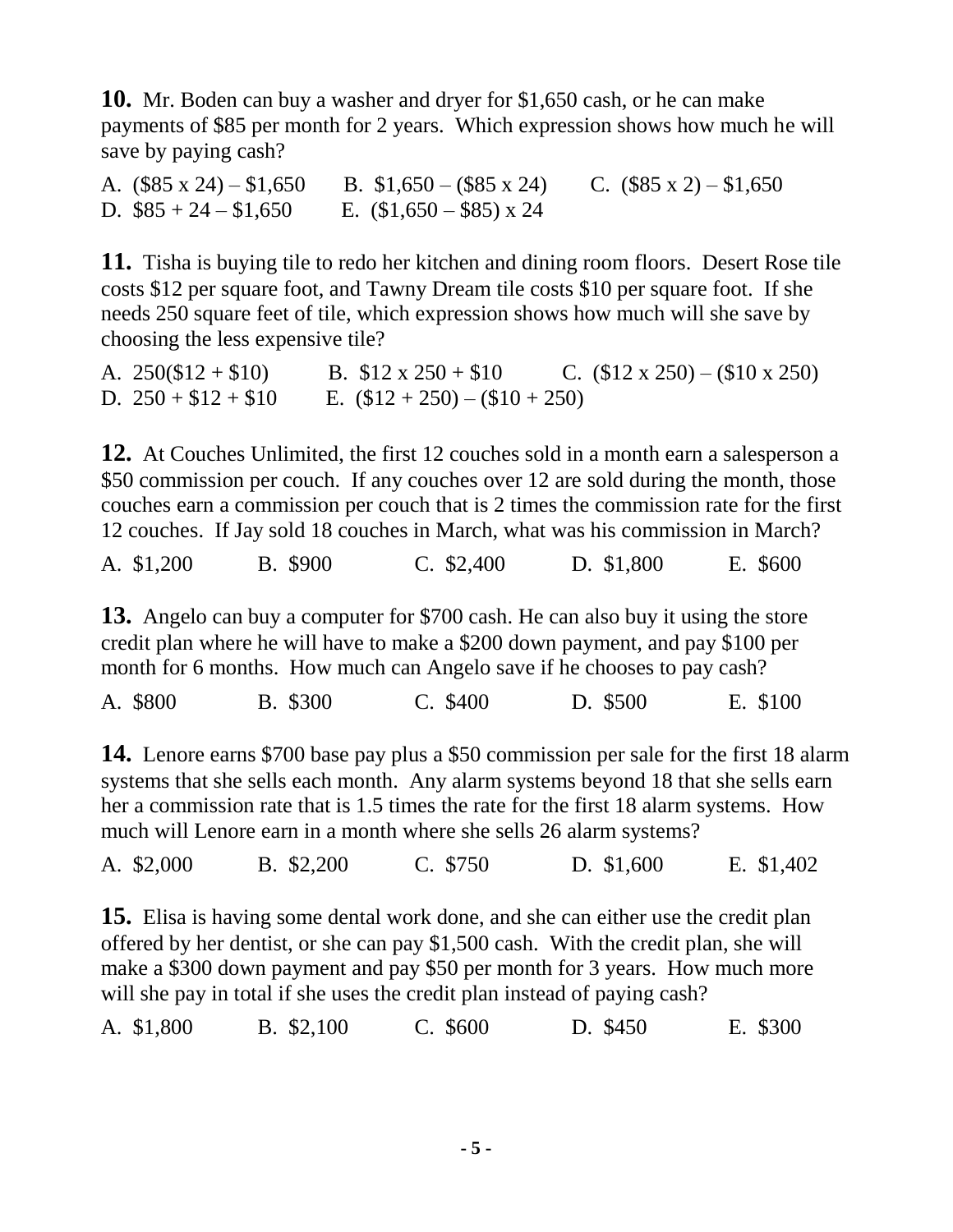# **LESSON TWO Mixed Word Problems Set Two**

Try the six examples you see below. If you're not sure how to do one, read through the explanation under the example. Then, go on and do the Practice Questions.

#### **Example 1**

Jasmine's bank balance was \$3,450.75 on Monday morning. During the week she wrote a rent check for \$600 and a check for her car payment of \$275. She also deposited her paycheck of \$1,246.67, and used the ATM to get \$60 in cash. What is her bank balance at the end of the week after all these transactions? A. \$1,269.08 B. \$4,962.43 C. \$3,762.42 D. \$3,822.42 E. \$3,487.42

Start with the opening balance, subtract any money that came out of the bank account, and add any money that went into the bank account.

 $$3,450.75 - $600 - $275 + $1,246.67 - $60 = $3,762.42$  so the **answer is C. \$3,762.42**.

### **Example 2**

Last month Sammy stocked up on soup when it was on sale. If each can of soup cost 75 cents, and he spent a total of \$24, how many cans did he buy? A. 18 B. 22 C. 28 D. 32 E. 38

There are several ways to solve this problem.

Divide total cost by cost per can to get number of cans.  $$24 \div $0.75 = 32$ , so the **answer is D. 32.**

**OR**, set up a proportion. Cans  $\frac{1}{2} = \frac{?}{?}$ Cost \$0.75 \$24

To solve a proportion, multiply the diagonals and divide by the remaining number.  $$24 \times 1 \div $0.75 = 32$ 

**OR**, if you're not sure what to do, use trial and error with the five possible answers that are given to see which number of cans x \$0.75 per can will total to \$24.

| <b>Try A.</b> 18 | Does 18 cans x \$0.75 per can = \$24? No, it is \$13.50, so 18 cans is | not the right answer.     |
|------------------|------------------------------------------------------------------------|---------------------------|
| <b>Try B. 22</b> | Does 22 cans x \$0.75 per can = \$24? No, it is \$16.50, so 22 cans is | not the right answer.     |
| <b>Try C. 28</b> | Does 28 cans x \$0.75 per can = \$24? No, it is \$21.00, so 28 cans is | not the right answer.     |
| <b>Try D. 32</b> | Does 32 cans x \$0.75 per can = $$24$ ? Yes, it does equal \$24, so 32 | cans is the right answer. |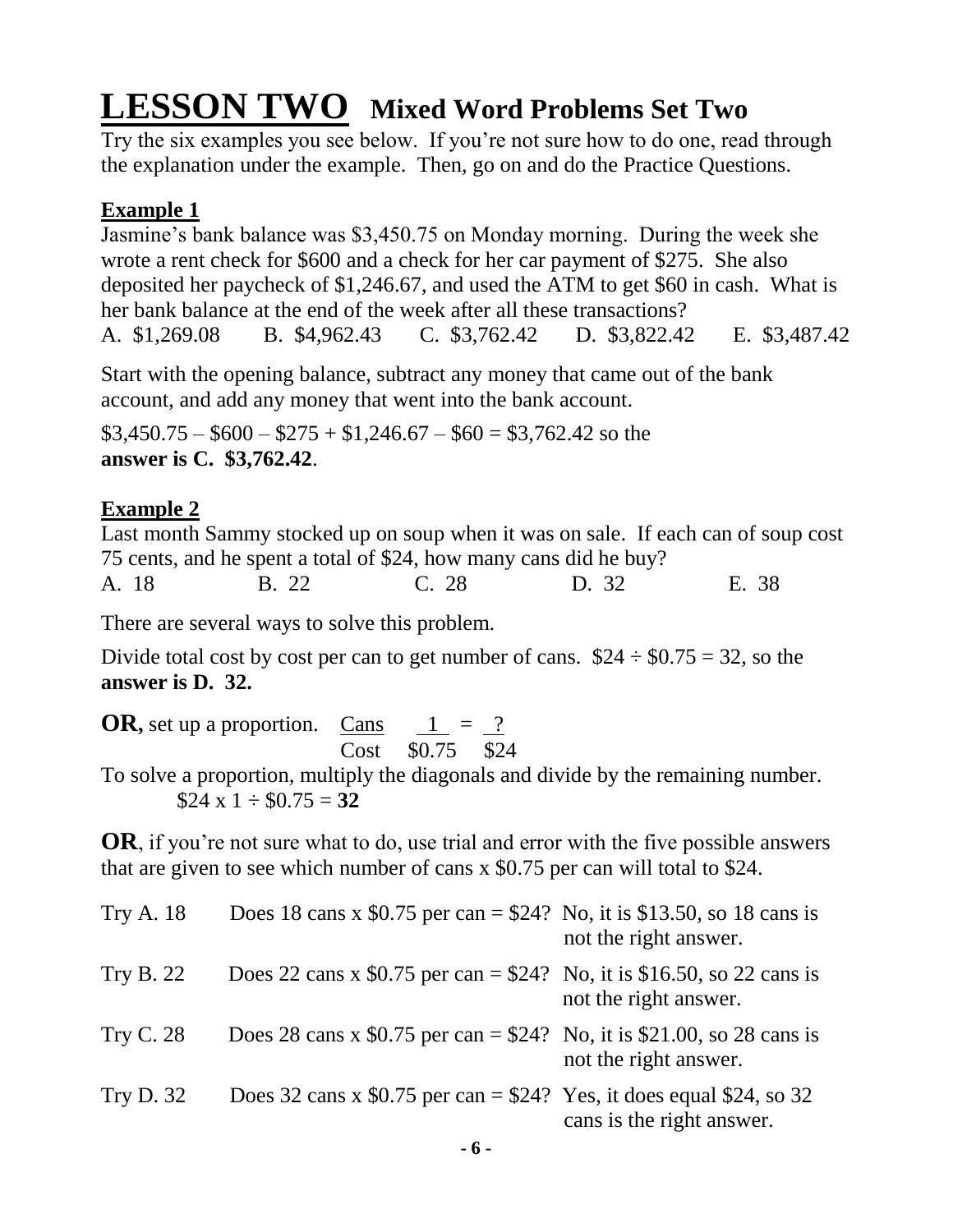#### **Example 3**

The Morrison Charity Association gets an average of 74 donations per month. At the same rate, which expression shows how many donations will be received in the next  $4\frac{1}{2}$  months?

A.  $74 \div 4 \frac{1}{2}$  B.  $74 \times 4 \frac{1}{2}$  C.  $74 + 4 \frac{1}{2}$  D.  $4 \frac{1}{2} \div 74$  E.  $74 - 4 \frac{1}{2}$ 

Multiply 74 donations each month times 4 ½ months, so the **answer is B. 74 x 4 ½**.

#### **Example 4**

Lester's printer can print 16 pages per minute. How many pages can he print in 10 days if he uses his printer for 2 hours every day?

A. 320 B. 960 C. 1,920 D. 9,600 E. 19,200

You are given 16 pages per minute.

**First** calculate how many pages he can print in 1 hour.

16 pages per minute x 60 minutes per hour = 960 pages per hour.

**Next** calculate how many pages he can print in 1 day. 960 pages per hour x 2 hours per day  $= 1,920$  pages printed in 1 day.

**Then** multiply by 10 to get pages printed in 10 days. 1,920 pages per day  $x$  10 days = 19,200 pages printed in 10 days, so **answer is E. 19,200.**

Do this type of problem in steps. Use the time unit you are given to calculate the next largest time unit, and continue calculating the next largest time unit until you get to the time unit asked for in the problem.

In this problem, you are given pages per minute, so first calculate pages per hour, then pages per day, and finally pages in 10 days. Note that each step is to the next largest time unit: per minute, then

> per hour, then per day, and finally per the 10 days that the problem asks for.

#### **Memorize the following conversions if you do not already know them:**

- 1 minute  $= 60$  seconds
- 1 hour  $= 60$  minutes
- 1 day  $= 24$  hours
- 1 week  $= 7$  days
- 1 year  $= 12$  months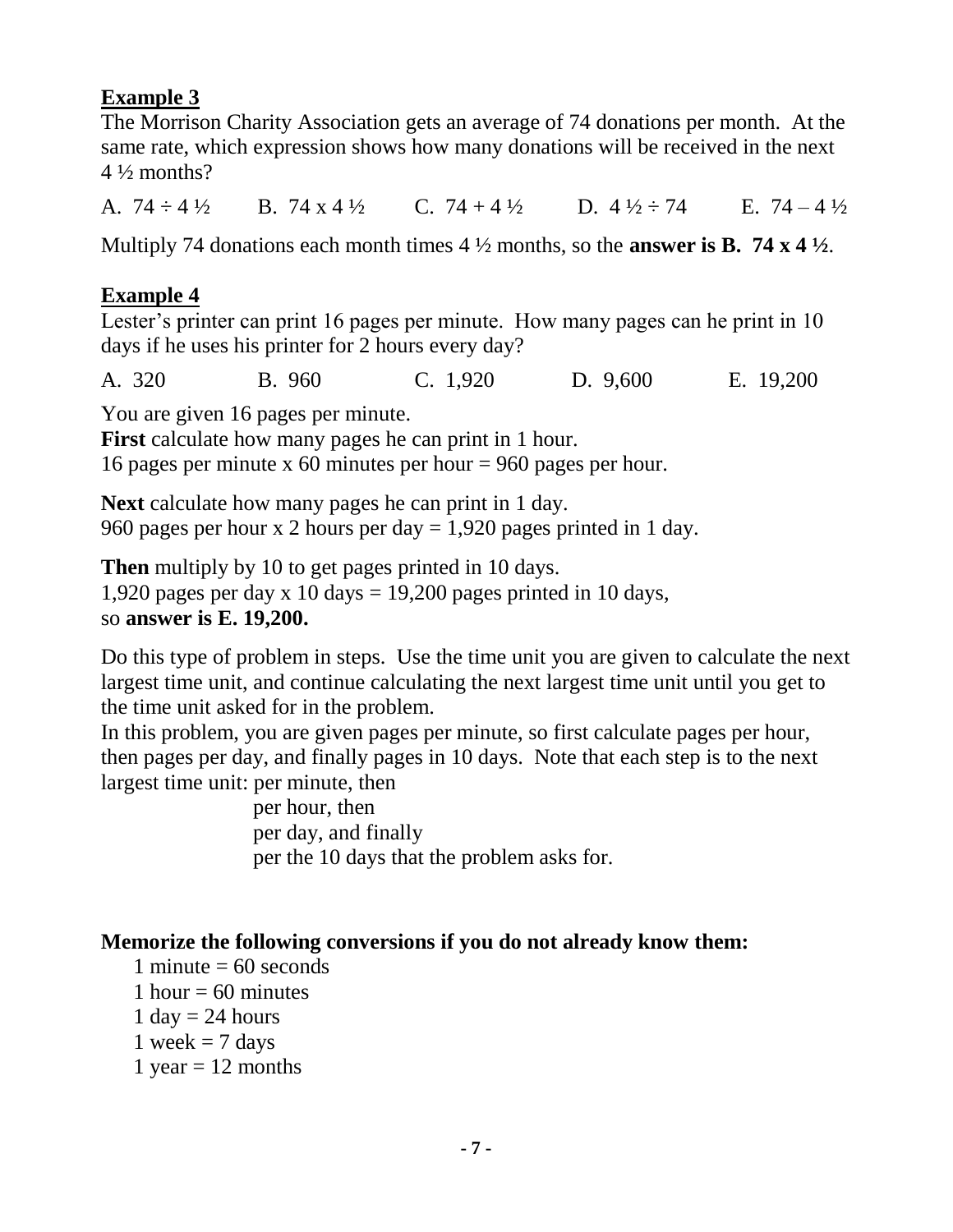### **Example 5**

Kendra has rented 8 tables at the Dedham Holiday Bazaar for \$75 per table. She will be selling holiday wreaths for a price of \$30 each. How many of the 200 wreaths she is bringing will Kendra have to sell to pay for her table rental fee?

A. 83 B. 29 C. 20 D. 315 E. 600

Calculate the total rental fee for the tables, then divide by \$30 to see how many wreaths must be sold to earn that amount.

Table rental cost is  $8 \times $75 = $600$ , and  $$600 \div $30 = 20$  wreaths, so **answer is C. 20.** 

Note that the number of wreaths she brings does not affect the calculation.

**OR**, If you calculate the total rental cost as \$600, and then aren't sure what to do, you can solve by using trial and error with the five possible answers given.

| <b>Try A. 83</b> | Does 83 wreaths x $$30 = $600$   | No, it is $$2,490$ , so 83 is not the right |
|------------------|----------------------------------|---------------------------------------------|
|                  |                                  | answer, and is way too high.                |
| <b>Try B. 29</b> | Does 29 wreaths x $\$30 = \$600$ | No, it is \$870, so 29 is not the right     |
|                  |                                  | answer, and is a little too high.           |
| <b>Try C. 20</b> | Does 20 wreaths $x $30 = $600$   | Yes, it does equal \$600, so the right      |
|                  |                                  | answer is 20 wreaths.                       |

If 20 wreaths are sold it will bring in \$600, which is enough to pay the table rental fee.

#### **Example 6**

The cost of running the Littleton Festival is \$35,000. Ticket sales will bring in \$22,000 and the city of Littleton will contribute \$5,000. Ads in the Littleton Festival Guide will be sold for \$500 each. Which of the following expressions shows how many ads must be sold to cover the rest of the cost of running the festival?

A.  $$500 \div ($35,000 - $27,000)$  B.  $$35,000 - $27,000 \div $500$  C.  $$35,000 \div $500$ D.  $(\$35,000 - \$27,000) \div \$500$  E.  $\$22,000 \div \$500$ 

Calculate the total amount of money that still has to be raised, and divide it by \$500 to see how many ads must be sold.

 $$22,000 + $5,000$  has already been raised, and together this is \$27,000.  $$35,000$  is the total needed, so the amount left to be raised is  $(\$35,000 - \$27,000)$ . To see how many ads must be sold, divide the amount to be raised by the cost of each ad, so the **answer is D. (\$35,000 – \$27,000) ÷ \$500.**

The correct answer could also have been expressed as  $$35,000 - $27,000$ . Think of the fraction bar as a division sign.  $$500$ 

Note that answer B. \$35,000 – \$27,000 ÷ \$500 is **not** correct. Order of operations says to do division first, and then subtraction, which will not give the correct answer. In answer D, order of operations says to do what is inside the parentheses first, and then the division, which will give the correct answer.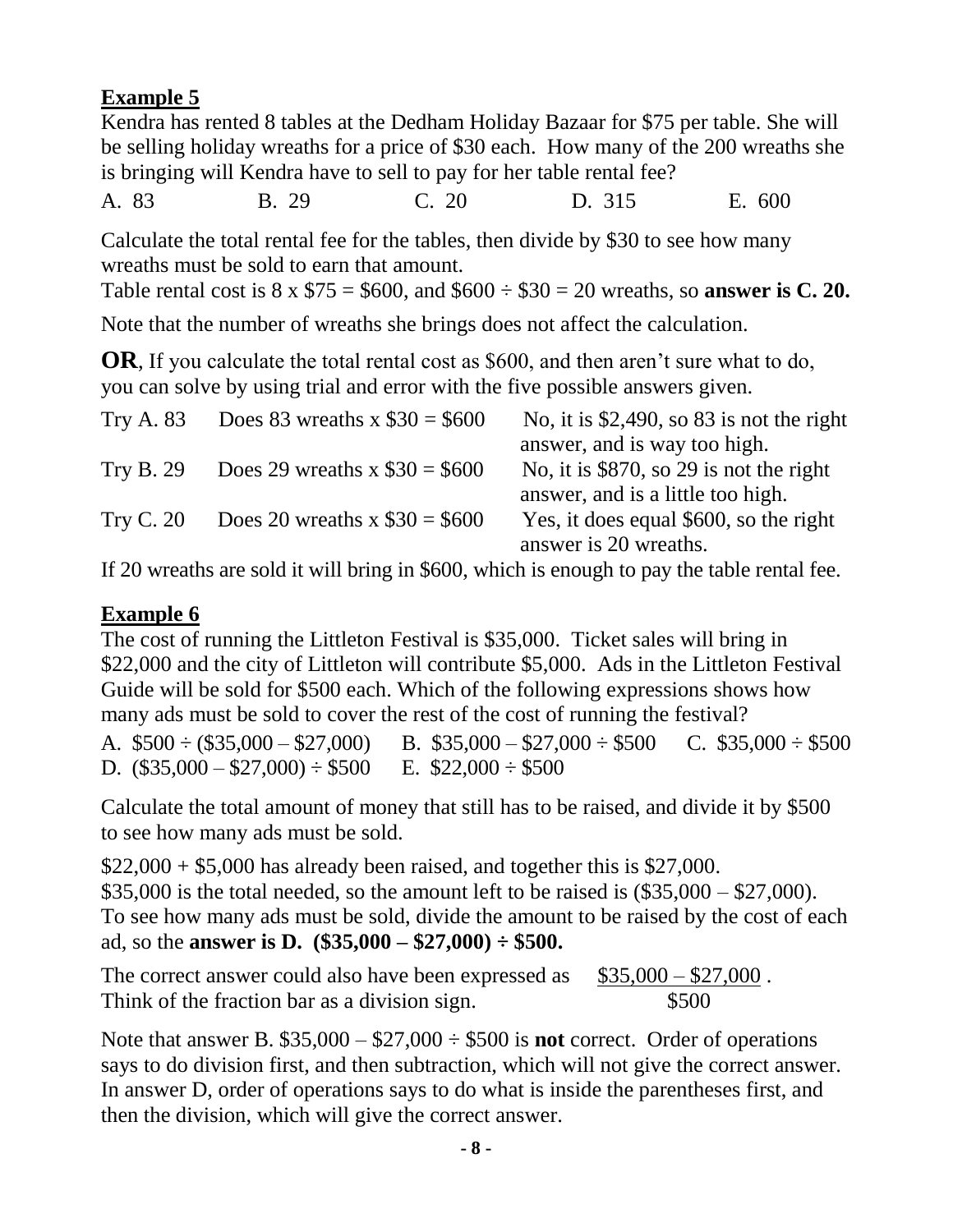**PRACTICE – Mixed Word Problems Set Two** *Answers – p. 28* **1.** For a charity's fundraising drive, a local business will give \$25 for every donation the charity gets from a first time donor. If 420 donations were received, and half of these were from first time donors, how much will the local business give the charity? A. \$5,250 B. \$10,500 C. \$5,520 D. \$445 E. \$990

**2.** Falice works at her company's computer help desk, and answers 3 calls per hour. If she works 8 hours per day and 5 days per week, which expression shows how many calls she will answer in 1 week?

A.  $3 \times 8 + 5$  B.  $8 \times 5 - 3$  C.  $(3 \times 8) \div 5$  D.  $3 + 8 \times 5$  E.  $3 \times 8 \times 5$ 

**3.** Sue has printed 300 copies of her new Guide To Healthy Cooking at a cost of \$1.25 per copy. If she sells them for \$15 each, how many copies does she need to sell to cover the total cost of printing the 300 copies?

A. 15 B. 20 C. 25 D. 36 E. 35

**4.** LaShawn's Bookmobile started the week with 3,262 books. On Monday 62 books were checked out and 27 books were returned. On Tuesday 32 books were checked out and 45 books were returned. Which expression shows how many books were in the Bookmobile at the end of the day Tuesday?

| A. $3,262 + 62 - 27 + 32 - 27$     | B. $3,262 - 62 + 27 - 32 + 45$     |
|------------------------------------|------------------------------------|
| C. $3,622 - 62 + 27 - 32 + 45$     | D. $3,262 + (62 - 27) + (45 - 32)$ |
| E. $3,262 - (62 - 27) - (45 - 32)$ |                                    |

**5.** For every TV that he sells, Ace Electronics pays Charlie a \$15 commission. If his commission check was \$525, how many TVs did he sell?

A. 7,875 B. 35 C. 2,625 D. 105 E. 36

**6.** On average, Ben and his crew can paint 8 houses per month. About how many houses can they paint over the next  $6\frac{1}{2}$  months if they continue at the same rate? A. 14 <sup>1</sup>/<sub>2</sub> B. 25 C. 45 <sup>1</sup>/<sub>2</sub> D. 52 E. 48

**7.** Alonzo spends 4 hours per day entering deposit tickets. If he can enter 16 deposit tickets per minute, how many deposit tickets can he enter in 3 days?

A. 192 B. 3,840 C. 11,520 D. 11,250 E. 1,280

**8.** SueAnne needs to make a total of 150 wedding favors. She has already made 60 favors, and will make another 15 by the end of the day. If she can make 25 favors per day, which expression shows how many more days after today it will take her to finish making all the favors?

| A. $(150-60-15) \div 25$ | B. $25 \div (150 - 60 - 15)$ | C. $150 \div 25$ |
|--------------------------|------------------------------|------------------|
| D. $150 - 75$            | E. $150 - 60$                |                  |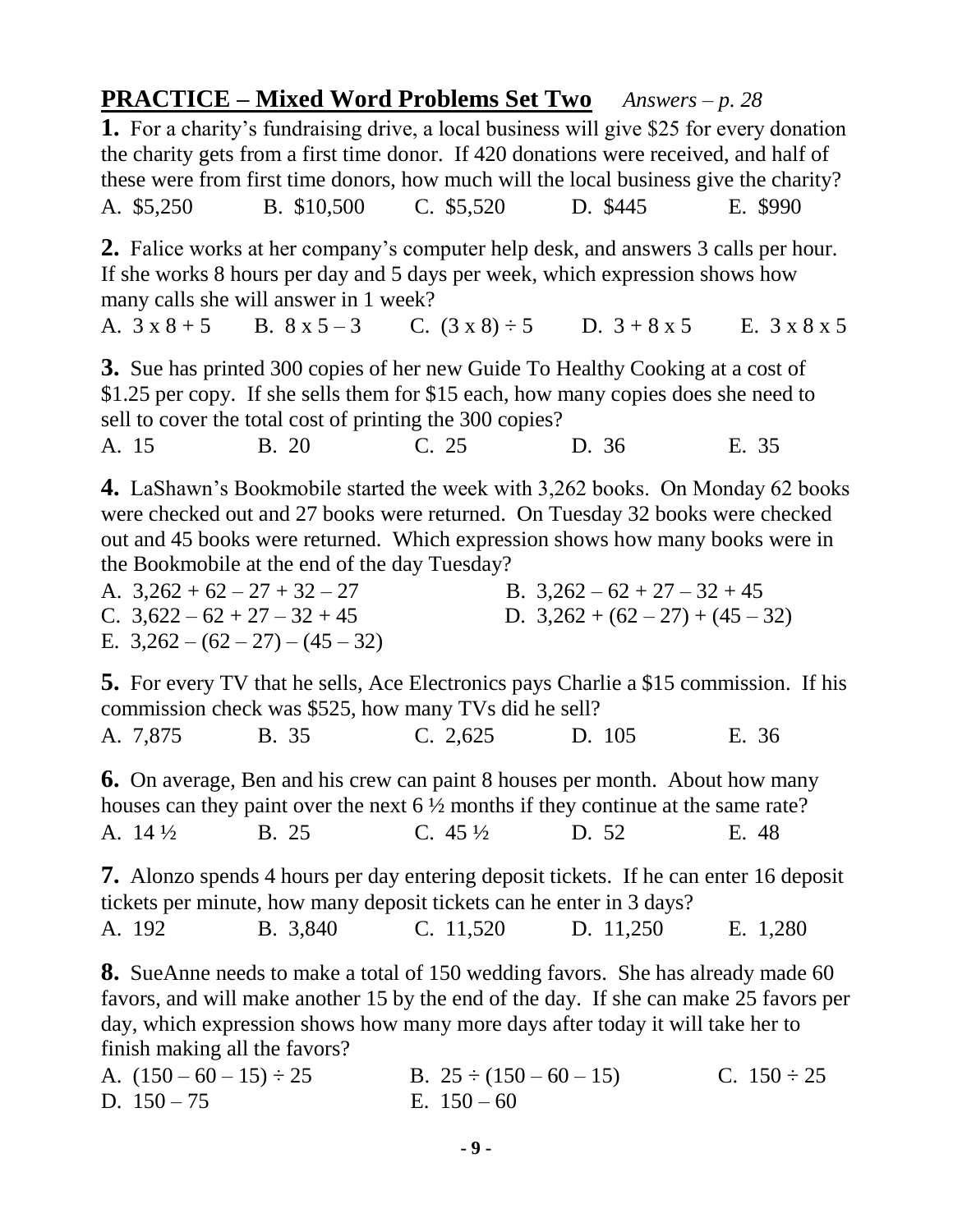**9.** Mary bought a notebook for \$2.29, a package of pens for \$1.99, and a package of pencils for \$1.50. Which expression shows how much change she will receive if she pays with a 20 dollar bill? (Assume there is no sales tax.).

A.  $($2.29 + $1.99 + $1.50) - $20.00$  B.  $$20.00 - $2.29 + $1.99 + $1.50$ C.  $$20.00 - (\$2.29 + \$1.99 + \$1.50)$  D.  $$20.00 + \$2.29 + \$1.99 + \$1.50$ E.  $$20.00 - (2.29 - 1.99 - 1.50)$ 

**10.** Leo opened a bank account with a deposit of \$750. During the week, he deposited his paycheck of \$1,652.68. He also wrote a check for \$800 for his rent, wrote a check for \$165.97 for his cable bill, and took out \$80 in cash. What is his bank balance at the end of the week?

A. \$1,365.71 B. \$1,436.71 C. \$2,956.71 D. \$1,516.71 E. \$1,356.71

**11.** Ms. Burns bought Deluxe Game Fun Packs for all of her nieces and nephews. If she bought 15 Deluxe Game Fun Packs and spent a total of \$187.50, which expression shows how much each Deluxe Game Fun Pack cost?

| A. $15 \div \$187.50$  | B. $$187.50 + 15$    | C. $$187.50 - 15$ |
|------------------------|----------------------|-------------------|
| D. $$187.50 \times 15$ | E. $$187.50 \div 15$ |                   |

**12.** The Sunshine Café uses an average of 16 cases of coffee each week. How many cases of coffee will they use in the next 7 ½ weeks at this same rate? A. 120 B. 112 C. 23 <sup>1</sup>/<sub>2</sub> D. 102 E. 140

**13.** The power safety system at Dunham Manufacturing Co. runs all the time and is never turned off. It does a power level check 3 times per hour. Which expression shows how many power level checks are made in 1 week? A.  $3 \times 60 \times 7$  B.  $3 \times 7$  C.  $3 \times 24 \div 7$  D.  $60 \div 3 \times 7$  E.  $3 \times 24 \times 7$ 

**14.** The city of Greenville plans to build a monument in front of town hall. The city has budgeted \$20,000 for the project, and the county will contribute \$8,000 from its city support fund. The rest will be raised by charging admission to the unveiling ceremony for the monument. If the total amount needed for the project is \$32,000 and each admission ticket costs \$20, how many admission tickets must be sold to reach the \$32,000 total?

A. 1,600 B. 4,200 C. 4,000 D. 200 E. 900

**15.** Jermaine will give 3 sales procedure packets to everyone at the staff meeting. If it costs \$1.25 to print each packet, and 30 people attend the meeting, which expression shows how much it will cost to print all of the packets?

| A. $30 \times 3 \div $1.25$ | B. 30 x 3 x \$1.25    | C. $30 \div 3 \times \$1.25$ |
|-----------------------------|-----------------------|------------------------------|
| D. $30 \div 3 \div $1.25$   | E. $30 \times \$1.25$ |                              |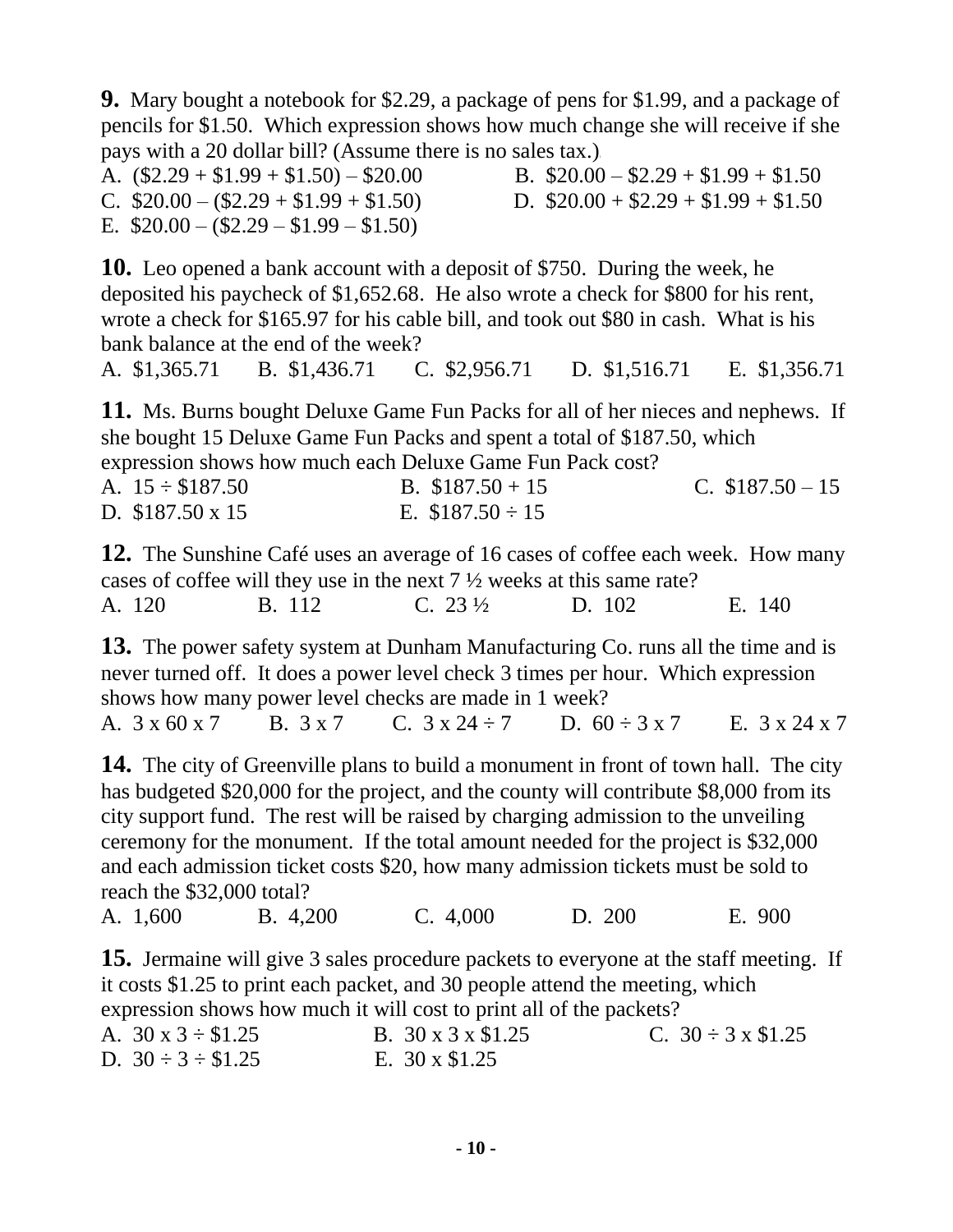# **LESSON THREE Counting Principle Word Problems**

Counting principle word problems provide several different choices in several different categories, and ask how many different combinations are possible. These problems almost always have some form of the word "combinations" in the question, so that is a good way to recognize them.

#### **Example 1**

Rahim is going to his favorite restaurant for their Friday night special. He can choose from 3 appetizers, 5 main courses, and 4 desserts for a bargain price of \$12.95. How many different meal combinations of one appetizer, one main course, and one dessert can Rahim choose?

A. 12 B. 60 C. 19 D. 24 E. 120

Determine the number of choices in each category, and multiply.

First category is appetizer, with 3 choices. Second category is main course, with 5 choices. Third category is dessert, with 4 choices.

Multiply 3 (appetizer) x 5 (main course) x 4 (desserts) =  $3 \times 5 \times 4 = 60$  combinations, so **answer is B. 60**.

#### **Example 2**

Sadie is buying a new car and has several choices to make. She can choose her exterior color from red, silver, blue, or white. Her interior color choices are black or sand. Finally, she must choose window tint from 20% tint, 35% tint, or no tint. How many different types of cars can Sadie choose if the car company allows buyers to combine any exterior color, interior color, and window tint?

A. 10 B. 18 C. 16 D. 24 E. 12

This is a little harder than Example 1 because you are not given the actual number of choices for each category, but must read carefully to see how many categories there are, and how many choices are in each.

First category is exterior color, with 4 choices. Second category is interior color, with 2 choices. Third category is window tint, with 3 choices.

Multiply 4 (ext. colors) x 2 (int. colors) x 3 (tints) =  $4 \times 2 \times 3 = 24$  types of cars, so **answer is D. 24**.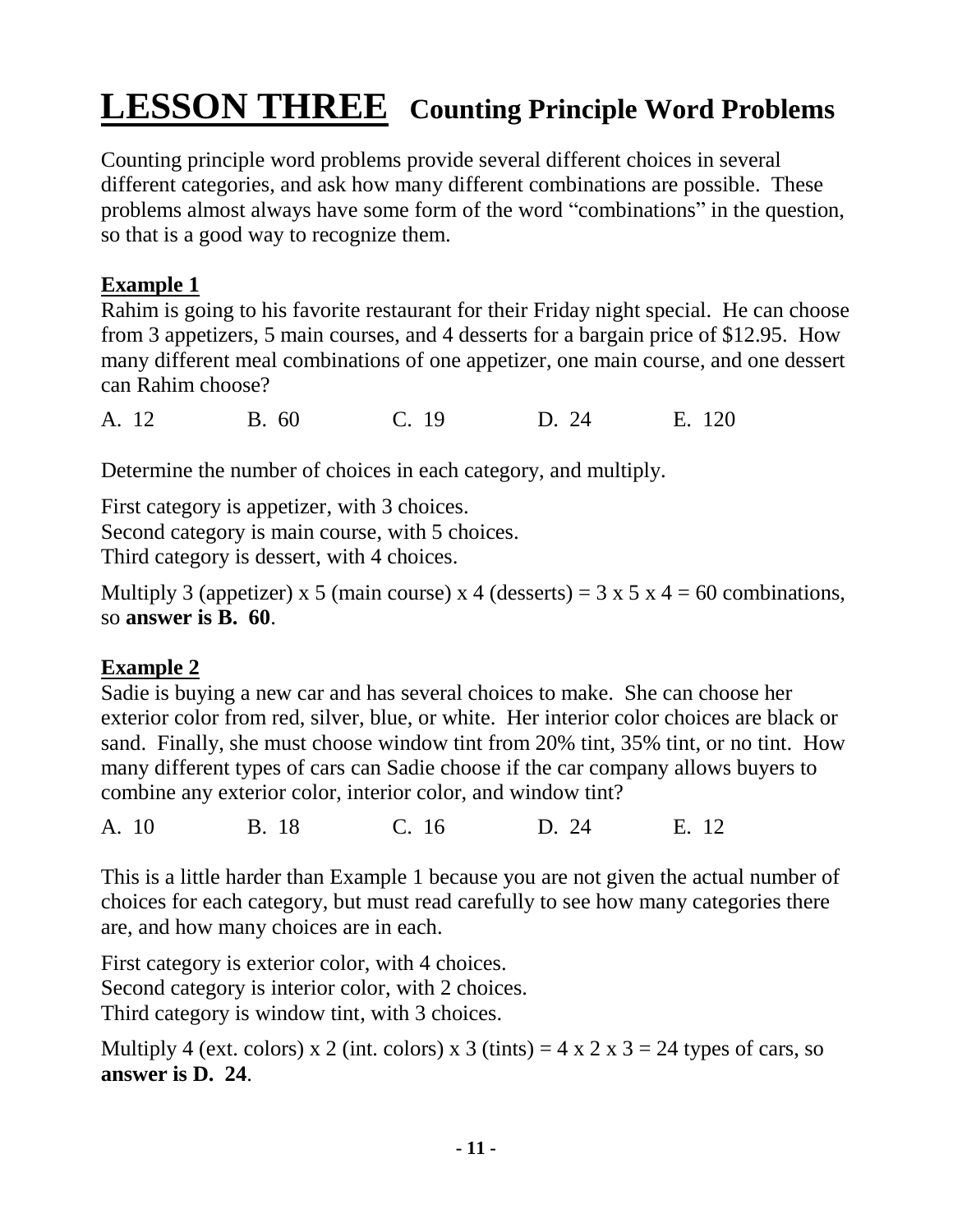#### **Example 3**

The Sirloin Steak Special Deal at the Downtown Diner comes with 4 salad dressing choices, 6 side order choices, 4 drink choices, and 5 dessert choices. Which expression represents the number of different possible meal combinations?

| A. $4+6+4+5$  | B. $(4 \times 6) + (4 \times 5)$ | C. $4 \times 6 \times 4 \times 5$ |
|---------------|----------------------------------|-----------------------------------|
| D. $4(6+4+5)$ | E. $6 \times 4 \times 5$         |                                   |

In this problem, you are asked for an expression instead of a final answer. There are four categories, so four numbers will be multiplied.

Multiply 4 (salad dressing) x 6 (side order) x 4 (drink) x 5 (dessert), so the **answer is C. 4 x 6 x 4 x 5.**

#### **PRACTICE – Counting Principle Word Problems** *Answers – p. 33* **1.** Grant's furniture store offers an inexpensive couch with limited choices. Customers can pick from 6 fabrics, 3 trims, and 2 pillow styles. How many different possible ways can the fabric, trim, and pillow style choices be combined?

A. 11 B. 36 C. 20 D. 24 E. 72

**2.** The Pro-Line Workpad laptop comes with a choice of 3 screen sizes, 2 processors, 4 memory sizes, and 2 colors. Which expression shows how many different combinations of these features are available for purchasing a new laptop?

| A. $3+2+4+2$  | B. $(3x2) + (4x2)$           | C. $3 \times 2 \times 4 \times 2$ |
|---------------|------------------------------|-----------------------------------|
| D. $3(2+4+2)$ | E. $3 \times 2 \times 4 + 2$ |                                   |

**3.** The Manning family is remodeling their kitchen. They can have black, white, or stainless steel appliances, and they also must decide on wall color from 12 color choices given to them by their contractor. Finally, they must choose cabinets from white laminate, natural pine, or dark stained pine. How many different types of kitchens could the Manning family choose if combination of any appliance, wall color, and cabinet is allowed by the contractor?

A. 72 B. 18 C. 48 D. 144 E. 108

**4.** Gomez Print Shop offers a choice of 12 card colors, 7 fonts, and 6 ink colors when they print business cards. How many different combinations of card color, font, and ink color are possible at Gomez Print Shop?

A. 504 B. 25 C. 90 D. 54 E. 405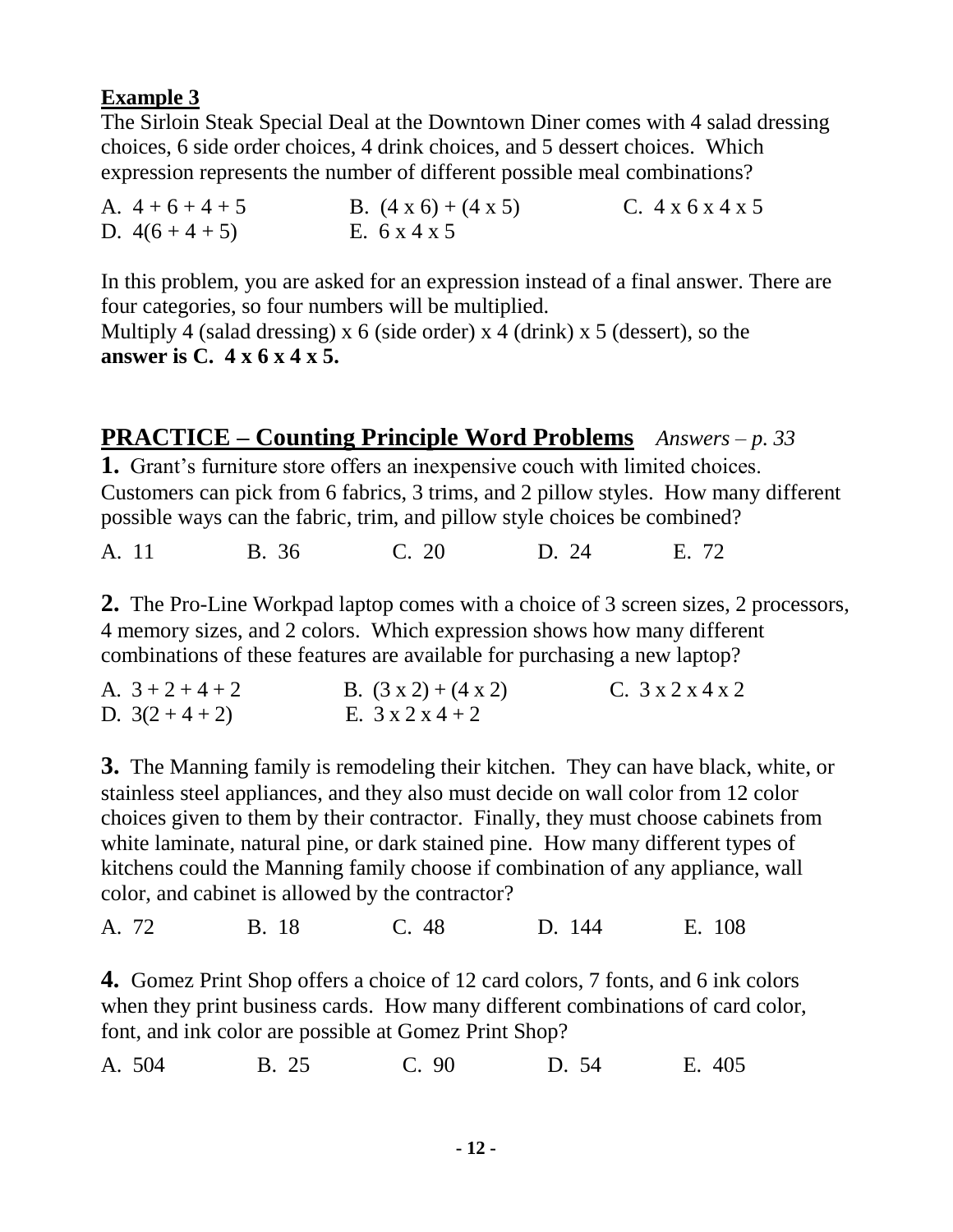**5.** Jamila is choosing classes for her first semester at college, and she must pick one course in each of four subject areas. There are 8 literature, 4 math, 6 science, and 12 history courses offered. Which expression below shows how many different combinations of literature, math, science, and history classes are possible?

| A. $8+4+6+12$                      | B. $8(4+6+12)$                    | C. $(8 \times 4) + (6 \times 12)$ |
|------------------------------------|-----------------------------------|-----------------------------------|
| D. $8 \times 4 \times 6 \times 12$ | E. $(8 \times 4) - (6 \times 12)$ |                                   |

**6.** Liza is buying a custom made wedding gown. The color can be white, peach, or cream. She can choose lace, beads, or rhinestones for the trim, and she can choose a cap sleeve or sleeveless for her sleeve style. How many different types of dresses can be made if Liza can combine any color, trim, and sleeve style?

A. 27 B. 18 C. 8 D. 36 E. 24

**7.** The breakfast special at a restaurant allows one choice from each of the following categories: 12 main dishes, 3 side orders, and 6 beverages. Choose an expression that shows the number of different possible combinations of main dish, side order, and beverage.

A.  $12 + 3 + 6$  B.  $12(3 + 6)$  C.  $12 \times 3 + 6$  D.  $12 \times 3 \times 6$  E.  $12 \times 3 + 6$ 

**8.** The Masters family is ready to choose the optional features for their new home. They must choose to have a small, medium, or large storage shed, and they can have 1 or 2 balconies. They also must pick a 2 or 3 car garage. How many different possible ways can the shed size, balcony number, and garage size choices be combined?

A. 12B. 18 C. 7 D. 9 E. 8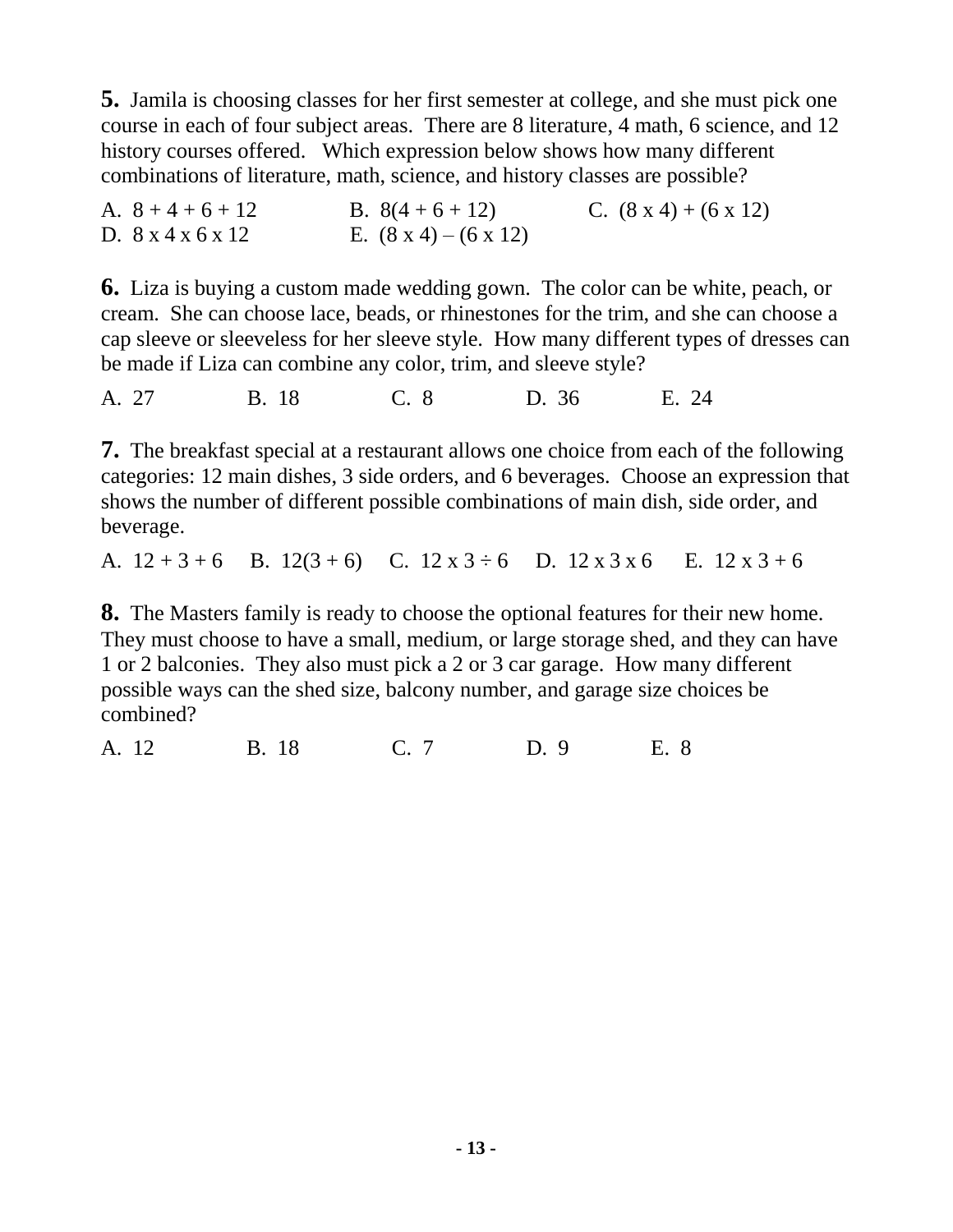# **LESSON FOUR Negative Number Word Problems**

All the problems in this set involve negative numbers. If you need a review of how to work with negative numbers, see Lesson Two in the Algebra Part One Study Guide.

Some of the explanations for the example problems are quite long because they show more than one way to solve the problem. Read all the way through these explanations because you may find one way to get the answer easier to understand than another.

**Tip** – Use the  $+\prime$ – key to enter a negative number on the calculator. To enter –5, press the 5 key, then the  $+/-$  key. Don't enter the  $+/-$  key before the number, and don't use the subtraction key.

**Note –** Don't be confused by the way temperatures are expressed. They can be shown as degrees Celsius or degrees Fahrenheit, with the words written out or using the degree symbol. 12 $\degree$ F is the same as 12 degrees Fahrenheit and 3 $\degree$ C is the same as 3 degrees Celsius. Celsius and Fahrenheit are two different scales for measuring temperature. As long as the same scale is used throughout your problem, no conversions are needed and you can add and subtract the temperatures as regular numbers.

**Note –** Times are expressed as A.M. or P.M. A.M. times are from midnight until noon. P.M. times are from noon until midnight.

12:00 NOON and 12:00 MIDNIGHT are technically neither A.M. nor P.M. 12:00 P.M. is sometimes used for noon, and 12:00 A.M. is sometimes used for midnight, but in these problems, the word noon or midnight will be written out.

#### **Example 1 – Calculate the Amount of Temperature Change**

Brittany checked the temperature at 11:00 P.M. before she went to bed, and the thermometer read  $-3^{\circ}$ F. She checked again at 9:30 A.M. the next morning, and the thermometer read 12°F. How many °F had the temperature increased overnight? A. 9 B. 4 C. 12 D. 15 E. 10

Subtract the low from the high to get the amount of temperature increase.  $12^{\circ} - (-3^{\circ}) = 15^{\circ}$ , so the **answer is D. 15.** 

**OR**, visualize the amount of increase on a thermometer or number line. Move 3 spaces to get from the starting point of  $-3^{\circ}$  up to  $0^{\circ}$ , and 12 more spaces to get from  $0^{\circ}$  to the ending point of 12°, for a total of  $3 + 12 = 15$  spaces moved.

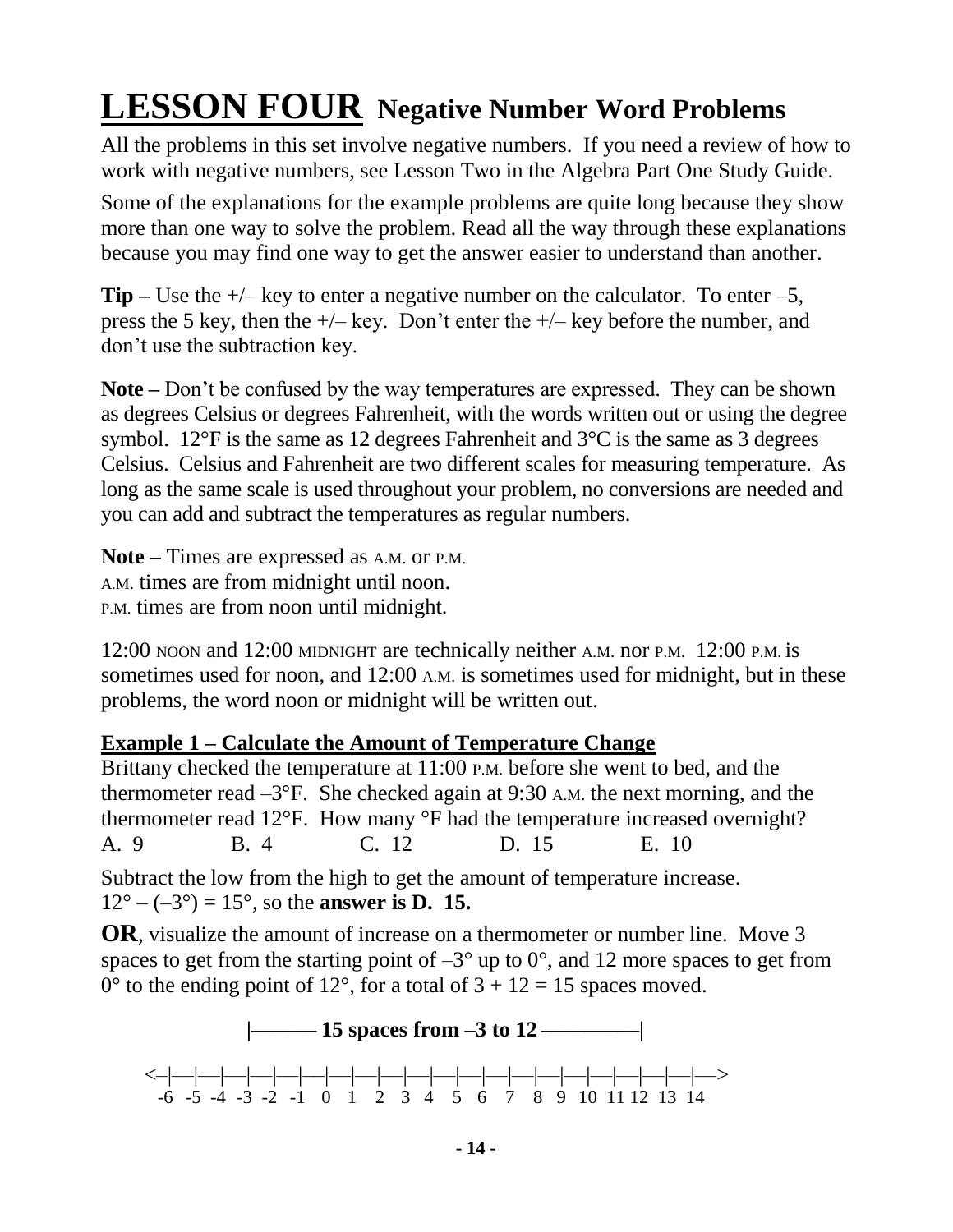#### **Example 2 – Calculate an Ending Temperature**

The temperature in Acton was 8° Celsius at 11:00 P.M., and was expected to go down through the night at an average rate of  $2^{\circ}$  Celsius per hour. Assuming the prediction was right, what was the temperature in °Celsius in Acton at 6:00 A.M.? A. 14 B. –14 C. –6 D. 6 E. 10

Start with 8° Celsius at 11:00 P.M. and go down 2 degrees each hour until you get to 6:00 A.M. Write out a list, making sure to subtract 2 degrees each hour.

| 4:00 A.M.<br>$5:00$ A.M. | $-2^{\circ}$<br>-4° |  |
|--------------------------|---------------------|--|
| 3:00 A.M.                | $0^{\circ}$         |  |
| $2:00$ A.M.              | $2^{\circ}$         |  |
| $1:00$ A.M.              | $4^\circ$           |  |
| 12:00 MIDNIGHT           | $6^{\circ}$         |  |
| $11:00$ P.M.             | $8^{\circ}$         |  |

**OR,** here is a more traditional mathematical solution.

**Step 1** Determine how many hours there are between 11:00 P.M. and 6:00 A.M. Think of a clock, where it is 1 hour from 11:00 P.M. until 12:00 MIDNIGHT, and then 6 more hours from 12:00 MIDNIGHT until 6:00 A.M., for a total of 7 hours. You can also count on your fingers. Start at 11:00 P.M. until 12:00 MIDNIGHT as 1 hour, and then count 1 finger for each hour until you get to 6:00 A.M., for a total of 7 hours.

**Step 2** Calculate how many degrees the temperature fell. The time period is 7 hours (from Step 1) and the rate is  $2^{\circ}$  each hour (given in the problem), so  $7 \times 2^{\circ} = 14^{\circ}$ .

**Step 3** Start with the beginning 8° temperature, and subtract 14°.  $8^{\circ} - 14^{\circ} = -6^{\circ}$ , so the **answer is C.** –6.

Once you know you have to move 14 degrees lower than the 8°C starting temperature, you can visualize what this looks like by drawing or thinking of a thermometer. On a thermometer, go down 8 degrees to get from the starting point to 0°C. You know you have to go down a total of 14 degrees, so continue down 6 degrees further which brings you to the same answer, **–6°C**.

Similarly, you can think of a number line (which is just like a horizontal thermometer). Start at 8 and go 14 spaces to the left to account for the 14 degree drop in temperature, ending up at –6.

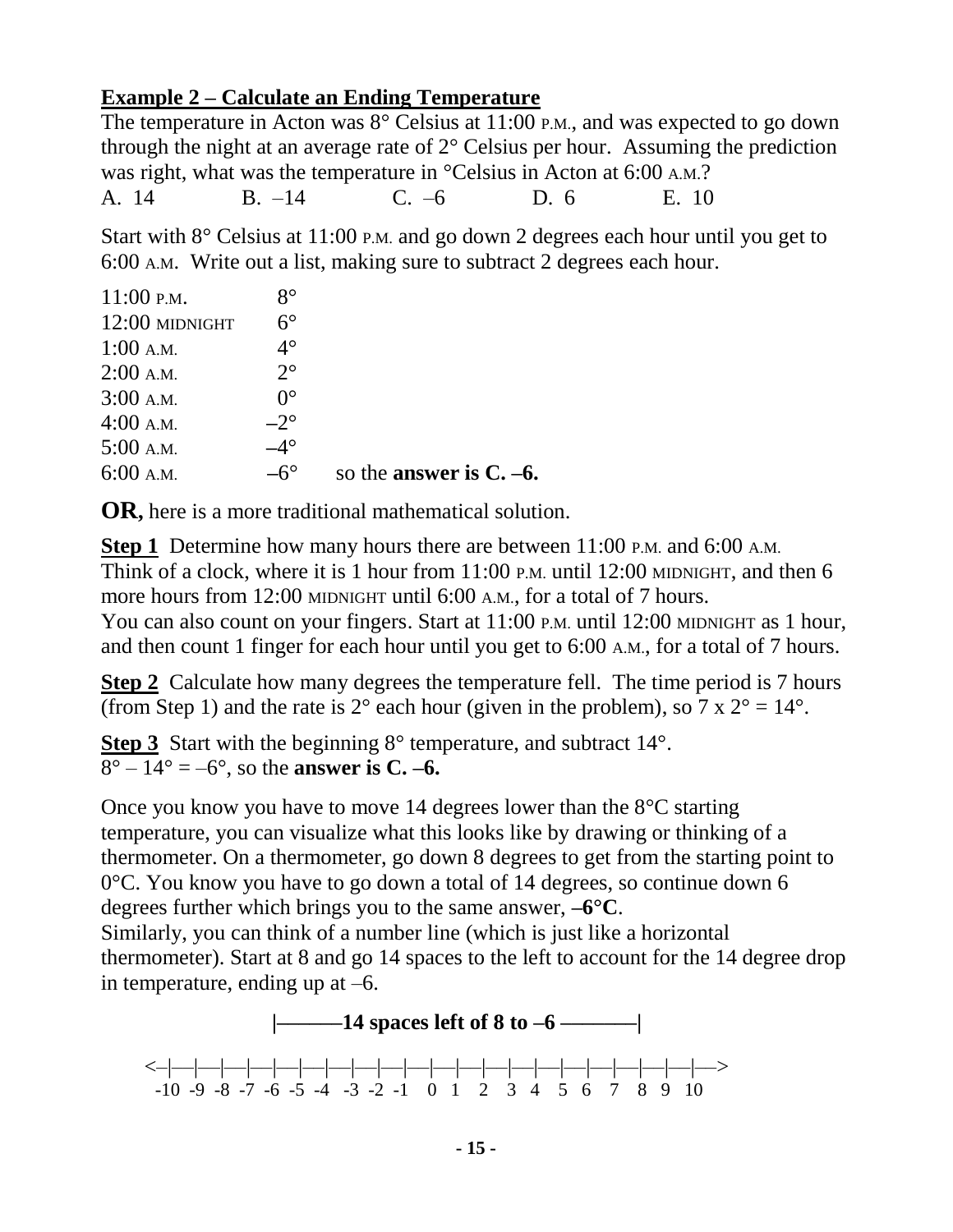#### **Example 3 – Calculate the Rate of Temperature Change**

The temperature in Rye was  $-5^{\circ}$ F at 7:00 A.M., and rose to 7 $\rm{^{\circ}F}$  by 3:00 P.M. that afternoon. What was the average temperature increase per hour in  $\mathrm{^{\circ}F}$  between 7:00 A.M. and 3:00 P.M.? A. 1 B. 1.5 C. 2 D. 2.5 E. 3

**Step 1** Calculate how many degrees the temperature rose.

Subtract high temperature minus low temperature.  $7^{\circ} - (-5^{\circ}) = 12^{\circ}$ .

You can also visualize a thermometer or number line. If you start at  $-5^{\circ}F$ , you need to move 5 degrees to get up to 0°F, and then move 7 more degrees to get to the ending temperature of 7°F, for a total of  $5 + 7 = 12$  degrees moved.

**Step 2** Determine how many hours are between 7:00 A.M. and 3:00 P.M.

Think of a clock where it is 5 hours from 7:00 A.M. until 12:00 NOON, and then 3 more hours from 12:00 NOON until 3:00 P.M., for a total of **8 hours**.

You can also count on your fingers. Start at 7:00 A.M. until 8:00 A.M. as 1 hour, and then count 1 finger for each hour until 3:00 P.M., for a total of 8 hours.

**Step 3** Divide the number of degrees the temperature increased by the number of hours to get the average temperature increase per hour.

 $12^{\circ} \div 8 = 1.5^{\circ}$ , so the **answer is B. 1.5** 

How do you know if it's  $12^{\circ} \div 8$  or  $8 \div 12^{\circ}$ ?

You are calculating "degrees" "per" "hour." Think of per as a division sign, and each piece of this phrase as part of a division problem.

degrees per hour  $\rightarrow$  number of degrees  $\div$  number of hours  $\rightarrow$  12°  $\div$  8

**OR**, here is another way to do this type of problem.

Use the trial and error method with the answer choices that are given. Start with  $-5^{\circ}$ F at 7:00 A.M., and test each answer until you find the one that brings you to the desired ending temperature of 7F° at 3:00 P.M.

| Try A. $1^\circ$ increase        |              | Try B. $1.5^{\circ}$ increase |              |  |  |
|----------------------------------|--------------|-------------------------------|--------------|--|--|
| per hour                         |              | per hour                      |              |  |  |
| $7:00$ A.M.                      | $-5^\circ$   | $7:00$ A.M.                   | $-5^\circ$   |  |  |
| $8:00$ A.M.                      | $-4^\circ$   | $8:00$ A.M.                   | $-3.5^\circ$ |  |  |
| $9:00$ A.M.                      | $-3^\circ$   | $9:00$ A.M.                   | $-2^{\circ}$ |  |  |
| $10:00$ A.M.                     | $-2^{\circ}$ | $10:00$ A.M.                  | $-0.5^\circ$ |  |  |
| $11:00$ A.M.                     | $-1^{\circ}$ | $11:00$ A.M.                  | $1^{\circ}$  |  |  |
| $12:00$ NOON                     | $0^{\circ}$  | $12:00$ NOON                  | $2.5^\circ$  |  |  |
| $1:00$ P.M.                      | $1^{\circ}$  | $1:00$ P.M.                   | $4^\circ$    |  |  |
| $2:00$ P.M.                      | $2^{\circ}$  | $2:00$ P.M.                   | $5.5^\circ$  |  |  |
| $3:00$ P.M.                      | $3^\circ$    | $3:00$ P.M.                   | $7^\circ$    |  |  |
| It is not $7^\circ$ at 3:00 p.m. |              | It is $7^\circ$ at 3:00 p.m.  |              |  |  |
| A. $1^\circ$ is not correct.     |              | B. $1.5^{\circ}$ is correct.  |              |  |  |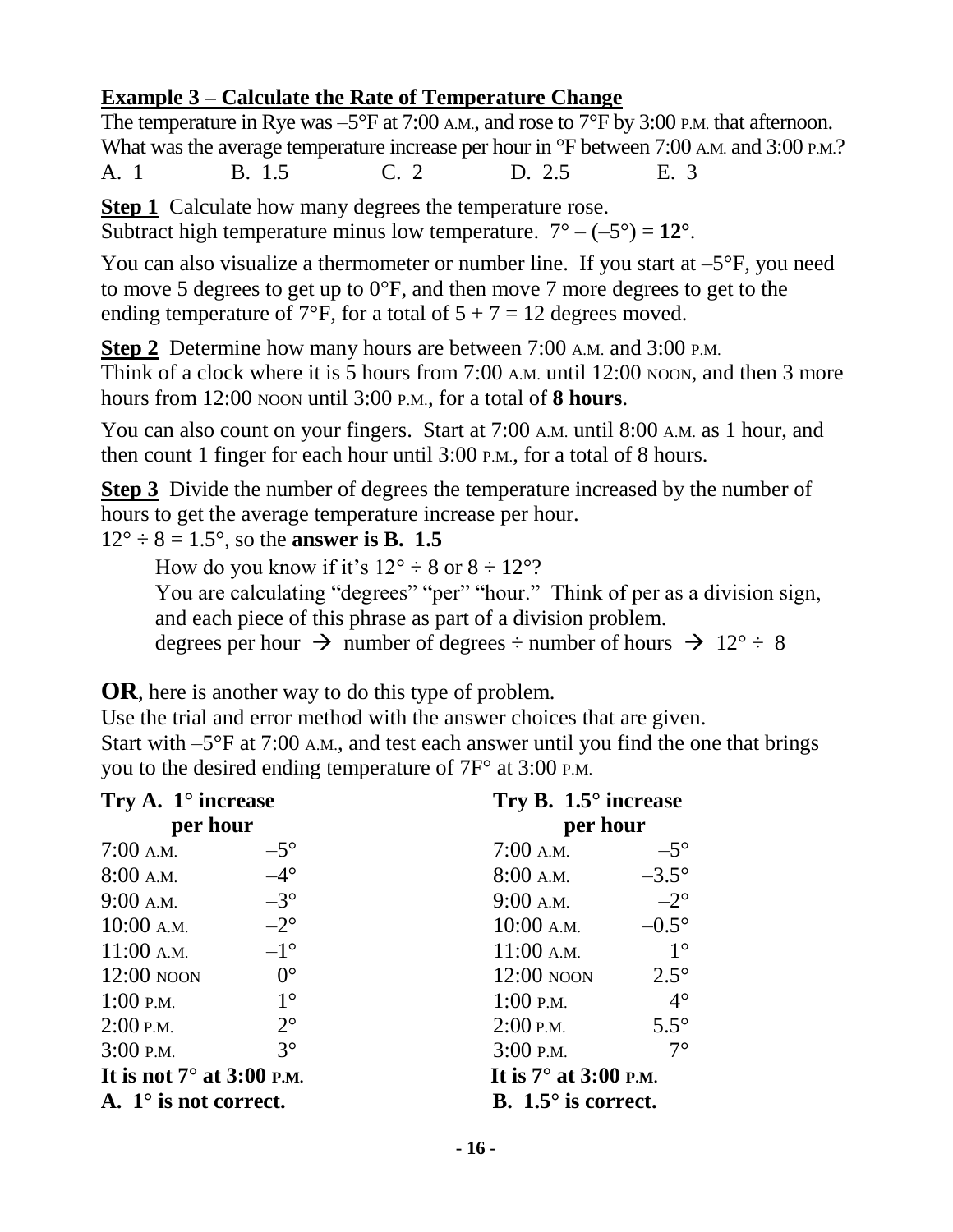#### **Example 4 – Calculate the Difference Between a High and a Low Temperature**

Temperature records for Fairbanks, Alaska show that in 2016 the high temperature was 35 degrees Fahrenheit, and the low temperature was –20 degrees Fahrenheit. What is the difference in  $\mathrm{P}F$  between the high and the low temperatures? A. 15 B. 18 C. 65 D. 55 E. 56

Subtract the low from the high to get the difference between the two temperatures.  $35^{\circ} - (-20^{\circ}) = 55^{\circ}$ , so the **answer is D. 55.** 

#### **OR**

Think of the difference between the two temperatures as the distance you would have to travel on a thermometer or a number line to get from the low temperature to the high temperature.

To get from –20 to 0 you'd have to travel 20 units up (on a thermometer) or to the right (on a number line), and then to get from 0 to 35, you'd have to travel 35 more units up or to the right, for a total of  $20 + 35 = 55$  units traveled.



#### **Example 5 – Calculate the Distance Between a High and a Low Point**

The highest point at Red Rock Recreational center is the top of Tremont Hill which is 450 feet above sea level. The lowest point is Explorer Cave, an underwater cave that is 65 feet below sea level. What is the difference in height between Tremont Hill and Explorer Cave?

A. 385 ft. B. 551 ft. C. 358 ft. D. 525 ft. E. 515 ft.

In problems that refer to places above sea level and below sea level, think of sea level as 0 on a number line. The heights above sea level are positive numbers to the right of 0 and the heights below sea level are negative numbers to the left of 0.

To get the difference in height, subtract the low point from the high point. 450 ft. – (–65 ft.) = 515 ft., so the **answer is E. 515 ft**.

#### **OR**

Think of traveling 65 feet up from Explorer Cave to get to sea level, and then traveling 450 feet further to get to the top of Tremont Hill. Total distance traveled between the two points is  $65$  ft.  $+ 450$  ft.  $= 515$  ft.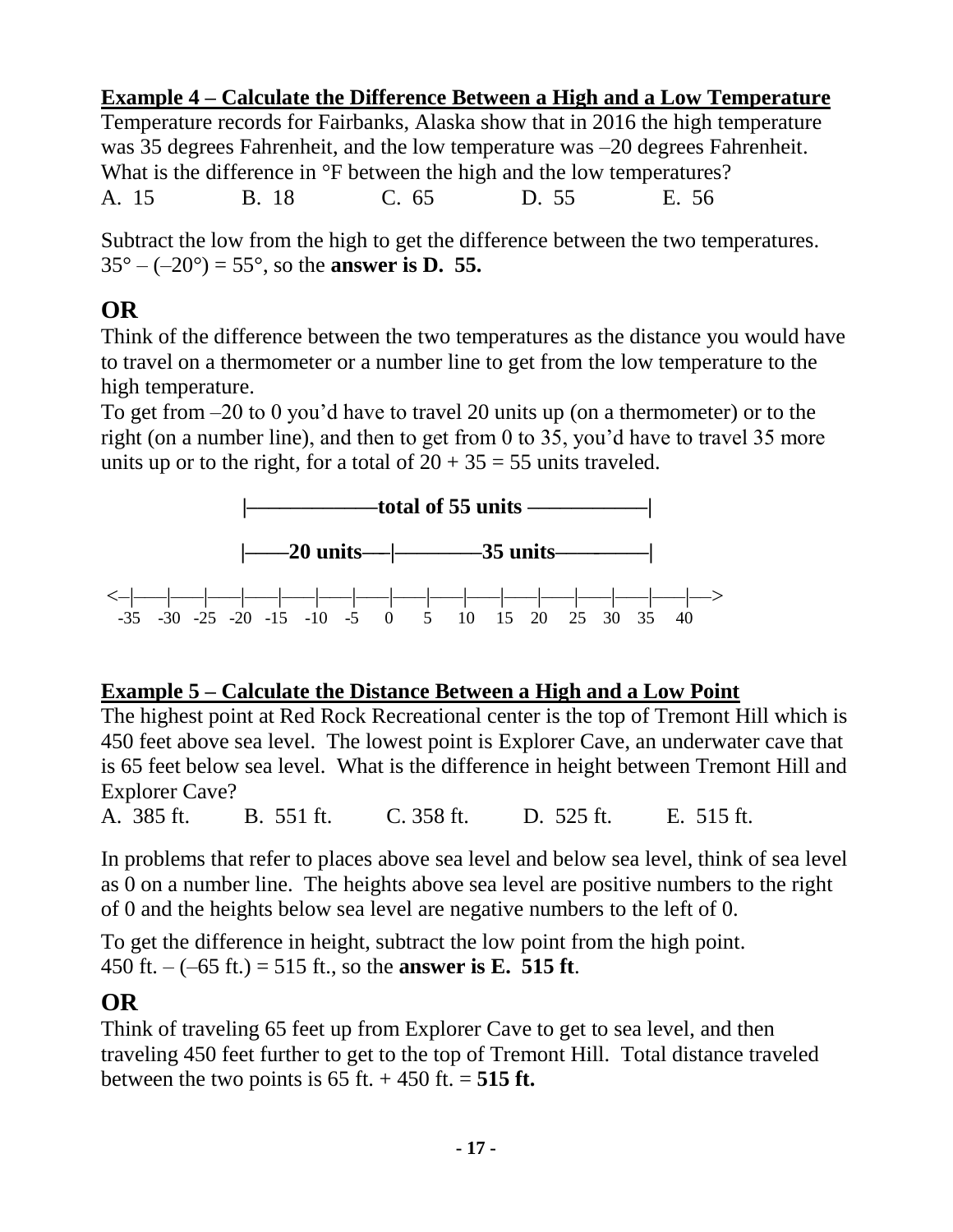**PRACTICE – Negative Number Word Problems** *Answers – p. 34* **1.** The temperature on Louisa's backyard thermometer was 19°F at 8:00 A.M., and when she checked again at 6:00 P.M., the temperature had gone down to  $-11^{\circ}$ F. What was the average temperature decrease per hour in  $\rm{^{\circ}F}$  between 8:00 A.M. and 6:00 P.M.? A. 8 B. 2 C. 3 D. 30 E. 10 **2.** The temperature was  $-3^{\circ}$ F when Alisa woke up at 6:00 A.M., and was expected to increase by a rate of 2°F per hour during the day. What is the predicted temperature in °F at 3:00 P.M. that afternoon? A. 9 B. 15 C. –15 D. 12 E. 5 **3.** Mount Findley is 16,520 feet above sea level and Stanhope Valley is 195 feet below sea level. What is the difference in height between Mount Findley and Stanhope Valley? (Hint: think of sea level as 0 feet.) A. 16,325 ft. B. 16,000 ft. C. 16,517 ft. D. 15,715 ft. E. 16,715 ft. **4.** At 10:00 P.M. the temperature in Buffalo was  $-6^{\circ}$ F. By 10:00 A.M. the temperature had risen to 8°F. How many degrees Fahrenheit did the temperature rise overnight? A. 14 B. 2 C. 12 D. 15 E. 5 **5.** The lowest point of Sandy Shoal State Park is 75 feet below sea level, and the highest point is 900 feet above sea level. What is the difference in height between the highest and lowest points? A. 825 ft. B. 957 ft. C. 852 ft. D. 975 ft. E. 850 ft. **6.** The temperature in Boone was  $-2^{\circ}$ C at 5:00 A.M. and had risen to  $8^{\circ}$ C by 3:00 P.M. What was the per hour rate of temperature increase in  $\degree$ C from 5:00 A.M. to 3:00 P.M.? A. 10 B. 1 C. 1.5 D. 2 E. 6 **7.** A science experiment predicted that a beaker of chemical solution would decrease in temperature by a rate of 2 degrees Celsius per hour. The temperature was 12 degrees Celsius at 10:00 A.M. If the prediction was correct, what was the temperature in degrees Celsius at 7:00 P.M.? A. 12 B. –6 C. 6 D. 9 E. 10 **8.** Mr. Ahmed's science class sampled the temperatures of many chemical solutions under different experimental conditions. The highest temperature found was 68°F and the lowest temperature found was **–**18°F. What was the range of temperatures sampled in  ${}^{\circ}F$ ? A. 86 B. 40 C. 50 D. 68 E. 85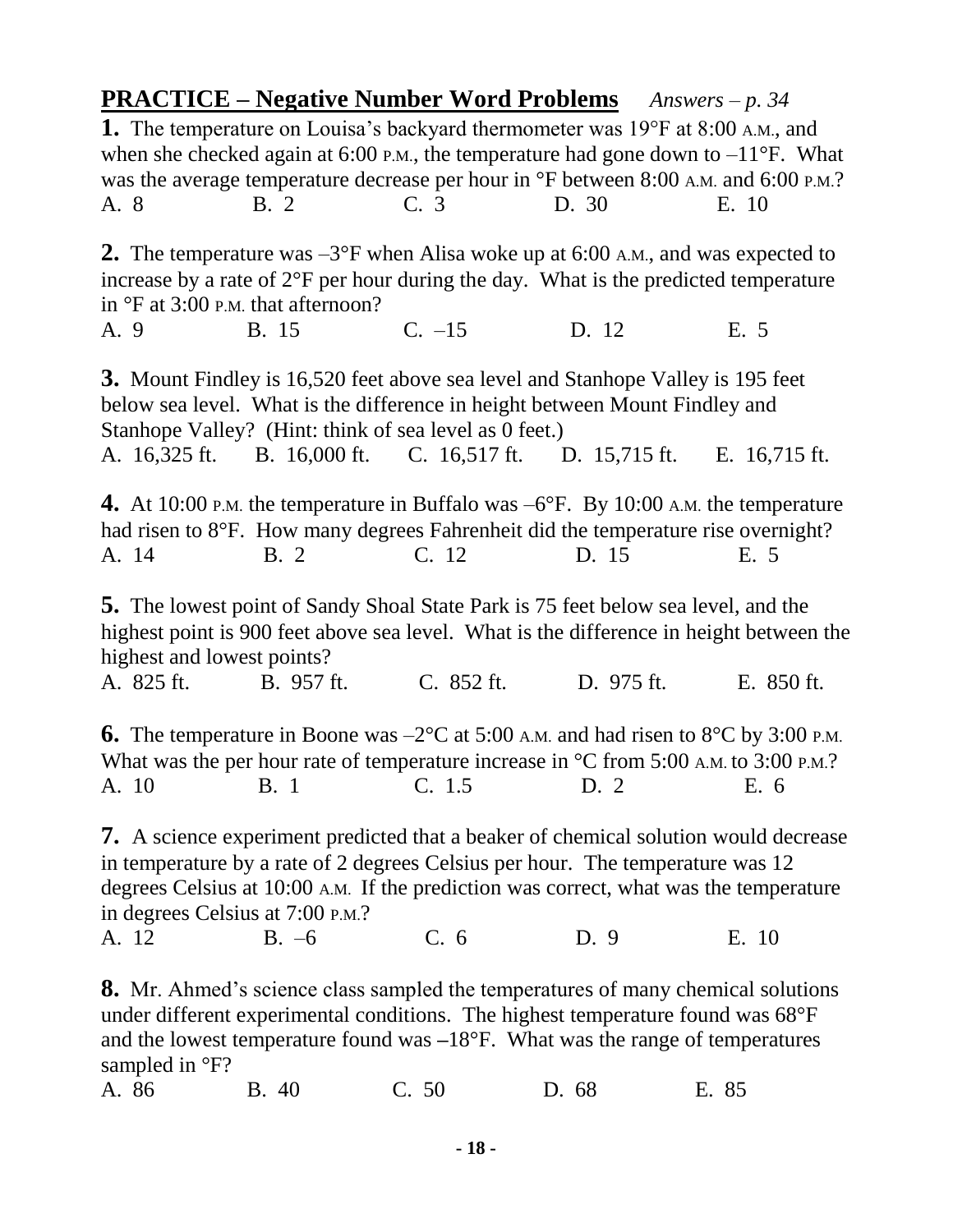**9.** The temperature in Natick is 15 degrees Fahrenheit at 10:00 P.M., and is predicted to decrease by an average of 2.5 degrees Fahrenheit per hour through the night. What temperature should you expect to find at 6:00 A.M. in degrees Fahrenheit? A. 5 B. –20 C. 20 D. 6 E. –5

**10.** Jackie's class recorded temperatures at 9:00 A.M. every school day for the entire school year. The highest temperature was 25 degrees Celsius and the lowest temperature was –12 degrees Celsius. What was the range between the highest and lowest temperature in degrees Celsius?

A. 13 B. 31 C. 37 D. 73 E. 38

**11.** The temperature in a city decreased from 16°F at 6:00 P.M. to -6°F at 5:00 A.M. the next morning. What was the average rate of temperature decrease per hour in °F between 6:00 P.M. and 5:00 A.M.?

A. 1 B. 2.5 C. 2 D. 10 E. 1.5

**12.** The temperature in Dover is –4 degrees Fahrenheit at 4:00 A.M. and is expected to rise at a rate of 3 degrees Fahrenheit per hour through the day. What do you predict the temperature will be at 2:00 P.M. in degrees Fahrenheit? A. 34 B. 30 C. 26 D. –30 E. –26

**13.** The temperature of a chemical solution was  $-4^{\circ}$ C at 9:00 P.M. when Leo left his laboratory. When he returned at 6:00 A.M. the temperature had risen to 14°C. What was the average hourly temperature increase in <sup>o</sup>C between 9:00 P.M. and 6:00 A.M.? A. 1.5 B. 2C. 1 D. 10 E. 18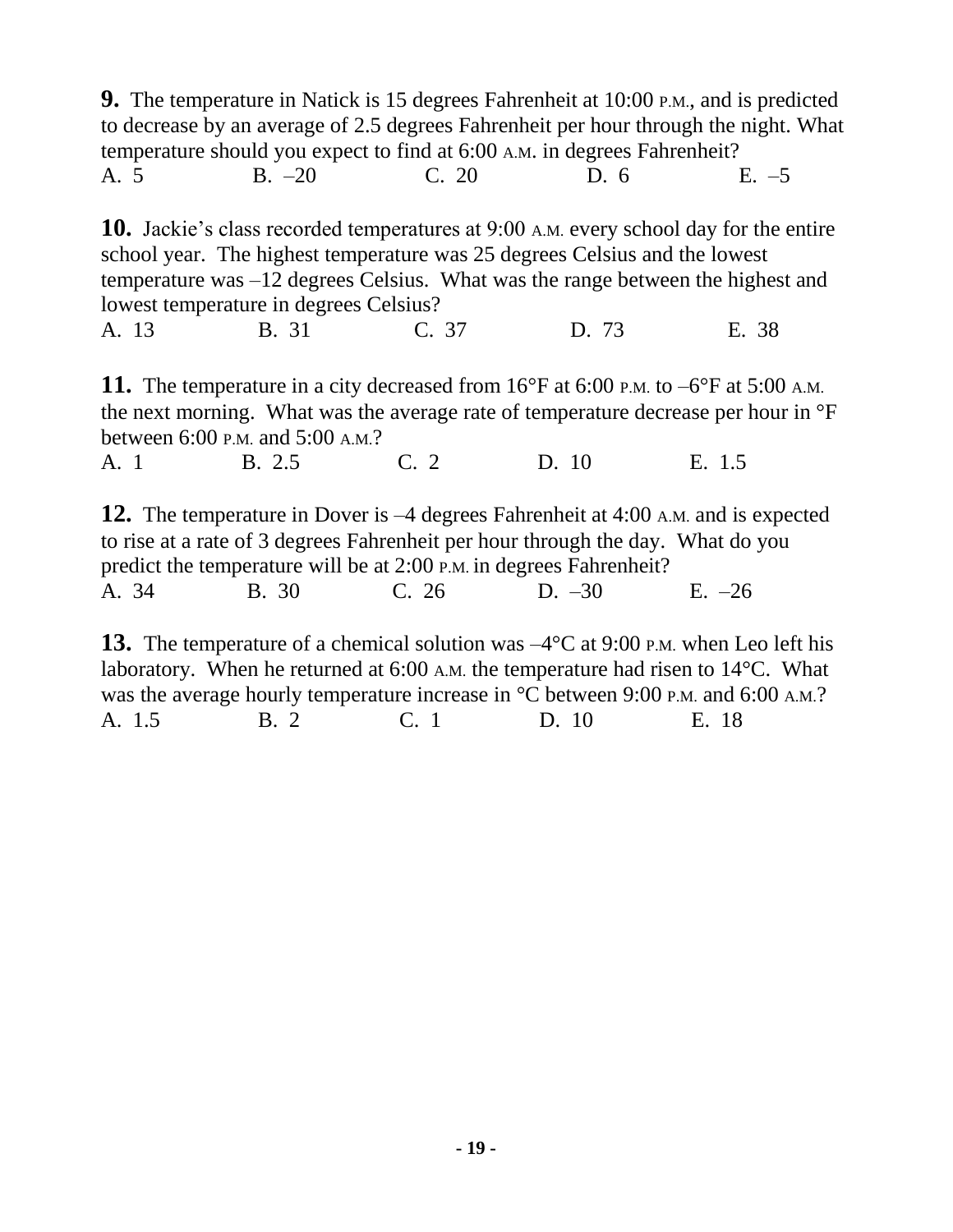# **WORD PROLEMS PART ONE TEST** *Answers – p. 43*

**1.** Mike's cell phone plan charges \$32.50 per month. It includes unlimited texts and the first 60 phone calls are also included in the monthly charge. Any additional phone calls are billed at  $7¢$  per call. Which of the following expressions represents his cell phone bill in a month where Mike makes 75 phone calls?

| A. $$32.50 + (0.70)(15)$ | B. $$32.50 + (0.07 \times 75)$ | C. $$32.50 + 60$ |
|--------------------------|--------------------------------|------------------|
| D. $$32.50 + (0.07)(15)$ | E. $$32.50 + (0.07 \times 60)$ |                  |

**2.** The telephone company charges a monthly fee of \$45 which includes unlimited local calls and 25 long distance calls. Additional long distance calls are billed at 59¢ per call. If Bob makes 48 local calls and 45 long distance calls, what is his monthly bill? A. \$59.75 B. \$71.55 C. \$73.32 D. \$45.59 E. \$56.80

**3.** The Paper Mart offers a rebate of \$1.50 per case for half of the cases of copy paper that a company buys during the year. How much of a rebate can a company get if it purchased 440 cases of paper last year?

A. \$330 B. \$660 C. \$303 D. \$220 E. \$333

**4.** The temperature was –5°F when Jeannie woke up at 5:00 A.M., and the weather report predicted an increase of 2°F per hour during the day. What temperature in °F should Jeannie expect to find at 2:00 P.M. that afternoon?

A. –13 B. 13 C. –15 D. 15 E. 10

**5.** The machine at Speedy Car Wash can wash 12 cars per hour. Speedy Car Wash is open 9 hours per day and 6 days per week. Which expression shows the maximum number of cars that could be washed in 1 week?

A.  $12 x 9 + 6$  B.  $12 + 9 + 6$  C.  $(12 x 9) \div 6$  D.  $12 + 9x 6$  E.  $12 x 9 x 6$ 

**6.** To rent a car it costs \$18 per day and 12 cents for every mile driven over 250 miles. If Mateo rents a car for 6 days and drives 625 miles, which of the following expressions show how much it will cost to rent the car?

A.  $$18 \times 6 + $12 \times (625 - 250)$  B.  $$18 \times 6 + $0.12 \times (625 - 250)$ C.  $$18 \times 6 + (625 - 250)$  D.  $$18 + 6 \times 250$  E.  $$18 \times 6 + 625 \times $0.12$ 

**7.** Aisha can buy a home entertainment system for \$2,650 cash, or she can make payments of \$130 per month for 2 years. Which expression shows how much she will save by paying cash?

A.  $($130 \times 24) - $2,650$  B.  $$2,650 - ($130 \times 24)$  C.  $$2,650 - ($130 \times 12)$ D.  $(\$130 \times 2) - \$2,650$  E.  $(\$2,650 - \$130) \times 24$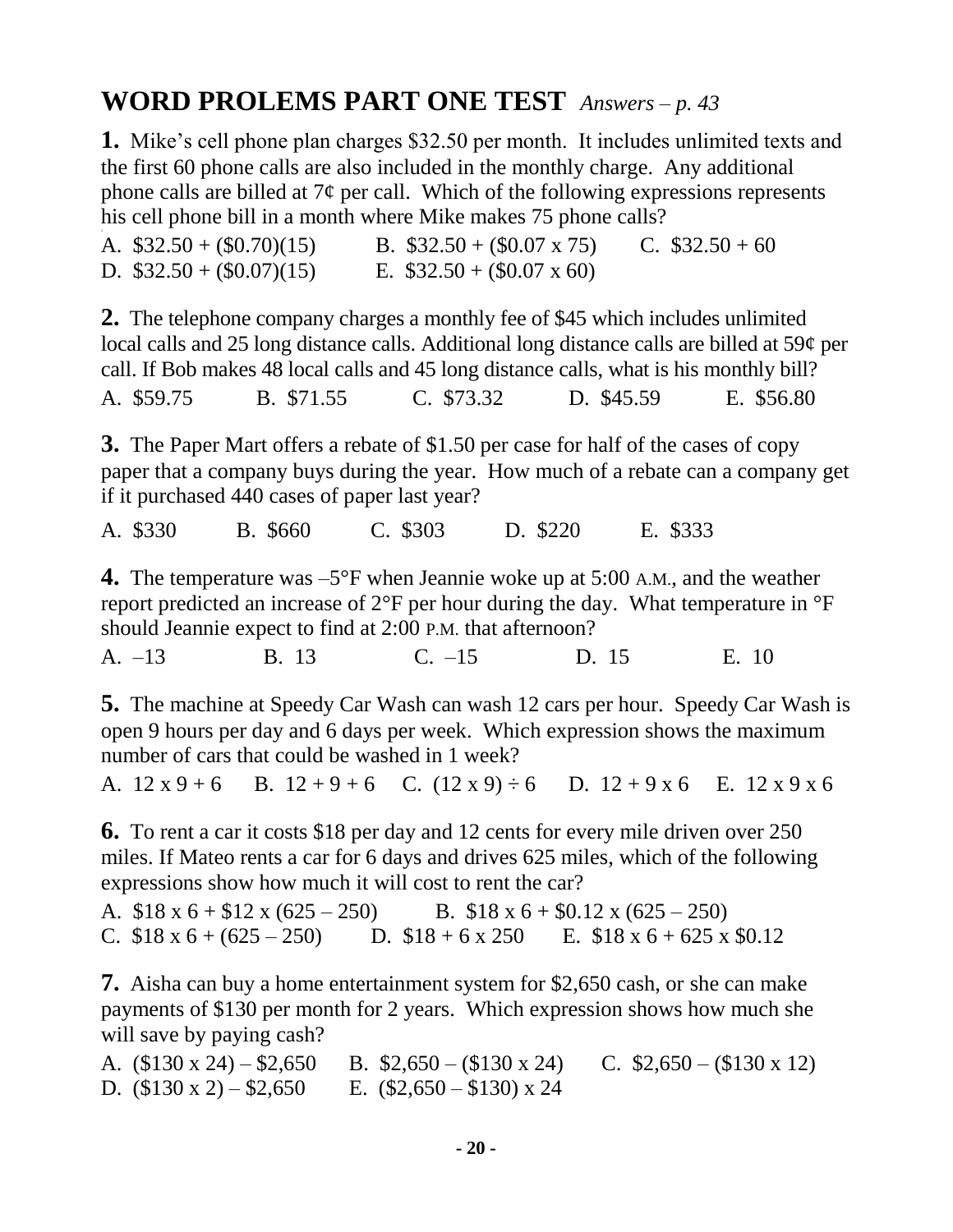| <b>8.</b> Sarah made 64 cakes to sell in her bake shop at a cost of \$3.25 in ingredients for<br>each cake. How many cakes will she need to sell at \$16 each in order to cover the<br>cost of ingredients for all 64 cakes?                                                                                                      |                     |                                                                                                                                                                                                                                                                                                                                    |        |                                                                                                                                                                                                                           |  |  |
|-----------------------------------------------------------------------------------------------------------------------------------------------------------------------------------------------------------------------------------------------------------------------------------------------------------------------------------|---------------------|------------------------------------------------------------------------------------------------------------------------------------------------------------------------------------------------------------------------------------------------------------------------------------------------------------------------------------|--------|---------------------------------------------------------------------------------------------------------------------------------------------------------------------------------------------------------------------------|--|--|
| A. 20                                                                                                                                                                                                                                                                                                                             | <b>B.</b> 208       | C. 16                                                                                                                                                                                                                                                                                                                              | D. 13  | E. 31                                                                                                                                                                                                                     |  |  |
| cost \$3, how many plates did he buy?                                                                                                                                                                                                                                                                                             |                     |                                                                                                                                                                                                                                                                                                                                    |        | 9. Leon spent a total of \$450 on new dinner plates for his restaurant. If each plate                                                                                                                                     |  |  |
| A. 1,350                                                                                                                                                                                                                                                                                                                          | B. 510              | C. 150                                                                                                                                                                                                                                                                                                                             | D. 105 | E. 453                                                                                                                                                                                                                    |  |  |
| <b>10.</b> Liza is ordering advertising posters for her company. She can choose 2, 3, or 4<br>color printing, matte or glossy finish, and 2, 4, or 6 square feet for the size. If any<br>combination of color number, finish, and size can be ordered, how many different<br>styles of posters could Liza choose for her company? |                     |                                                                                                                                                                                                                                                                                                                                    |        |                                                                                                                                                                                                                           |  |  |
| A. 27                                                                                                                                                                                                                                                                                                                             | B. 18               | C. 8                                                                                                                                                                                                                                                                                                                               | D. 36  | E. 24                                                                                                                                                                                                                     |  |  |
| hour in °F between 9:00 A.M. and 5:00 P.M.?                                                                                                                                                                                                                                                                                       |                     |                                                                                                                                                                                                                                                                                                                                    |        | 11. At the Signal Mountain observatory tower, the temperature was $14^{\circ}$ F at 9:00 A.M.,<br>and by 5:00 P.M. it had fallen to $-10^{\circ}$ F. What was the average temperature decrease per                        |  |  |
| A. 2                                                                                                                                                                                                                                                                                                                              | <b>B.</b> 1         | C. 3                                                                                                                                                                                                                                                                                                                               | D. 4   | E. 24                                                                                                                                                                                                                     |  |  |
|                                                                                                                                                                                                                                                                                                                                   |                     | of chicken will be buy over the next $9\frac{1}{2}$ weeks at this same rate?                                                                                                                                                                                                                                                       |        | <b>12.</b> Robert buys an average of 11 pounds of chicken every week. How many pounds                                                                                                                                     |  |  |
| A. $20\frac{1}{2}$                                                                                                                                                                                                                                                                                                                | B. $140\frac{1}{2}$ | C. $144\frac{1}{2}$                                                                                                                                                                                                                                                                                                                | D. 140 | E. $104\frac{1}{2}$                                                                                                                                                                                                       |  |  |
|                                                                                                                                                                                                                                                                                                                                   |                     | shrimp can he clean and peel in 5 days if he spends 2 hours per day at this task?<br><b>14.</b> At Byron Sub Shop customers can choose from 4 kinds of bread, 12 kinds of<br>meat, and 5 kinds of cheese. Choose an expression that shows the number of<br>different possible combinations of one bread, one meat, and one cheese. |        | <b>13.</b> Andrew can clean and peel 4 shrimp per minute at his restaurant job. How many<br>A. 240 B. 480 C. 2,400 D. 40 E. 1,200<br>A. $4 \times 12 \times 5$ B. $4(12+5)$ C. $(4+12)(5)$ D. $4+12+5$ E. $4 \times 12+5$ |  |  |
|                                                                                                                                                                                                                                                                                                                                   |                     |                                                                                                                                                                                                                                                                                                                                    |        |                                                                                                                                                                                                                           |  |  |

**15.** Angela is buying 20 desk lamps for her office. Deluxe style lamps are \$39.99 each, and Economy style lamps are \$28.99 each. Which expression shows how much she will save by choosing the less expensive lamp style?

| A. $20(\$39.99 + \$28.99)$                     | B. $$28.99 \times 20 + $39.99$                 |
|------------------------------------------------|------------------------------------------------|
| C. $(\$39.99 \times 20) - (\$28.99 \times 20)$ | D. $(\$39.99 \times 20) + (\$28.99 \times 20)$ |
| E. $(\$39.99 + 20) - \$28.99 + 20)$            |                                                |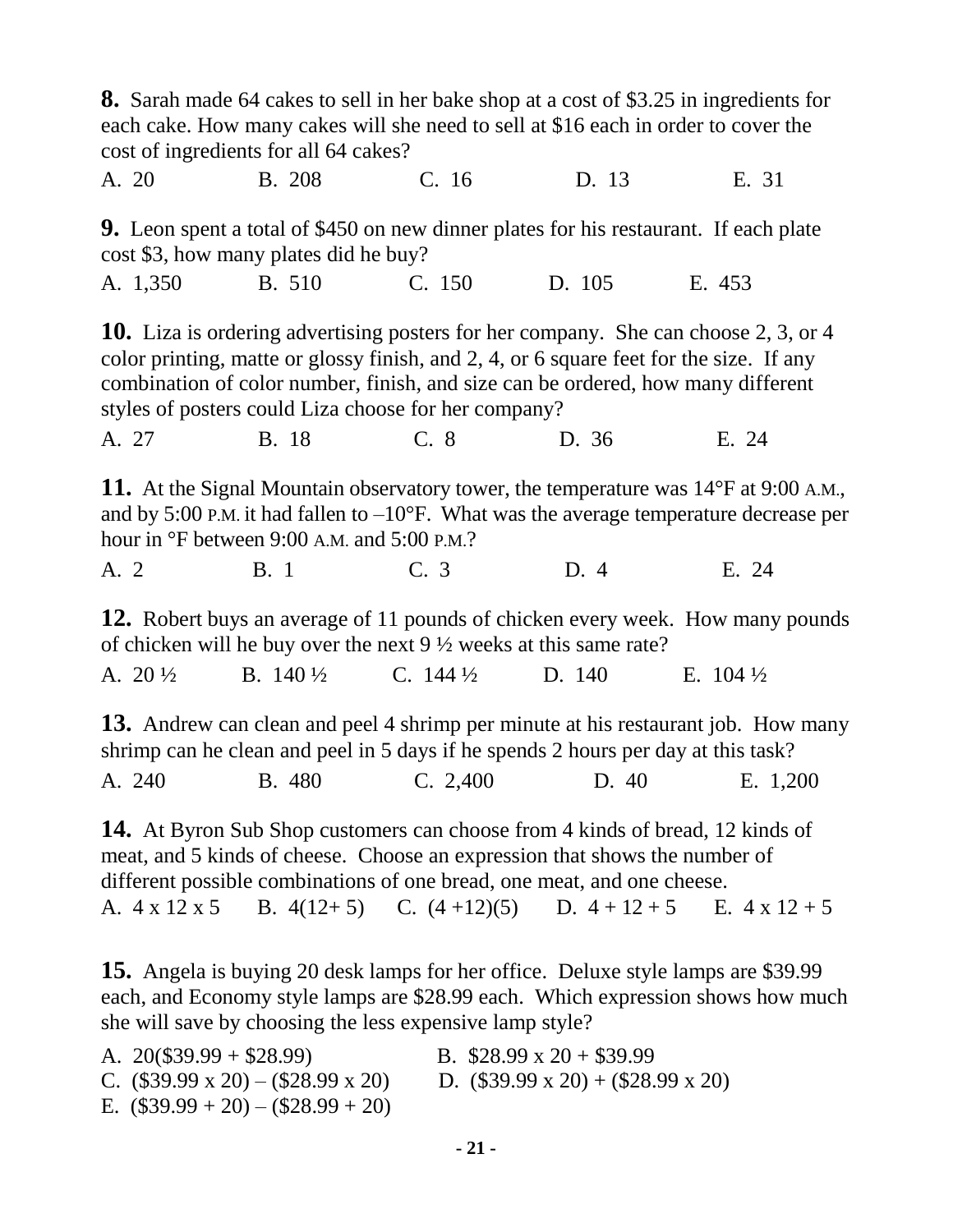**16.** Bridal Bliss pays their salespeople a \$19 commission per dress for the first 55 wedding dresses sold each month. The commission per dress for any additional dresses sold beyond 55 is 2 times the rate of the first 55 dresses. If a salesperson sells 75 dresses in a month, how much commission will be earned?

A. \$1,805B. \$1,425 C. \$1,045 D. \$3,895 E. \$1,850

**17.** Lisa bought a bottle of shampoo for \$2.99, a box of tissues for \$1.29, and a hairbrush for \$7.99. Which expression shows how much change she will receive if she pays with a 20 dollar bill? (Assume there is no sales tax.)

| A. $(\$2.99 + \$1.29 + \$7.99) - \$20.00$ | B. $$20.00 - $2.99 + $1.29 + $7.99$ |
|-------------------------------------------|-------------------------------------|
| C. $$20.00 - ($2.99 + $1.29 + $7.99)$     | D. $$20.00 + $2.99 + $1.29 + $7.99$ |
| E. $$20.00 - ($2.99 - $1.29 - $7.99)$     |                                     |

**18.** Nelson opened a bank account with a deposit of \$950. During the week, he deposited his paycheck of \$1,495.63, and he wrote two checks: \$42.74 for his phone bill, and \$115.69 for his cable bill. He also got \$30 from the ATM machine on Monday and another \$25 on Friday. What is his bank balance at the end of the week? A. \$1,282.20 B. \$2,322.20 C. \$2,287.20 D. \$2,257.20 E. \$2,232.20

**19.** The Belmont High School band needs to raise money for the annual band trip. So far, they have donations of \$2,000, and the school will contribute \$4,000 from its budget. The rest will be raised by selling tickets to a band concert. The total amount needed for the trip is \$7,500. If each concert ticket costs \$10, how many tickets must be sold to reach the \$7,500 total?

A. 1,500 B. 105 C. 750 D. 150E. 200

**20.** Joe earns \$900 base pay plus a \$100 commission per car for the first 10 cars he sells each month. Any additional cars he sells earn him a commission rate that is 1.5 times the rate for the first 10 cars. How much will Joe earn in a month where he sells 14 cars? A. \$2,300 B. \$2,500C. \$1,900 D. \$2,400 E. \$2,600

**21.** The 45 employees of a restaurant were all given 3 new uniform shirts. If each shirt cost \$8.75, which expression shows how much it cost to purchase all of the shirts? A.  $45 \times 3 \div \$8.75$  B.  $45 \times 3 \times \$8.75$  C.  $45 \div 3 \times \$8.75$ D.  $45 \div 3 \div $8.75$  E.  $45 \times $8.75$ 

**22.** Outside temperature was recorded at Statesville Municipal Airport at 6:00 A.M. every day for the entire year. The highest temperature was 32 degrees Celsius and the lowest temperature was –18 degrees Celsius. What was the range between the highest temperature and the lowest temperature in degrees Celsius? A. 50 B. 14 C. 55 D. 15 E. 51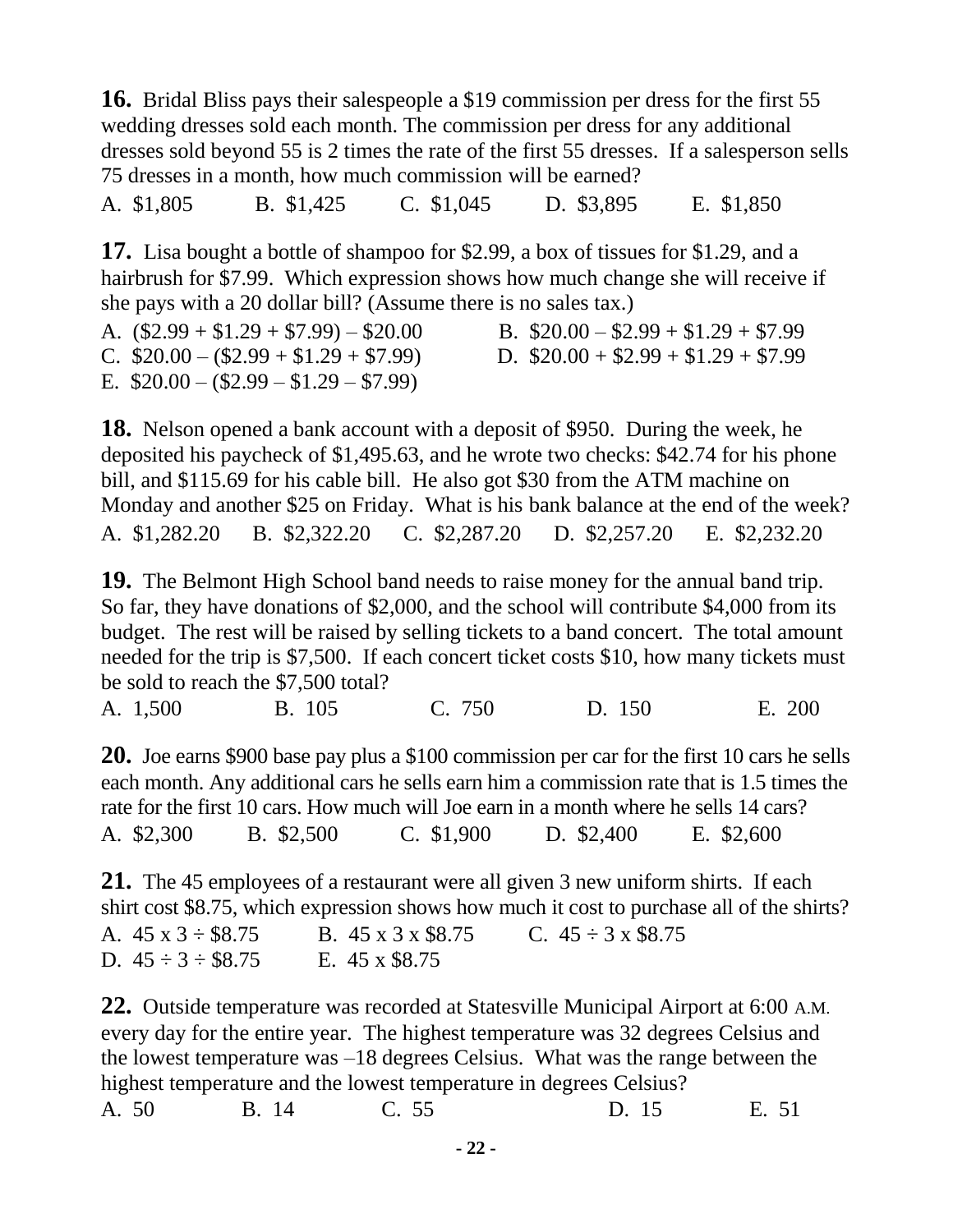#### **ANSWERS – Mixed Word Problems Set One** *(page 3)*

**1.** The telephone company charges a monthly fee of \$26.75 plus 7 cents for every phone call made. If 39 phone calls are made in a month, how much will the telephone bill be?

A. \$299.75 **B. \$29.48** C. \$65.75 D. \$33.75 E. \$187.25

Add together the monthly charge and the cost for phone calls made. Monthly charge is \$26.75.

Cost for the phone calls made is 39 calls times 7 cents per call. 39 x  $$0.07 = $2.73$ . \$26.75 + \$2.73 = \$29.48, so **ANSWER IS B. \$29.48.**

**2.** Juan's cell phone plan charges \$38.50 per month, which includes unlimited texts and 50 phone calls. Any additional phone calls are billed at  $22\varphi$  per call. Which of the following expressions represents his cell phone bill in a month where Juan makes 68 phone calls?

| A. $$38.50 + (0.22)(68)$          | B. $$38.50 + 50$     | C. $$38.50 + (22)(18)$ |
|-----------------------------------|----------------------|------------------------|
| <b>D.</b> $$38.50 + (\$0.22)(18)$ | E. $50 \times $0.22$ |                        |

Add together the cost for the monthly charge and the cost for the additional phone calls.

Monthly charge is **\$38.50**.

There are 68 total phone calls and 50 of the calls are free.  $68 - 50 = 18$ , so 18 phone calls will be charged.

Each of these 18 calls is charged at  $22¢$  per call, so that will be  $(\$0.22)(18)$ . Add together, so **ANSWER IS D. \$38.50 + (\$0.22)(18).**

**3.** Janel purchased a laptop computer on a credit plan. Her payments are \$30 per month for 2 years. Mark bought the same laptop, paying \$600 cash. By paying cash, how much money did Mark save?

A. \$720 B. \$540 C. \$570 D. \$630 **E. \$120**

Calculate the total that Janel will pay, and then subtract the \$600 that Mark paid. Janel pays \$30 per month for 24 months, so \$30 x  $24 = $720$ . \$720 – \$600 = \$120, so **ANSWER is E. \$120.**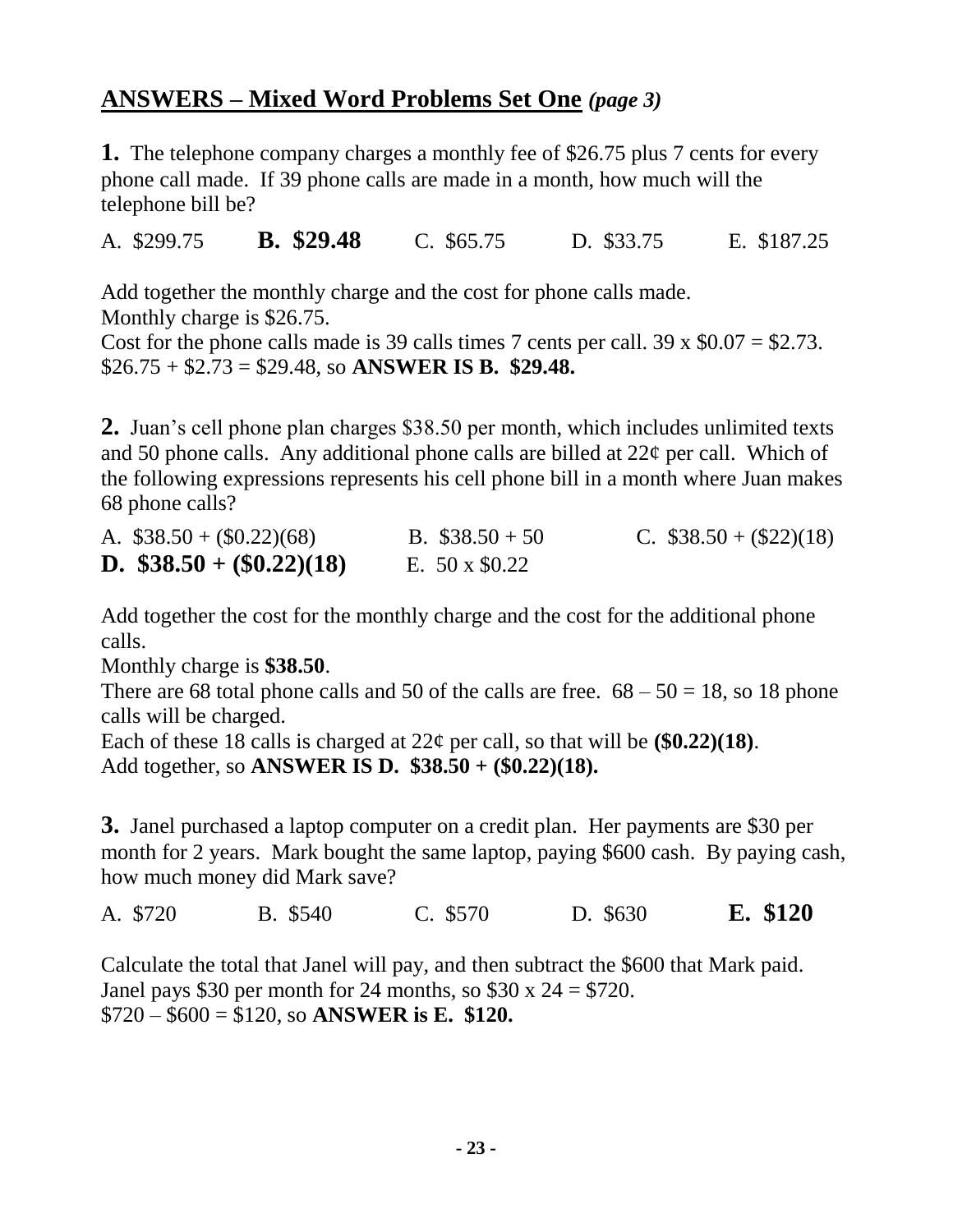**4.** Life insurance salespeople earn a base pay of \$900 per month plus a \$50 commission for each policy sold. Which expression represents the total monthly pay for a salesman who sells 22 policies in a month?

| A. $$900 + $50$         | <b>B.</b> $$900 + ($50)(22)$ | C. $22(\$900 + \$50)$ |
|-------------------------|------------------------------|-----------------------|
| D. $(22)(\$900) + \$50$ | E. $(\$950)(22)$             |                       |

Add together base pay plus commission pay. Base pay is \$900. Commission is \$50 x 22 policies, so **ANSWER is B. \$900 + (\$50)(22).**

**5.** Lenore is renting a car that costs \$18 per day plus 10¢ for each mile driven. How much will she pay if she rents the car for 5 days and drives 250 miles?

**A. \$115** B. \$90 C. \$43 D. \$268 E. \$278

Add together the cost for the number of days and the cost for the miles. Cost for days is  $$18 \times 5 \text{ days} = $90$ . Cost for miles is  $$0.10 \times 250$  miles  $= $25$ . \$90 + \$25 = \$115 so **ANSWER is A. \$115.**

**6.** One cell phone plan has a base charge of \$42 per month, which includes 300 minutes. All minutes used after the first 300 are charged 2 cents per minute. Which expression shows what the bill is in a month where 750 minutes are used?

**A.**  $$42 + $0.02(750 - 300)$  B.  $$42 + $2(750 - 300)$  C.  $$42 + $2(750)$ D.  $$42 + $0.02(750)$  E.  $$42 + (750 - 300)$ 

Add together the charge for minutes used and the \$42 per month charge. The 2 cents per minute charge is for minutes over 300, so it applies to 750 – 300 minutes, so the minutes used charge is  $$0.02(750 - 300)$ . Add to the \$42 monthly charge, so **ANSWER is A. \$42 + \$0.02(750 – 300).**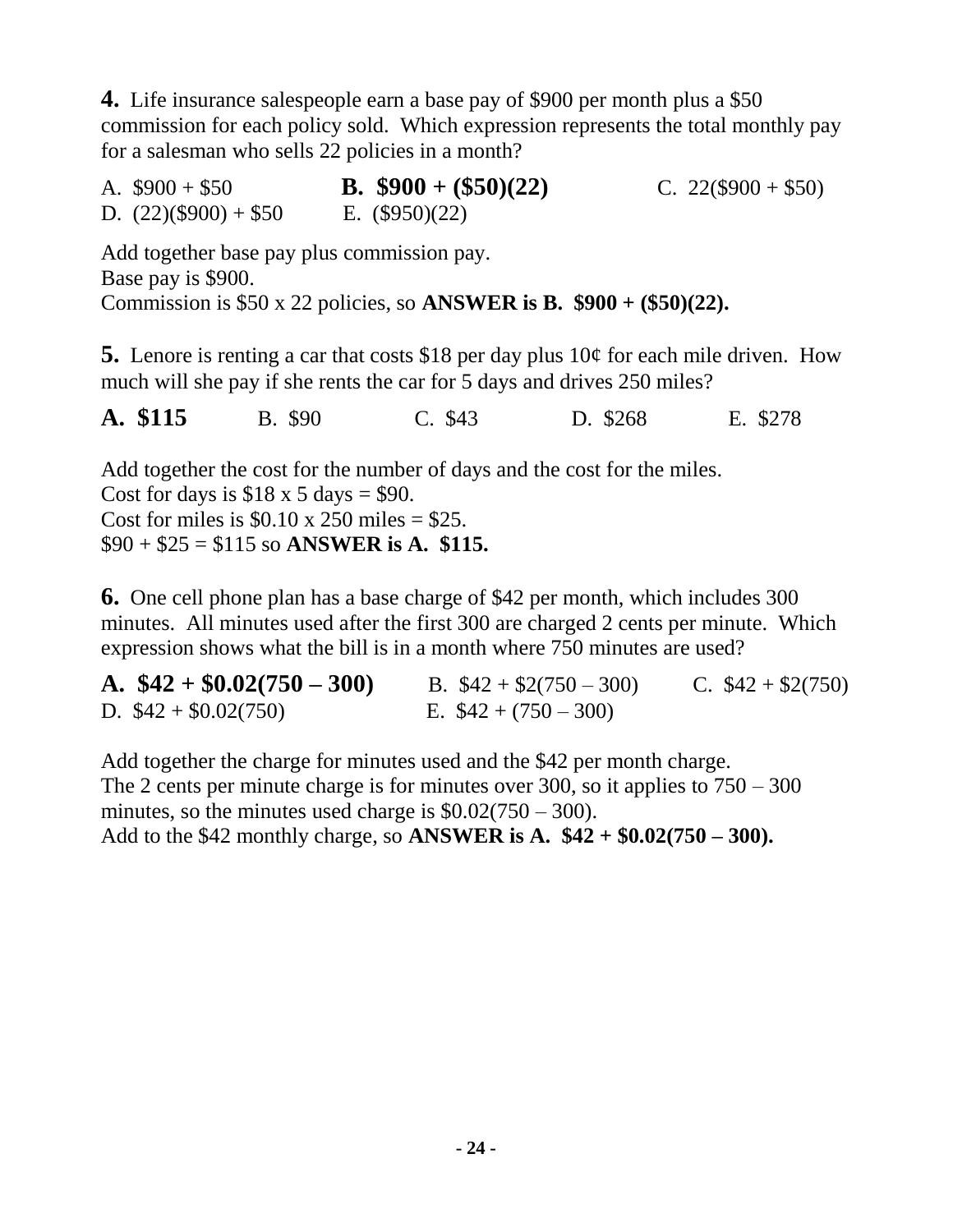**7.** The telephone company charges a monthly fee of \$60 which includes unlimited local calls and 10 long distance calls. Additional long distance calls are billed at 75¢ per call. If Sue makes 48 local calls and 15 long distance calls, what is her bill for the month?

A. \$71.25 B. \$67.50 C. \$96.00 D. \$75.00 **E. \$63.75**

Add together the monthly fee  $+ \cos t$  of local calls  $+ \cos t$  of long distance calls. Monthly fee  $=$  **\$60**.

Cost of local calls = **\$0**, because the monthly fee includes unlimited local calls.

Cost of long distance calls is 5 calls x  $$0.75 = $3.75$ .

 10 long distance calls are included in the monthly fee, so 15 total long distance calls  $-10$  free long distance calls  $= 5$  long distance calls that are charged the \$0.75 fee.

\$60 + \$0 + \$3.75 = \$63.75, so **ANSWER is E. \$63.75.**

**8.** To rent a car it costs \$35 per day and 15 cents per mile for every mile driven over 300 miles. If Sinya rents a car for 4 days and drives 500 miles, which expression shows how much will it cost to rent the car?

A. \$35 x 4 + \$15 x 200 **B. \$35 x 4 + \$0.15 x 200** C.  $\$35 \times 4 + 200$  D.  $\$35 + 4 \times 500$  E.  $\$35 + 300 \times 60.15$ 

Add together the rental charge and the mileage charge.

Rental charge is \$35 x 4 days, or **\$35 x 4**.

Miles charged are only the miles over the 300 free miles, so,  $500 - 300 = 200$  miles. These miles are charged 15 cents each, so mileage charge is **\$0.15 x 200**. Add the two charges together, so **ANSWER** is **B.**  $$35 \times 4 + $0.15 \times 200$ .

**9.** Car salespeople earn \$1,200 per month plus a \$365 commission for every car they sell. If Diane sold 4 cars last month, what were her total earnings?

A. \$1,565 B. \$5,165 **C. \$2,660** D. \$1,569 E. \$4,800

Calculate commission earned and add it to the \$1,200 per month. Commission earned =  $$365 \times 4 \text{ cars} = $1,460$ .  $$1,200 + $1,460 = $2,660$ , so ANSWER is C. \$2,660.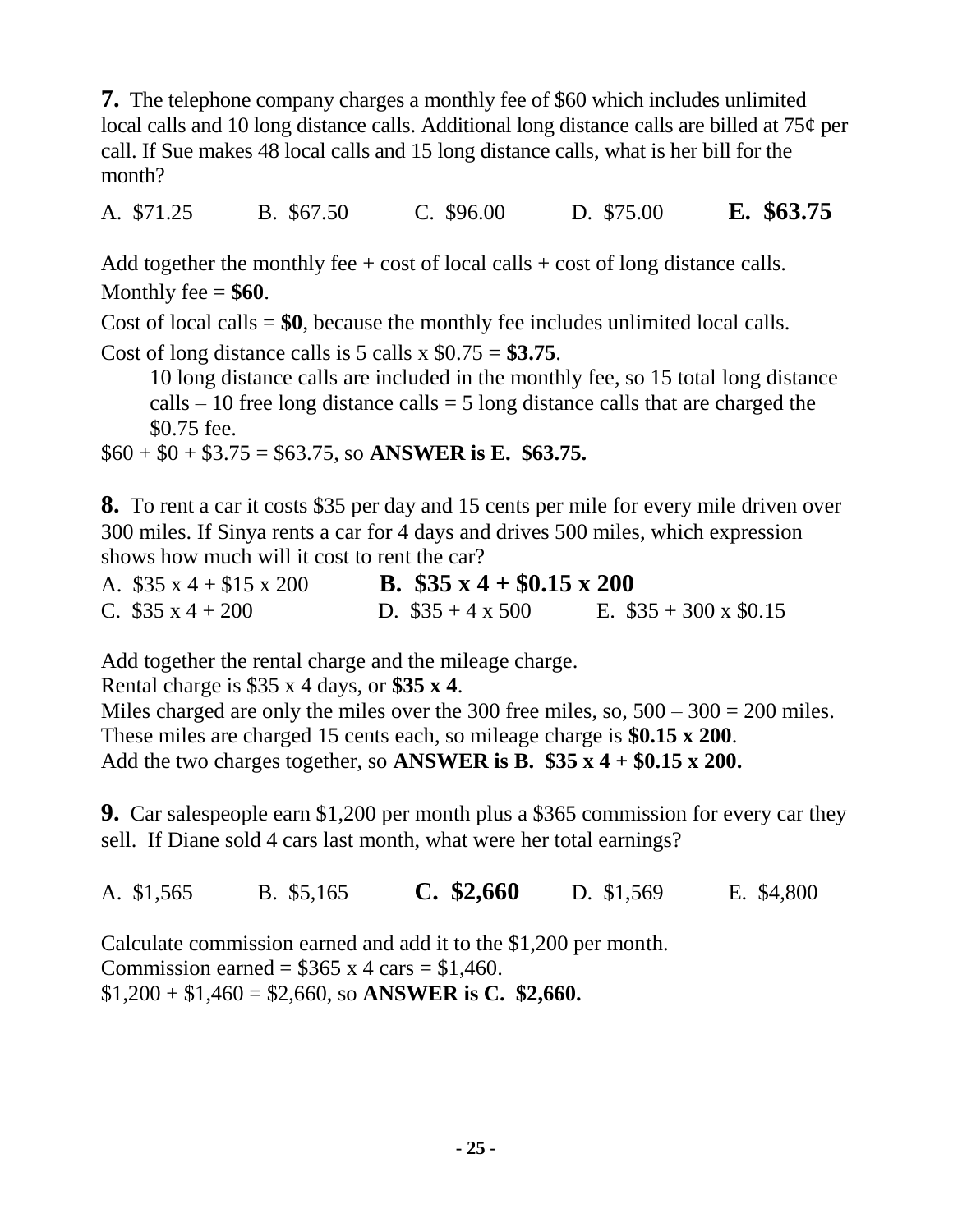**10.** Mr. Boden can buy a washer and dryer for \$1,650 cash, or he can make payments of \$85 per month for 2 years. Which expression shows how much he will save by paying cash?

**A.**  $($85 \times 24) - $1,650$  B.  $$1,650 - ($85 \times 24)$  C.  $($85 \times 2) - $1,650$ D.  $\$85 + 24 - \$1,650$  E.  $\$1,650 - \$85$  x 24

Calculate the total cost of the payment plan, and then subtract the cash price. Payment plan cost is \$85 x 24 months.

Cash price is \$1,650.

#### **ANSWER is A. (\$85 x 24) – \$1,650.**

Note that you subtract the lower price from the higher price, which is answer A, not the other way around, which is answer B.

The amount of money saved is a positive number, not a negative number. If you are trying to decide between answers A and B, calculate both and choose the one that gives a positive answer.

**11.** Tisha is buying tile to redo her kitchen and dining room floors. Desert Rose tile costs \$12 per square foot, and Tawny Dream tile costs \$10 per square foot. If she needs 250 square feet of tile, which expression shows how much will she save by choosing the less expensive tile?

A.  $250(\$12 + \$10)$  B.  $\$12 \times 250 + \$10$  **C.**  $(\$12 \times 250) - (\$10 \times 250)$ D.  $250 + $12 + $10$  E.  $($12 + 250) - ($10 + 250)$ 

Calculate the cost for both types of tile, then subtract the lower cost from the higher cost.

Cost using Desert Rose tile is \$12 x 250. Cost using Tawny Dream tile is \$10 x 250. **ANSWER is C. (\$12 x 250) – (\$10 x 250).**

**12.** At Couches Unlimited, the first 12 couches sold in a month earn a salesperson a \$50 commission per couch. If any couches over 12 are sold during the month, those couches earn a commission per couch that is 2 times the commission rate for the first 12 couches. If Jay sold 18 couches in March, what was his commission in March?

**A. \$1,200** B. \$900 C. \$2,400 D. \$1,800 E. \$600

Calculate separately the commission for the first 12 couches, and the commission for the rest of the couches, and then add the two commissions together.

1. Commission for the first 12 couches is \$50 per couch, so \$50 x 12 = **\$600**.

2. Commission for the rest of the couches is at 2 times the first rate, or  $2 \times $50 = $100$ per couch. There are  $18 - 12 = 6$  couches at this rate, and  $$100 \times 6 = $600$ .

Add together both commissions.  $$600 + $600 = $1,200$  so **ANSWER is A. \$1,200.**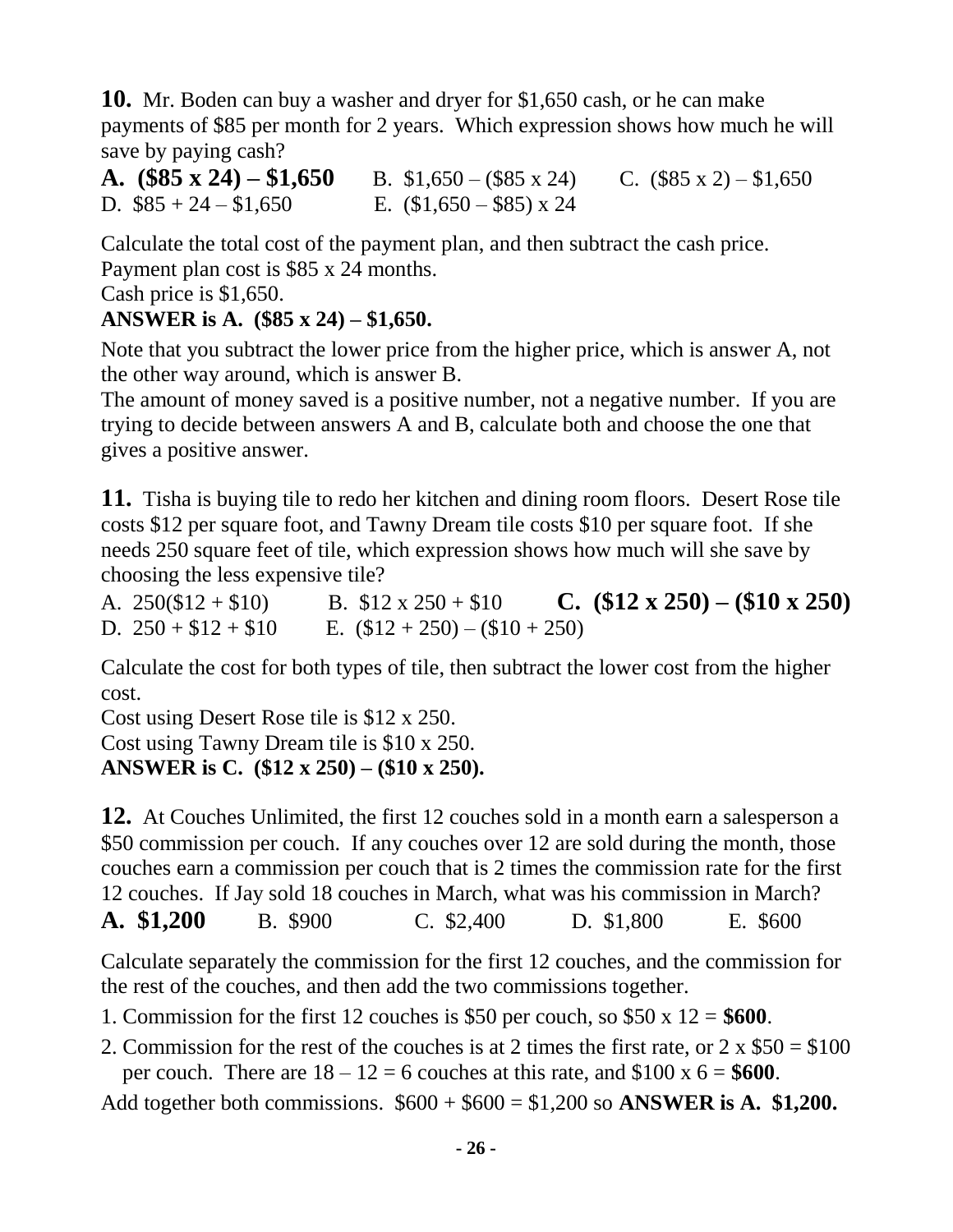**13.** Angelo can buy a computer for \$700 cash. He can also buy it using the store credit plan where he will have to make a \$200 down payment, and pay \$100 per month for 6 months. How much can Angelo save if he chooses to pay cash? A. \$800 B. \$300 C. \$400 D. \$500 **E. \$100**

Calculate the higher payment plan price, and subtract the lower cash price. Cost using payment plan is  $$200 + (6 \times $100) = $800$ . Cash price is \$700. \$800 – \$700 = \$100, so **ANSWER is E. \$100.**

**14.** Lenore earns \$700 base pay plus a \$50 commission per sale for the first 18 alarm systems that she sells each month. Any alarm systems beyond 18 that she sells earn her a commission rate that is 1.5 times the rate for the first 18 alarm systems. How much will Lenore earn in a month where she sells 26 alarm systems?

A. \$2,000 **B. \$2,200** C. \$750 D. \$1,600 E. \$1,402

Calculate separately then add together three pieces: base pay, commission on the first 18 alarms systems sold, and commission on the rest of the alarm systems sold.

- 1. Base pay = **\$700**.
- 2. Commission on the first 18 alarm systems is \$50 each, and \$50 x 18 = **\$900**.
- 3. Commission rate for the rest of the alarm systems is 1.5 times the first rate, or  $1.5 \times $50 = $75$  each.

 The alarm systems that get this rate are the total sold minus the 18 already accounted for, or  $26 - 18 = 8$ .

Commission on these alarm systems is  $$75 \times 8 = $600$ .

Add together the three pieces.  $$700 + $900 + $600 = $2,200$ , so **ANSWER is B. \$2,200.**

**15.** Elisa is having some dental work done, and she can either use the credit plan offered by her dentist, or she can pay \$1,500 cash. With the credit plan, she will make a \$300 down payment and pay \$50 per month for 3 years. How much more will she pay in total if she uses the credit plan instead of paying cash?

A. \$1,800 B. \$2,100 **C. \$600** D. \$450 E. \$300

Calculate the total paid using the credit plan, and subtract the \$1,500 cash price. Credit plan cost is  $$300 + $50 \times 36$  months = \$2,100. \$2,100 – \$1,500 = **\$600,** so **ANSWER is C. \$600.**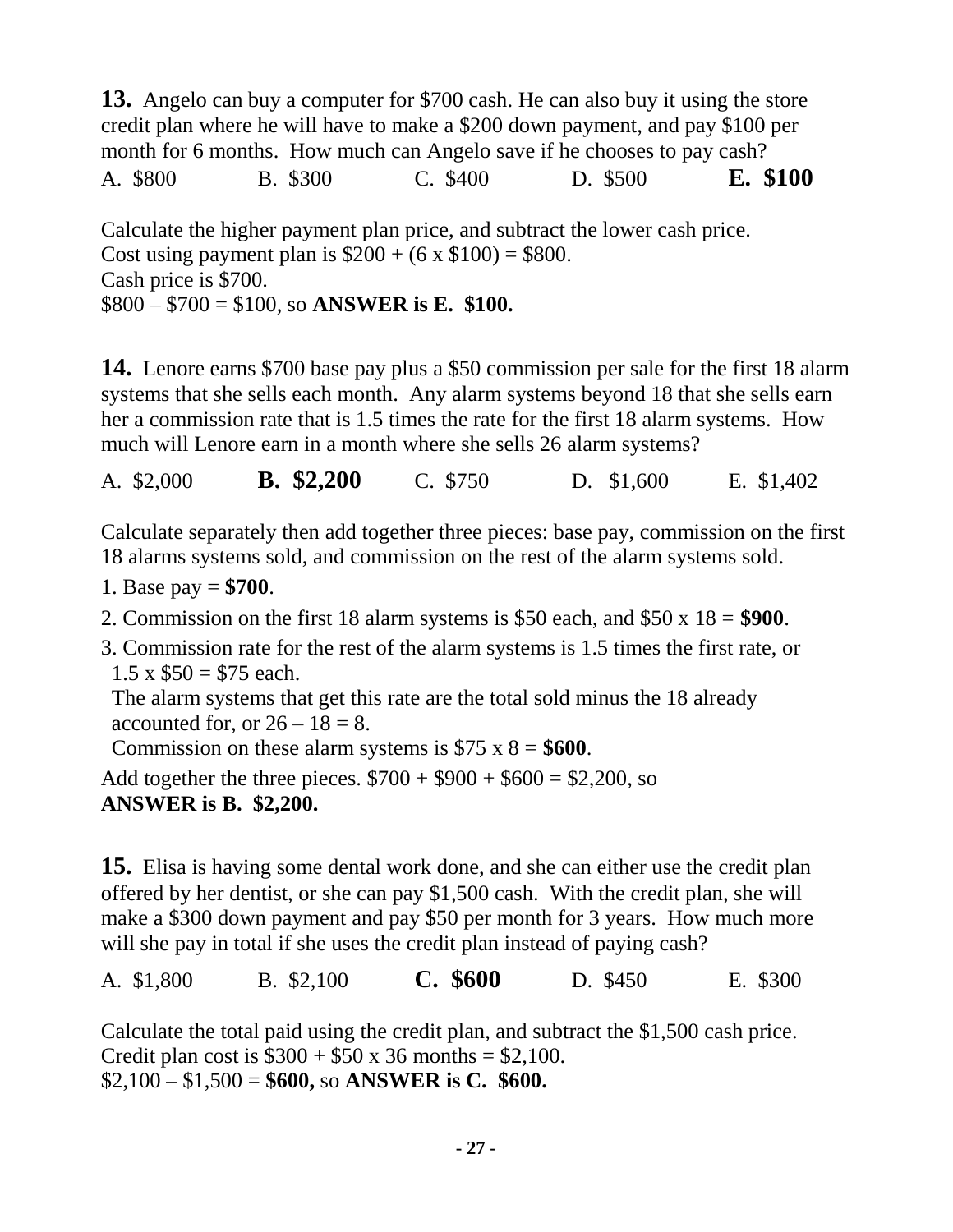### **ANSWERS – Mixed Word Problems Set Two** *(page 9)*

**1.** For a charity's fundraising drive, a local business will give \$25 for every donation the charity gets from a first time donor. If 420 donations were received, and half of these were from first time donors, how much will the local business give the charity?

**A. \$5,250** B. \$10,500 C. \$5,520 D. \$445 E. \$990

Calculate the number of first time donors, and multiply by \$25 to get the amount the local business will give the charity.

First time donors are half of all the donations, so  $420 \times \frac{1}{2} = 210$  first time donors. 210 x \$25 = \$5,250 so **ANSWER is A. \$5,250.**

**2.** Falice works at her company's computer help desk, and answers 3 calls per hour. If she works 8 hours per day and 5 days per week, which expression shows how many calls she will answer in 1 week?

A.  $3 \times 8 + 5$  B.  $8 \times 5 - 3$  C.  $(3 \times 8) \div 5$  D.  $3 + 8 \times 5$  **E.**  $3 \times 8 \times 5$ 

You are given 3 calls per hour.

First calculate calls per day. Multiply by 8 hours per day.  $3 \times 8$ Then calculate calls per week. Multiply by 5 days per week.  $3 \times 8 \times 5$ **ANSWER is E. 3 x 8 x 5**.

**3.** Sue has printed 300 copies of her new Guide To Healthy Cooking at a cost of \$1.25 per copy. If she sells them for \$15 each, how many copies does she need to sell to cover the total cost of printing the 300 copies?

A. 15 B. 20 **C. 25** D. 36 E. 35

Calculate the cost of printing 300 copies, and divide by \$15 to see how many books must be sold to cover the cost of the printing. Cost of printing is  $300 \times $1.25 = $375$ . \$375 ÷ \$15 = 25, so **ANSWER is C. 25.**

**OR**, if you know that you need \$375, but don't know what to do next, you can use trial and error to see how many copies must be sold to generate \$375.

| Try A. 15 Does 15 copies $x $15 = $375$ ? | No, it is $$225$ , so 15 copies is not the |
|-------------------------------------------|--------------------------------------------|
|                                           | answer. It is too low.                     |
| Try B. 20 Does 20 copies $x $15 = $375$ ? | No, it is \$300, so 20 copies is not the   |
|                                           | answer. It is too low.                     |
| Try C. 25 Does 25 copies x $$15 = $375$ ? | Yes, it does, so 25 copies is the right    |
|                                           | answer.                                    |
|                                           |                                            |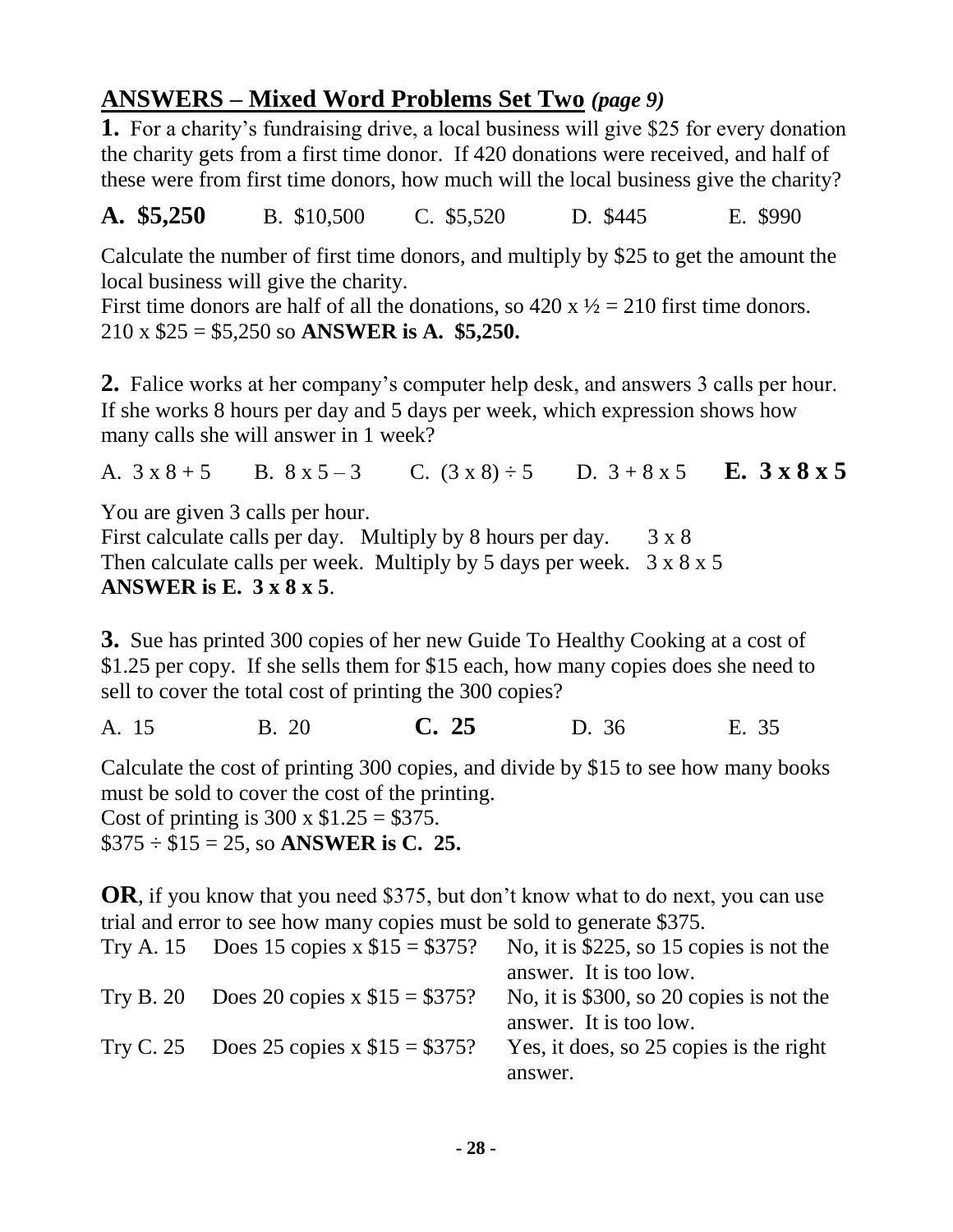**4.** LaShawn's Bookmobile started the week with 3,262 books. On Monday 62 books were checked out and 27 books were returned. On Tuesday 32 books were checked out and 45 books were returned. Which expression shows how many books were in the Bookmobile at the end of the day Tuesday?

A.  $3,262 + 62 - 27 + 32 - 27$  **B.**  $3,262 - 62 + 27 - 32 + 45$ C.  $3,622 - 62 + 27 - 32 + 45$  D.  $3,262 + (62 - 27) + (45 - 32)$ E.  $3,262 - (62 - 27) - (45 - 32)$ 

Start with 3,262 books, subtract the books checked out, and add the books returned, so **ANSWER is B. 3,262 – 62 + 27 – 32 + 45.**

**5.** For every TV that he sells, Ace Electronics pays Charlie a \$15 commission. If his commission check was \$525, how many TVs did he sell?

A. 7,875 **B. 35** C. 2,625 D. 105 E. 36

Divide the total earned by the amount earned per TV to get the number of TVs. \$525 ÷ \$15 = 35, so **ANSWER is B. 35.**

**OR**, set up a proportion. Commission  $$15 = $525$   $$525 \times 1 \div $15 = 35$  $\#$  of TVs  $1$  ?

**OR,** you can use trial and error to solve the problem. Try A. 7,875 Does  $$15 \times 7,875$  TVs = \$525? No, it is \$118,125, which is way too much. Try B. 35 Does  $$15 \times 35$  TVs = \$525? Yes, it does equal \$525, so 35 is the correct number of TVs.

**6.** On average, Ben and his crew can paint 8 houses per month. About how many houses can they paint over the next 6  $\frac{1}{2}$  months if they continue at the same rate?

A. 14 ½ B. 25 C. 45 ½ **D. 52** E. 48

Multiply 8 houses per month times 6  $\frac{1}{2}$  months. 8 x 6 ½ = 52 so **ANSWER is D. 52.**

**Note** – Enter 6 ½ on the calculator as 6.5 or as 6 abc 1 abc 2.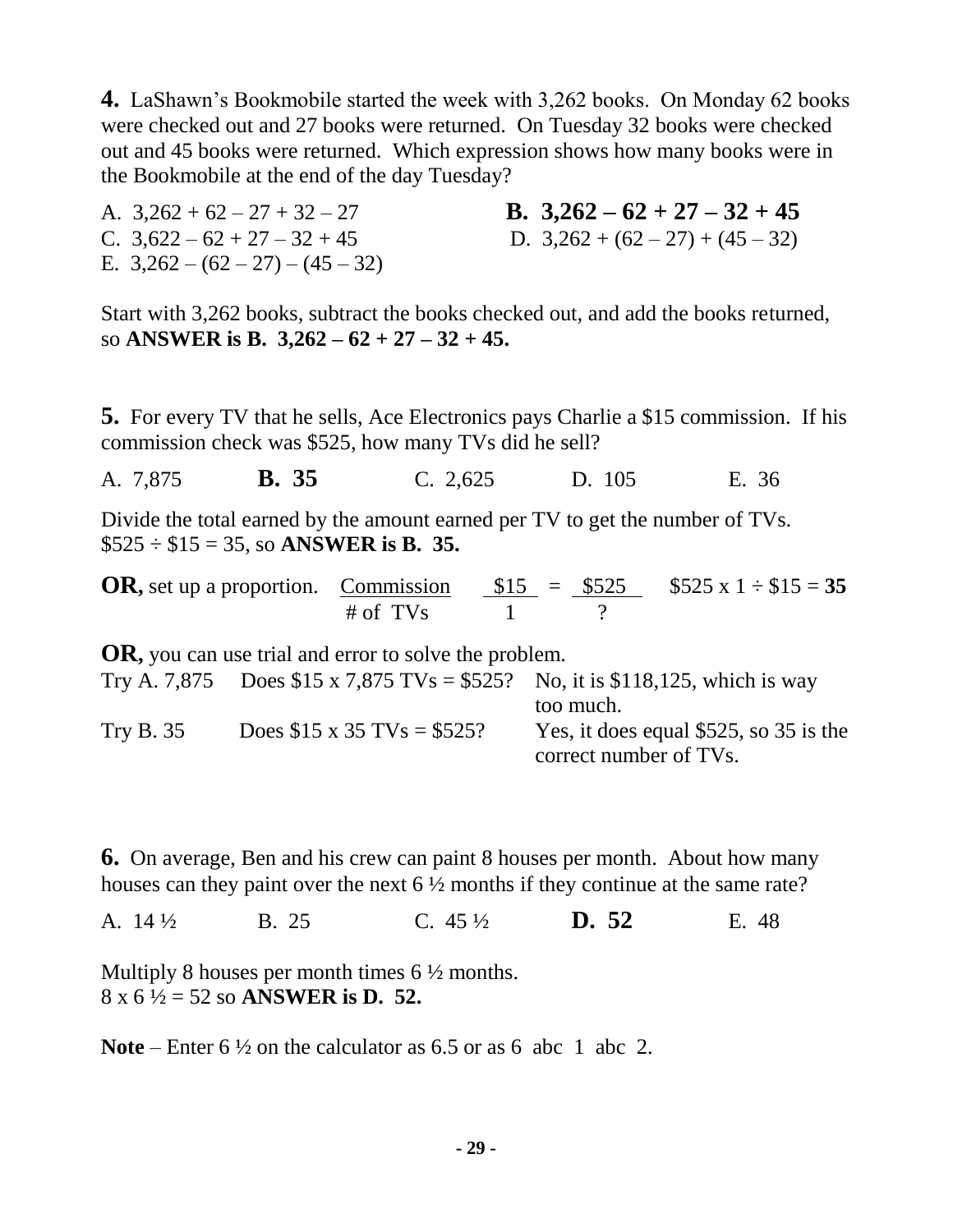**7.** Alonzo spends 4 hours per day entering deposit tickets. If he can enter 16 deposit tickets per minute, how many deposit tickets can he enter in 3 days?

A. 192 B. 3,840 **C. 11,520** D. 11,250 E. 1,280

You are given 16 tickets entered per minute.

**First** calculate the number of tickets he can enter in 1 hour. 16 tickets per minute x 60 minutes per hour = 960 tickets in 1 hour.

**Next** calculate how many tickets he can enter in 1 day. 960 tickets per hour x 4 hours per day = 3,840 tickets in 1 day.

**Then** calculate how many tickets he can enter in 3 days. 3,840 tickets per day x  $3 \text{ days} = 11,520$  tickets in  $3 \text{ days}$ . **ANSWER is C. 11,520.**

**8.** SueAnne needs to make a total of 150 wedding favors. She has already made 60 favors, and will make another 15 by the end of the day. If she can make 25 favors per day, which expression shows how many more days after today it will take her to finish making all the favors?

| A. $(150 - 60 - 15) \div 25$ | B. $25 \div (150 - 60 - 15)$ | C. $150 \div 25$ |
|------------------------------|------------------------------|------------------|
| D. $150 - 75$                | E. $150 - 60$                |                  |

Calculate how many favors she will have left to make at the end of the day, and divide by 25 favors per day to see how many days it will take.

Favors left to make is  $(150 - 60 - 15)$ . Divide this total by 25.

#### **ANSWER is A. (150 – 60 – 15) ÷ 25.**

**9.** Mary bought a notebook for \$2.29, a package of pens for \$1.99, and a package of pencils for \$1.50. Which expression shows how much change she will receive if she pays with a 20 dollar bill? (Assume there is no sales tax.)

A.  $(\$2.29 + \$1.99 + \$1.50) - \$20.00$  B.  $\$20.00 - \$2.29 + \$1.99 + \$1.50$ **C.**  $$20.00 - ($2.29 + $1.99 + $1.50)$  D.  $$20.00 + $2.29 + $1.99 + $1.50$ E.  $$20.00 - (2.29 - 1.99 - 1.50)$ 

Subtract all of the expenses from \$20. To do this, add up the expenses, put them in parentheses, and subtract from \$20.

The expenses are (\$2.29 + \$1.99 + \$1.50), so **ANSWER is** 

#### **C. \$20.00 – (\$2.29 + \$1.99 + \$1.50).**

The correct answer could also be expressed as  $$20.00 - $2.29 - $1.99 - $1.50$ .

**Note:** the minus sign in front of the parentheses means to subtract everything that is inside the parentheses. Answer E is not correct, because it says to subtract \$2.29, –\$1.99, and –\$1.50 instead of subtracting \$2.29, \$1.99, and \$1.50.

**Note:** answer A is not correct because it subtracts \$20 from the expenses instead of subtracting the expenses from \$20.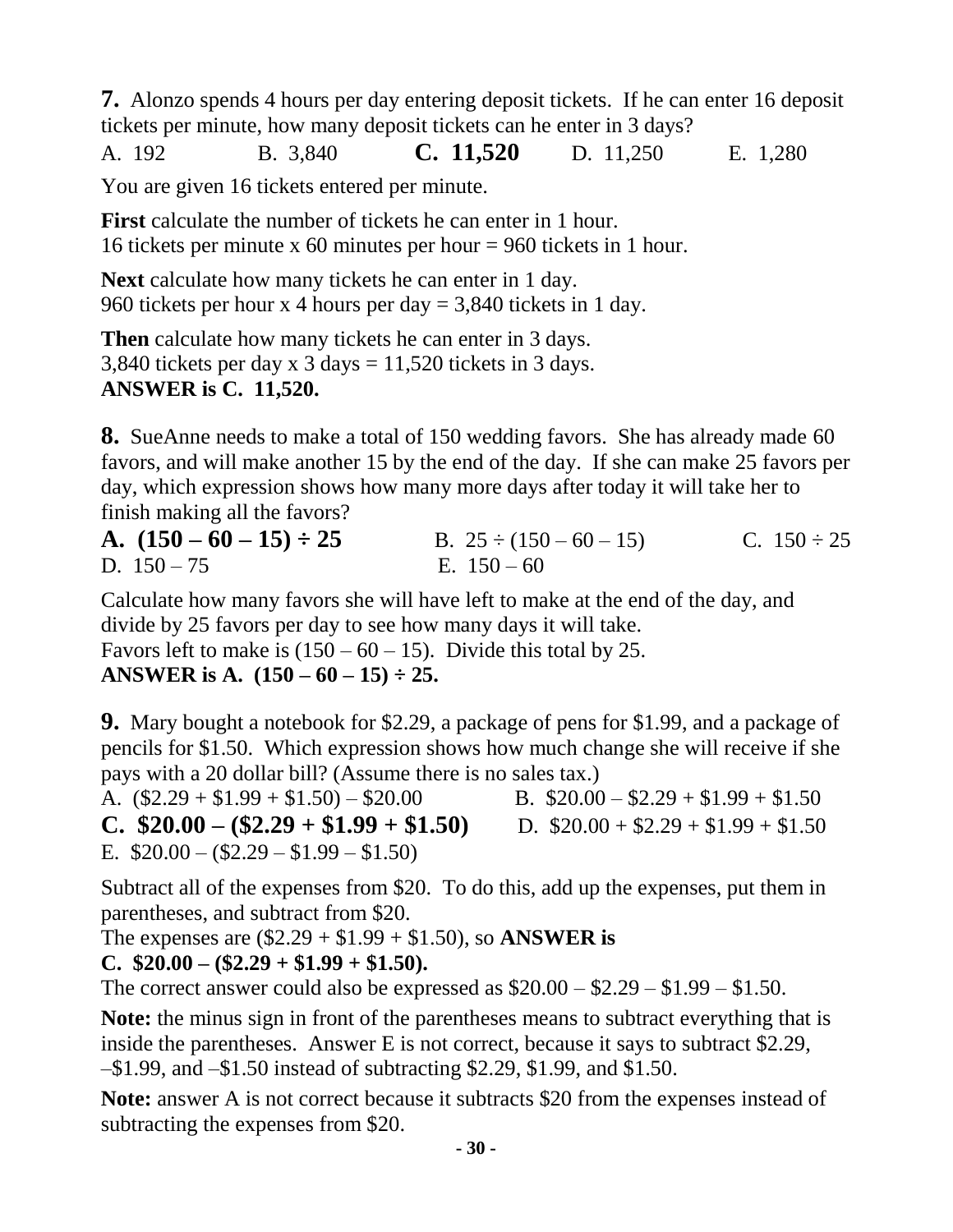**10.** Leo opened a bank account with a deposit of \$750. During the week, he deposited his paycheck of \$1,652.68. He also wrote a check for \$800 for his rent, wrote a check for \$165.97 for his cable bill, and took out \$80 in cash. What is his bank balance at the end of the week?

A. \$1,365.71 B. \$1,436.71 C. \$2,956.71 D. \$1,516.71 **E. \$1,356.71**

Start with the opening balance, subtract checks and cash taken out, and add checks and cash deposited.

 $$750 + $1,652.68 - $800 - $165.97 - $80 = $1,356.71$  so ANSWER is E. \$1,356.71.

Common mistakes with this type of problem are to leave out one of the numbers, or to enter the numbers incorrectly on the calculator.

**11.** Ms. Burns bought Deluxe Game Fun Packs for all of her nieces and nephews. If she bought 15 Deluxe Game Fun Packs and spent a total of \$187.50, which expression shows how much each Deluxe Game Fun Pack cost?

| A. $15 \div \$187.50$  | B. $$187.50 + 15$    | C. $$187.50 - 15$ |
|------------------------|----------------------|-------------------|
| D. $$187.50 \times 15$ | E. $$187.50 \div 15$ |                   |

Divide the total spent by the number of items to get the cost of each item, so **ANSWER is E. \$187.50 ÷ 15.**

**12.** The Sunshine Café uses an average of 16 cases of coffee each week. How many cases of coffee will they use in the next 7 ½ weeks at this same rate?

**A. 120** B. 112 C. 23 <sup>1</sup>/<sub>2</sub> D. 102 E. 140

Multiply the number of cases used each week times the number of weeks. 16 x 7 ½ = 120 so **ANSWER is A. 120.**

**Note** – Enter 7 ½ on the calculator as 7.5 or as 7 abc 1 abc 2.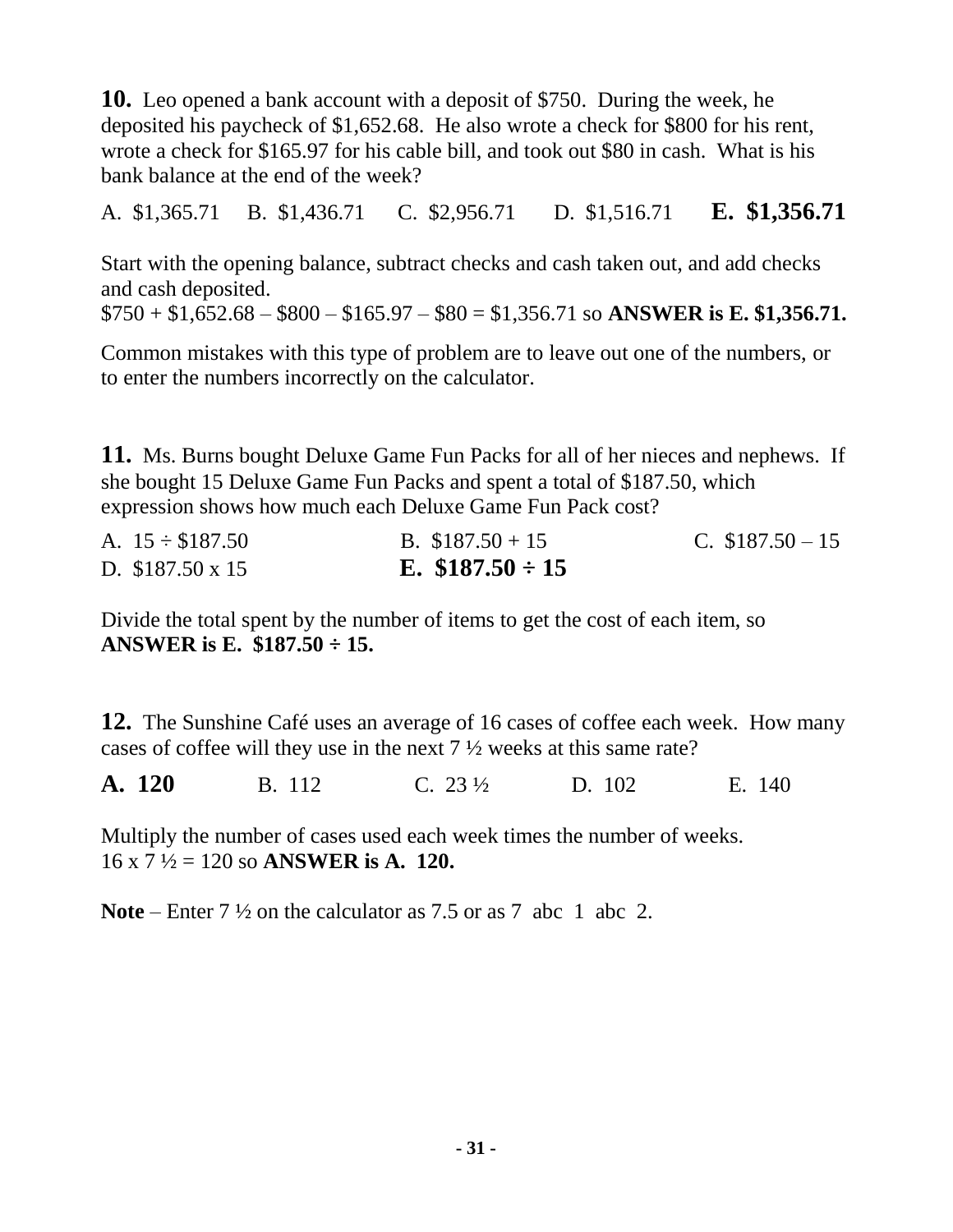**13.** The power safety system at Dunham Manufacturing Co. runs all the time and is never turned off. It does a power level check 3 times per hour. Which expression shows how many power level checks are made in 1 week?

A.  $3 \times 60 \times 7$  B.  $3 \times 7$  C.  $3 \times 24 \div 7$  D.  $60 \div 3 \times 7$  E.  $3 \times 24 \times 7$ 

You are given 3 checks per hour. First calculate checks per day. Multiply by 24 hours per day.  $3 \times 24$ Then calculate checks per week. Multiply by 7 days per week.  $3 \times 24 \times 7$ **ANSWER is E. 3 x 24 x 7**.

**Note** – the system is never turned off, so use 24 hours per day and 7 days per week.

**14.** The city of Greenville plans to build a monument in front of town hall. The city has budgeted \$20,000 for the project, and the county will contribute \$8,000 from its city support fund. The rest will be raised by charging admission to the unveiling ceremony for the monument. If the total amount needed for the project is \$32,000 and each admission ticket costs \$20, how many admission tickets must be sold to reach the \$32,000 total?

A. 1,600 B. 4,200 C. 4,000 **D. 200** E. 900

First calculate how much money still has to be raised, then divide by \$20 to see how many tickets need to be sold to raise that amount of money. They need \$32,000 total, and they have \$28,000 so far, so they still need  $$32,000 - $28,000 = $4,000.$ \$4,000 ÷ \$20 = 200 so **ANSWER is D. 200.**

**15.** Jermaine will give 3 sales procedure packets to everyone at the staff meeting. If it costs \$1.25 to print each packet, and 30 people attend the meeting, which expression shows how much it will cost to print all of the packets?

| A. $30 \times 3 \div $1.25$ | B. $30 \times 3 \times $1.25$ | C. $30 \div 3 \times \$1.25$ |
|-----------------------------|-------------------------------|------------------------------|
| D. $30 \div 3 \div $1.25$   | E. $30 \times \$1.25$         |                              |

Calculate the total number of packets needed, then multiply by the cost to print each packet.

There are 30 people, and each person gets 3 packets, so 30 x 3 packets are needed. Then multiply by the \$1.25 cost of each packet, so **ANSWER is B. 30 x 3 x \$1.25.**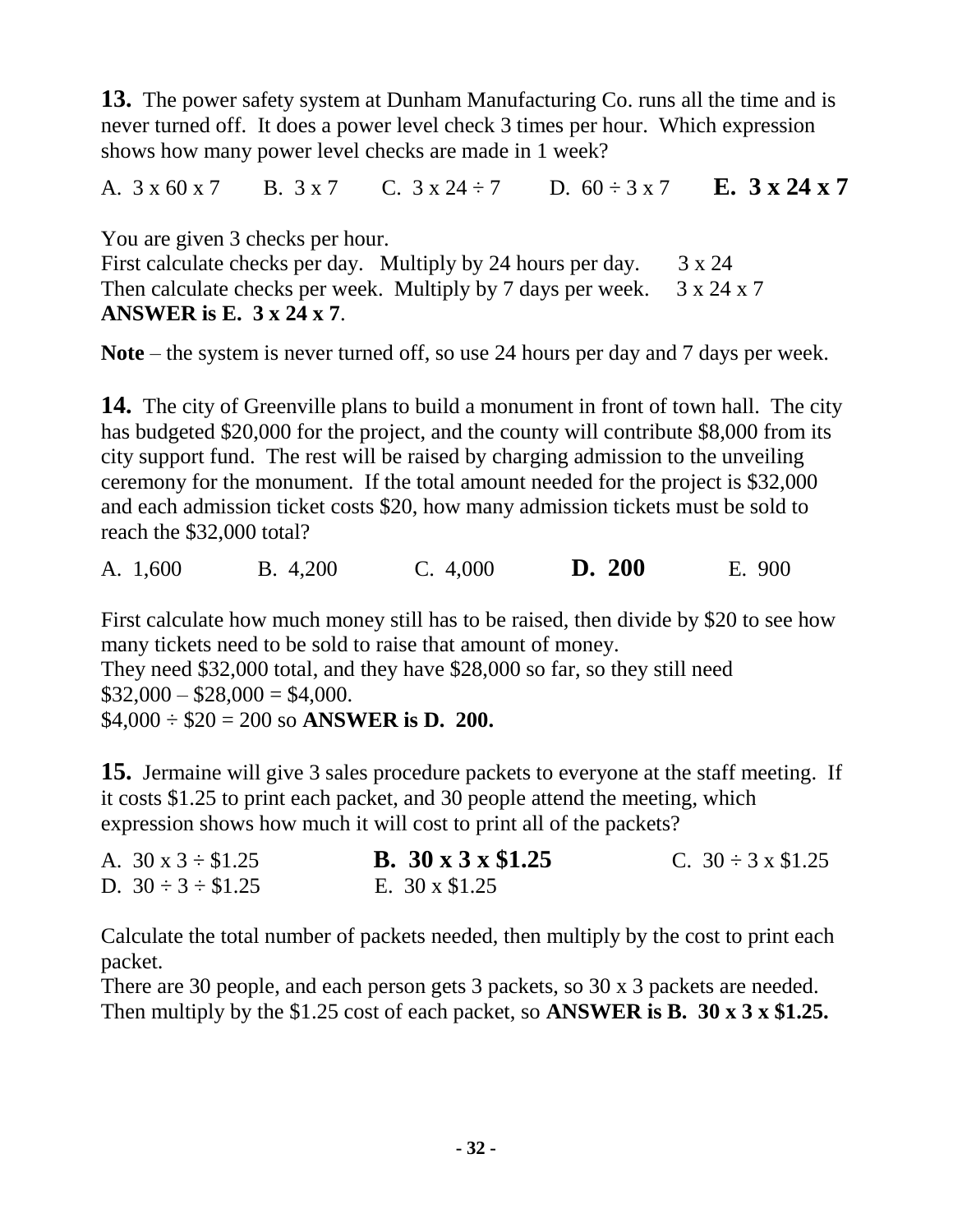# **ANSWERS – Counting Principle Word Problems** *(page 12)*

| 1. B. 36                              | 6 fabrics<br>3 trims<br>2 pillow styles $6 \times 3 \times 2 = 36$                                                |                              |
|---------------------------------------|-------------------------------------------------------------------------------------------------------------------|------------------------------|
| 2. C. $3x2x4x2$                       | 3 screen sizes<br>2 processors<br>4 memory sizes<br>2 colors                                                      | 3x2x4x2                      |
| 3. E. 108                             | 3 appliance types<br>12 wall colors<br>3 cabinet types $3 \times 12 \times 3 = 108$                               |                              |
| 4. A. 504                             | 12 card colors<br>7 fonts<br>6 ink colors                                                                         | $12 \times 7 \times 6 = 504$ |
| 5. D. $8 \times 4 \times 6 \times 12$ | 8 literature classes<br>4 math classes<br>6 science classes<br>12 history classes $8 \times 4 \times 6 \times 12$ |                              |
| 6. B. 18                              | 3 colors<br>3 trims<br>2 sleeve styles                                                                            | $3 \times 3 \times 2 = 18$   |
| 7. D. $12 \times 3 \times 6$          | 12 main dishes<br>3 side orders<br>6 beverages                                                                    | $12 \times 3 \times 6$       |
| 8. A. 12                              | 3 shed size choices<br>2 balcony number choices<br>2 garage sizes $3 \times 2 \times 2 = 12$                      |                              |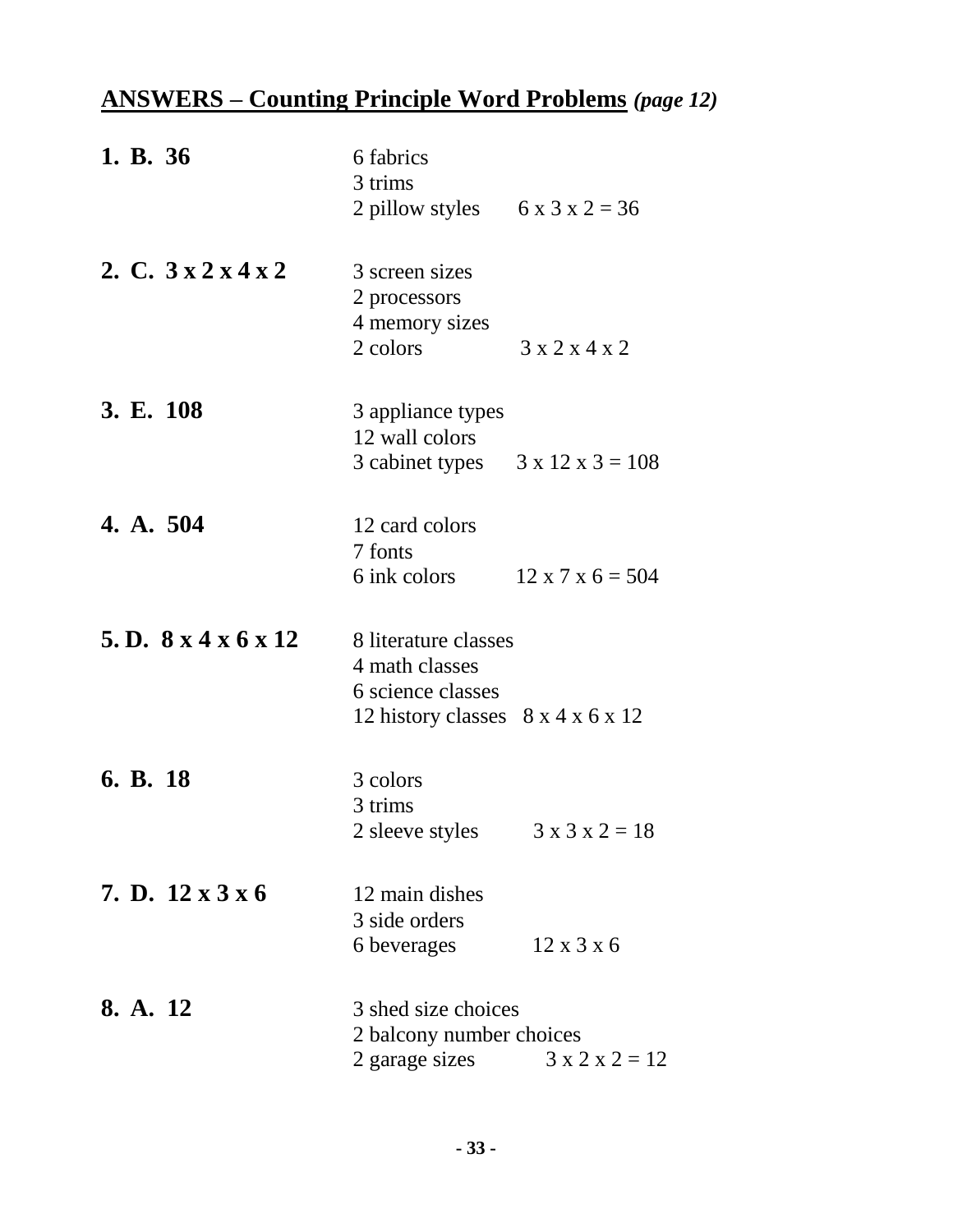#### **ANSWERS – Negative Number Word Problems** *(page 18)*

**1.** The temperature on Louisa's backyard thermometer was 19°F at 8:00 A.M., and when she checked again at 6:00 P.M., the temperature had gone down to  $-11^{\circ}$ F. What was the average temperature decrease per hour in °F between 8:00 A.M. and 6:00 P.M.?

A. 8 B. 2 **C. 3** D. 30 E. 10

Calculate the amount of temperature decrease and the number of hours, then divide.

**Step 1** Subtract high temperature minus low temperature.  $19^{\circ} - (-11^{\circ}) = 30^{\circ}$ . Temperature decrease is 30°. Or, visualize the distance between 19 and –11 on a number line.

- **Step 2** Number of hours is  $4 + 6 = 10$ . 4 hours from 8:00 A.M. until 12:00 NOON, plus 6 hours from 12:00 NOON until 6:00 P.M.
- **Step 3** Divide  $30^{\circ} \div 10 = 3^{\circ}$ . **ANSWER IS C. 3**

# **OR**

Use trial and error. Start with 19°F at 8:00 A.M., and test each answer until you find the one that brings you to the desired ending temperature of  $-11^{\circ}$ F at 6:00 P.M.

| Try A. $8^{\circ}$ decrease        |               | Try B. $2^{\circ}$ decrease        | Try C. $3^\circ$ decrease |                                  |               |
|------------------------------------|---------------|------------------------------------|---------------------------|----------------------------------|---------------|
| per hour                           |               | per hour                           |                           | per hour                         |               |
| $8:00$ A.M.                        | $19^\circ$    | $8:00$ A.M.                        | $19^\circ$                | $8:00$ A.M.                      | $19^\circ$    |
| $9:00$ A.M.                        | $11^{\circ}$  | $9:00$ A.M.                        | $17^{\circ}$              | $9:00$ A.M.                      | $16^{\circ}$  |
| $10:00$ A.M.                       | $3^\circ$     | $10:00$ A.M.                       | $15^{\circ}$              | $10:00$ A.M.                     | $13^\circ$    |
| $11:00$ A.M.                       | $-5^\circ$    | $11:00$ A.M.                       | $13^\circ$                | $11:00$ A.M.                     | $10^{\circ}$  |
| $12:00$ NOON                       | $-13^{\circ}$ | $12:00$ NOON                       | $11^{\circ}$              | $12:00$ NOON                     | $7^\circ$     |
| $1:00$ P.M.                        | $-21^{\circ}$ | $1:00$ P.M.                        | $9^\circ$                 | $1:00$ P.M.                      | $4^\circ$     |
| $2:00$ P.M.                        | $-29^\circ$   | $2:00$ P.M.                        | $7^\circ$                 | $2:00$ P.M.                      | $1^{\circ}$   |
| $3:00$ P.M.                        | $-37^\circ$   | $3:00$ P.M.                        | $5^\circ$                 | $3:00$ P.M.                      | $-2^{\circ}$  |
| $4:00$ P.M.                        | $-45^\circ$   | $4:00$ P.M.                        | $3^\circ$                 | $4:00$ P.M.                      | $-5^\circ$    |
| $5:00$ P.M.                        | $-53^\circ$   | $5:00$ P.M.                        | $1^{\circ}$               | $5:00$ P.M.                      | $-8^{\circ}$  |
| $6:00$ P.M.                        | $-61^{\circ}$ | 6:00 P.M.                          | $-1^{\circ}$              | $6:00$ P.M.                      | $-11^{\circ}$ |
| It is not $-11^\circ$ at 6:00 p.m. |               | It is not $-11^\circ$ at 6:00 P.M. |                           | It is $-11^{\circ}$ at 6:00 p.m. |               |
| A. $8^\circ$ is not correct.       |               | B. $2^{\circ}$ is not correct.     |                           | $C. 3^\circ$ is correct.         |               |

**Note** – In problems like this that ask for the "average temperature decrease per hour," don't be confused by the use of the word average. You are not doing a traditional average calculation. The word average is used because the temperature will not decrease the exact same amount each hour. The rate you calculate will automatically be an average of all the individual hourly temperature decreases.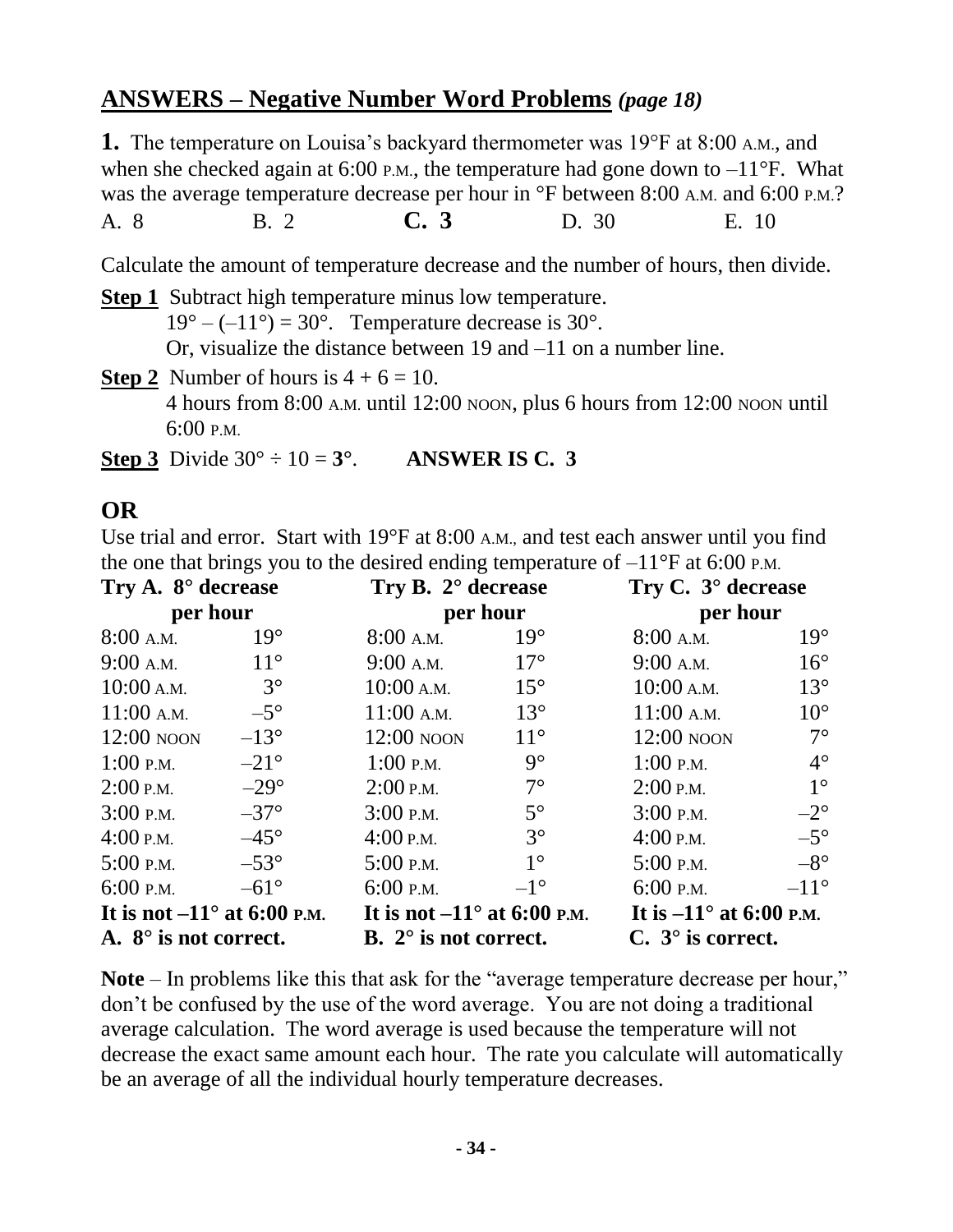**2.** The temperature was –3°F when Alisa woke up at 6:00 A.M., and was expected to increase by a rate of 2°F per hour during the day. What is the predicted temperature in °F at 3:00 P.M. that afternoon?

A. 9 **B. 15** C. –15 D. 12 E. 5

Start with –3°F at 6:00 A.M. and add 2 degrees every hour until you get to 3:00 P.M.

| $6:00$ A.M.  | $-3^\circ$   |                        |
|--------------|--------------|------------------------|
| $7:00$ A.M.  | $-1^{\circ}$ |                        |
| 8:00 A.M.    | $1^{\circ}$  |                        |
| $9:00$ A.M.  | $3^\circ$    |                        |
| $10:00$ A.M. | $5^\circ$    |                        |
| $11:00$ A.M. | $7^\circ$    |                        |
| $12:00$ NOON | $9^\circ$    |                        |
| $1:00$ P.M.  | $11^{\circ}$ |                        |
| $2:00$ P.M.  | $13^{\circ}$ |                        |
| $3:00$ P.M.  | $15^{\circ}$ | <b>ANSWER IS B. 15</b> |

### **OR**

Calculate number of hours, calculate temperature increase, and add that many degrees to the starting temperature.

**Step 1** Number of hours is  $6 + 3 = 9$ .

6 hours from 6:00 A.M. until 12:00 NOON, plus 3 hours from 12:00 NOON until 3:00 P.M.

**Step 2** Temperature increase is  $2^{\circ}$  per hour x 9 hours =  $18^{\circ}$ .

**Step 3** Add to starting temperature:  $-3^\circ + 18^\circ = 15^\circ$ . **ANSWER IS B. 15** 

**3.** Mount Findley is 16,520 feet above sea level and Stanhope Valley is 195 feet below sea level. What is the difference in height between Mount Findley and Stanhope Valley? (Hint: think of sea level as 0 feet.) A. 16,325 ft. B. 16,000 ft. C. 16,517 ft. D. 15,715 ft. **E. 16,715 ft.**

Subtract the low point from the high point. Think of a below sea level height as a negative number and an above sea level height as a positive number.

16,520 ft. – (–195 ft.) = **16,715 ft. ANSWER IS E. 16,715 ft.**

# **OR**

Visualize traveling 195 feet from the low point to get up to sea level, plus another 16,520 feet to get from sea level to the high point, for a total distance traveled of 195 ft. + 16,520 ft. = **16,715 ft.**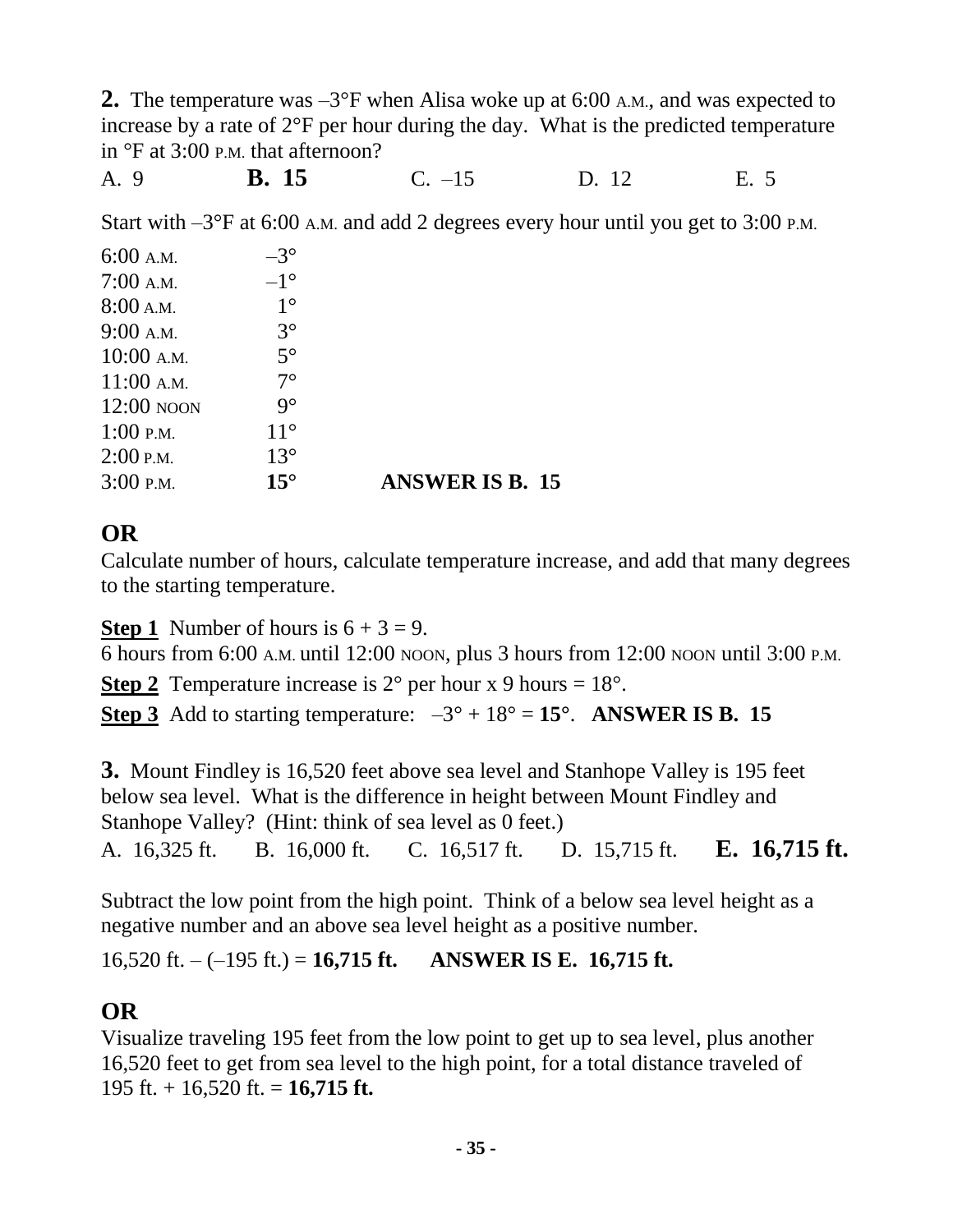**4.** At 10:00 P.M. the temperature in Buffalo was  $-6^{\circ}$ F. By 10:00 A.M. the temperature had risen to 8<sup>o</sup>F. How many degrees Fahrenheit did the temperature rise overnight? **A. 14** B. 2 C. 12 D. 15 E. 5

Subtract the low temperature from the high temperature.  $8^{\circ} - (-6^{\circ}) = 14^{\circ}$  **ANSWER IS A. 14** 

#### **OR**

Visualize rising 6 degrees from the  $-6^{\circ}$ F low temperature to get up to  $0^{\circ}$ F, plus another 8 degrees to get from 0°F to the high temperature of 8°F, for a total rise of  $6^\circ + 8^\circ = 14^\circ$ . Drawing a number line may be helpful.



**5.** The lowest point of Sandy Shoal State Park is 75 feet below sea level, and the highest point is 900 feet above sea level. What is the difference in height between the highest and lowest points?

A. 825 ft. B. 957 ft. C. 852 ft. **D. 975 ft.** E. 850 ft.

Subtract the low point from the high point.

900 ft. – (–75 ft.) = **975 ft. ANSWER IS D. 975 ft.**

# **OR**

Visualize traveling 75 feet from the low point to get up to sea level plus another 900 feet to get from sea level to the high point, for a total distance traveled of 75 ft. + 900 ft. = **975 ft.**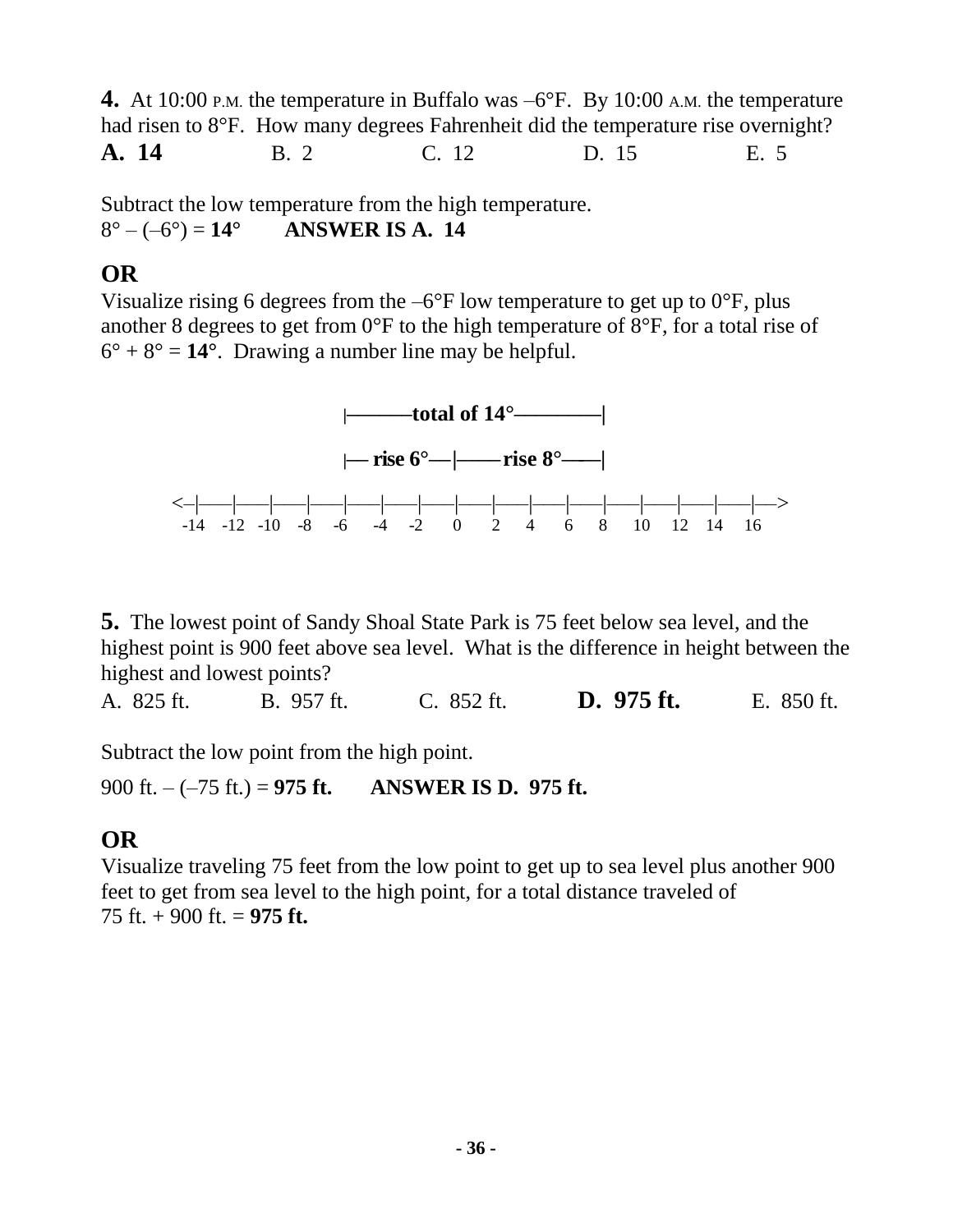**6.** The temperature in Boone was  $-2^{\circ}$ C at 5:00 A.M. and had risen to  $8^{\circ}$ C by 3:00 P.M. What was the per hour rate of temperature increase in  $\degree C$  from 5:00 A.M. to 3:00 P.M.? A. 10 **B. 1** C. 1.5 D. 2 E. 6

Calculate the amount of temperature increase and the number of hours, then divide.

**Step1** Subtract high temperature minus low temperature.  $8^{\circ} - (-2^{\circ}) = 10^{\circ}$ . Temperature increase is 10°. Or, visualize the distance between –2 and 8 on a number line.

**Step 2** Number of hours is  $7 + 3 = 10$ .

 7 hours from 5:00 A.M. until 12:00 NOON, plus 3 hours from 12:00 NOON until 3:00 P.M.

**Step 3** Divide  $10^{\circ} \div 10 = 1^{\circ}$  **ANSWER IS B. 1** 

#### **OR**

Use the trial and error method. Start with  $-2^{\circ}$ C at 5:00 A.M., and test each answer until you find the one that brings you to the desired ending temperature of 8°C at 3:00 P.M.

| Try A. $10^{\circ}$ increase<br>per hour |              | Try B. $1^\circ$ increase       |              |
|------------------------------------------|--------------|---------------------------------|--------------|
|                                          |              | per hour                        |              |
| 5:00 A.M.                                | $-2^{\circ}$ | $5:00$ A.M.                     | $-2^{\circ}$ |
| $6:00$ A.M.                              | $8^\circ$    | $6:00$ A.M.                     | $-1^{\circ}$ |
| 7:00 A.M.                                | $18^\circ$   | $7:00$ A.M.                     | $0^{\circ}$  |
| $8:00$ A.M.                              | $28^\circ$   | $8:00$ A.M.                     | $1^{\circ}$  |
| $9:00$ A.M.                              | $38^\circ$   | $9:00$ A.M.                     | $2^{\circ}$  |
| $10:00$ A.M.                             | $48^\circ$   | $10:00$ A.M.                    | $3^\circ$    |
| $11:00$ A.M.                             | $58^\circ$   | $11:00$ A.M.                    | $4^\circ$    |
| $12:00$ noon                             | $68^\circ$   | $12:00$ NOON                    | $5^\circ$    |
| $1:00$ P.M.                              | $78^\circ$   | $1:00$ P.M.                     | $6^{\circ}$  |
| $2:00$ P.M.                              | $88^\circ$   | $2:00$ P.M.                     | $7^\circ$    |
| $3:00$ P.M.                              | 98°          | $3:00$ P.M.                     | $8^{\circ}$  |
| It is not $8^\circ$ at 3:00 P.M.         |              | It is $8^\circ$ at 3:00 p.m.    |              |
| A. $10^{\circ}$ is not correct.          |              | <b>B.</b> $1^\circ$ is correct. |              |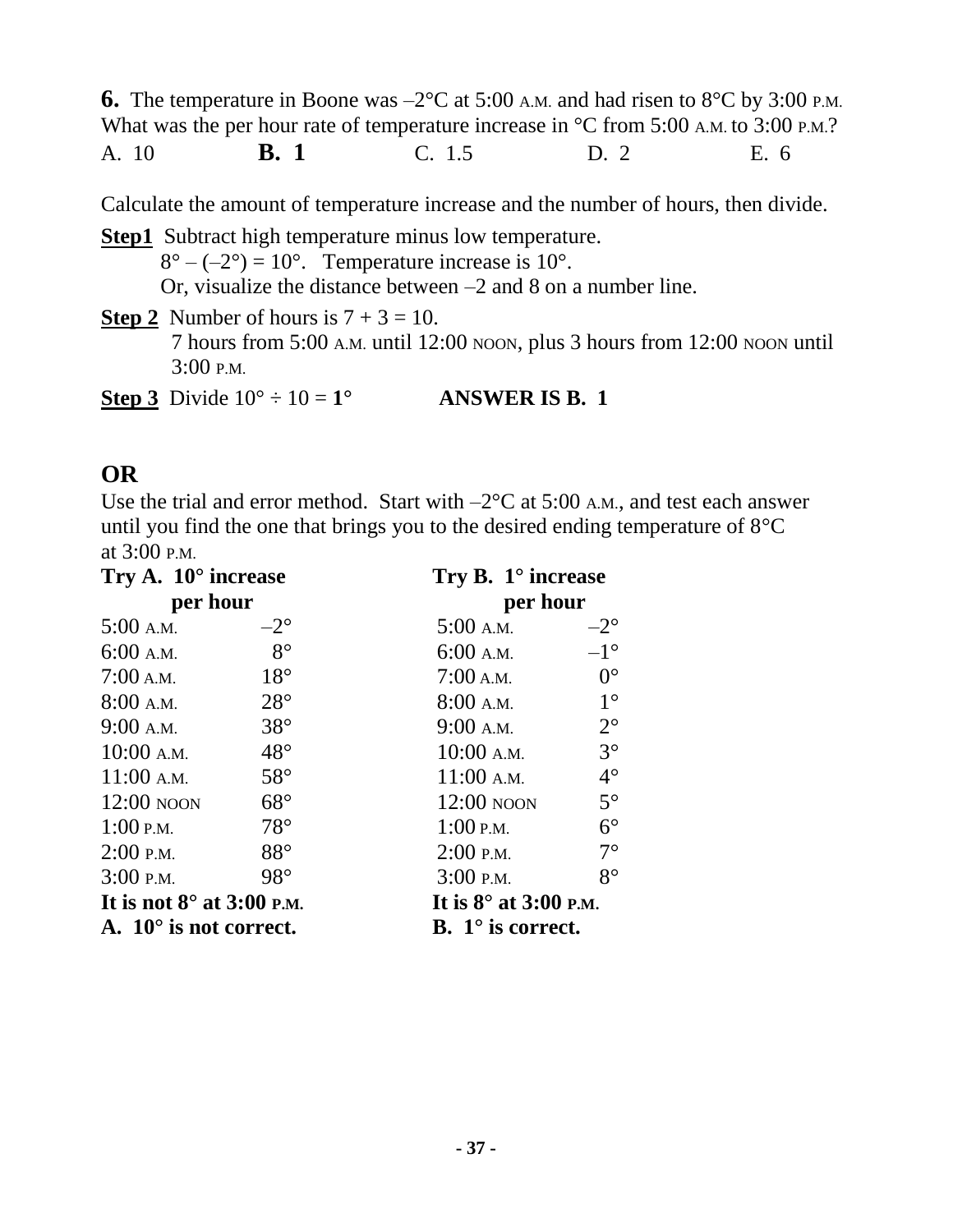**7.** A science experiment predicted that a beaker of chemical solution would decrease in temperature by a rate of 2 degrees Celsius per hour. The temperature was 12 degrees Celsius at 10:00 A.M. If the prediction was correct, what was the temperature in degrees Celsius at 7:00 P.M.?

A. 12 **B. –6** C. 6 D. 9 E. 10

Start with 12<sup>o</sup>C at 10:00 A.M. and subtract 2 degrees every hour until you get to 7:00 P.M.

| $10:00$ A.M. | $12^{\circ}$ |                        |
|--------------|--------------|------------------------|
| $11:00$ A.M. | $10^{\circ}$ |                        |
| $12:00$ NOON | $8^{\circ}$  |                        |
| $1:00$ P.M.  | $6^{\circ}$  |                        |
| $2:00$ P.M.  | $4^\circ$    |                        |
| $3:00$ P.M.  | $2^{\circ}$  |                        |
| $4:00$ P.M.  | $0^{\circ}$  |                        |
| $5:00$ P.M.  | $-2^{\circ}$ |                        |
| $6:00$ P.M.  | $4^\circ$    |                        |
| $7:00$ P.M.  | $-6^\circ$   | <b>ANSWER IS B. -6</b> |

#### **OR**

Calculate number of hours, calculate temperature decrease, and subtract that many degrees from the starting temperature.

**Step 1** Number of hours is  $2 + 7 = 9$ .

2 hours from 10:00 A.M. until 12:00 NOON plus 7 hours from 12:00 NOON until 7:00 P.M.

**Step 2** Temperature decrease is  $2^{\circ}$  per hour x 9 hours =  $18^{\circ}$ .

**Step 3** Subtract from starting temperature:  $12^{\circ} - 18^{\circ} = -6^{\circ}$ . **ANSWER IS B.**  $-6$ 

**8.** Mr. Ahmed's science class sampled the temperatures of many chemical solutions under different experimental conditions. The highest temperature found was 68°F and the lowest temperature found was **–**18°F. What was the range of temperatures sampled in  $\degree$ F?

**A. 86** B. 40 C. 50 D. 68 E. 85

Range means the distance between the high and low points. Subtract the low temperature from the high temperature.

#### $68^{\circ} - (-18^{\circ}) = 86^{\circ}$  **ANSWER IS A. 86**

# **OR**

Visualize rising 18 degrees from the  $-18^{\circ}$ F low temperature to get up to  $0^{\circ}$ F, plus another 68 degrees to get from 0°F to the high temperature of 68°F, for a total range of 18° + 68° = **86°**.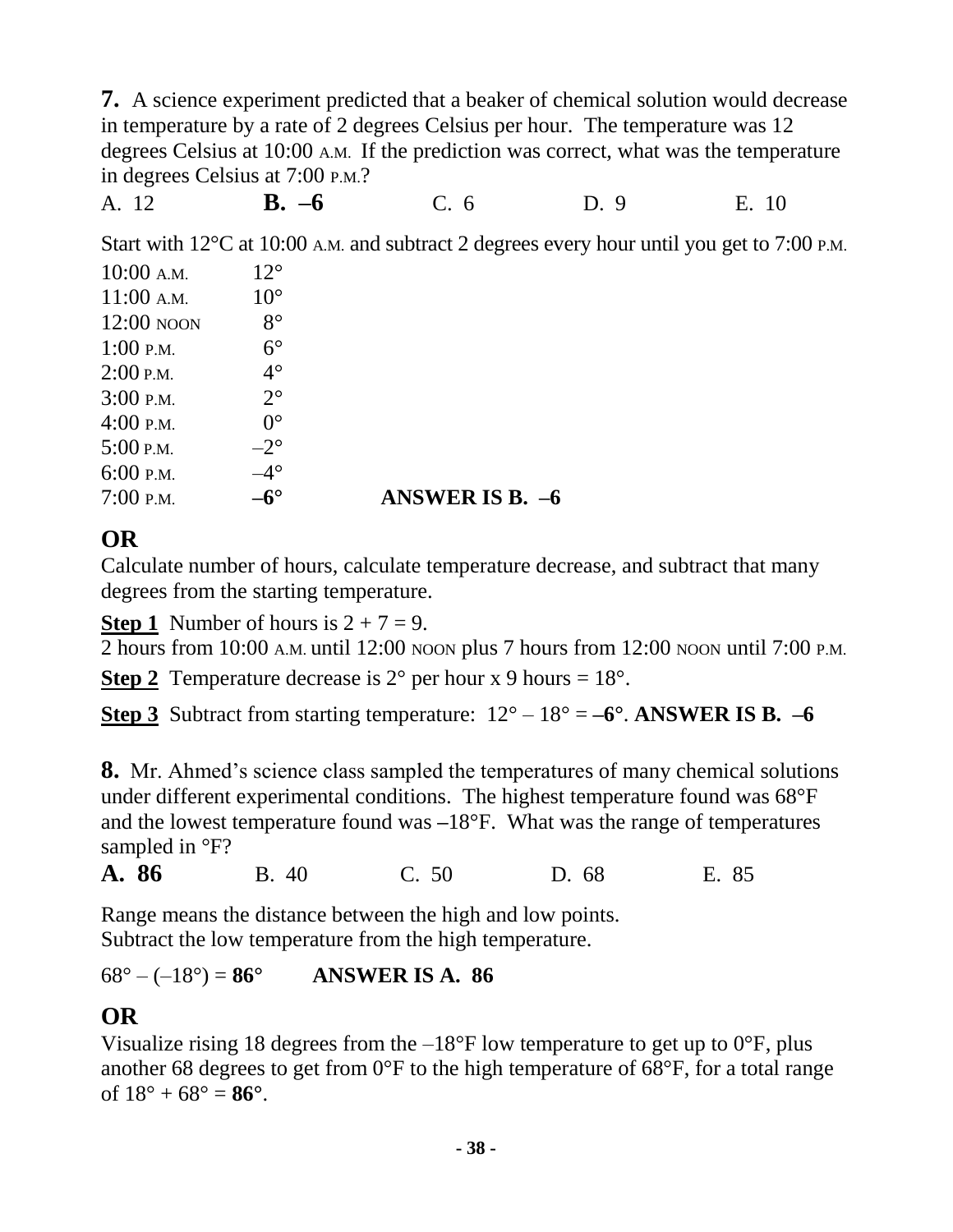**9.** The temperature in Natick is 15 degrees Fahrenheit at 10:00 P.M., and is predicted to decrease by an average of 2.5 degrees Fahrenheit per hour through the night. What temperature should you expect to find at 6:00 A.M. in degrees Fahrenheit?

A. 5 B. –20 C. 20 D. 6 **E. –5**

Start with 15°F at 10:00 P.M. and subtract 2.5 degrees each hour until you get to 6:00 A.M.

| $10:00$ P.M.   | $15^{\circ}$ |                   |
|----------------|--------------|-------------------|
| $11:00$ P.M.   | $12.5^\circ$ |                   |
| 12:00 MIDNIGHT | $10^{\circ}$ |                   |
| $1:00$ A.M.    | $7.5^\circ$  |                   |
| $2:00$ A.M.    | $5^\circ$    |                   |
| $3:00$ A.M.    | $2.5^\circ$  |                   |
| $4:00$ A.M.    | $0^{\circ}$  |                   |
| $5:00$ A.M.    | $-2.5^\circ$ |                   |
| $6:00$ A.M.    | $-5^\circ$   | ANSWER IS E. $-5$ |

**OR –** Calculate number of hours, calculate temperature decrease, and subtract that many degrees from the starting temperature.

**Step 1** Number of hours is  $2 + 6 = 8$ .

2 hours from 10:00 P.M. until 12:00 MIDNIGHT, plus 6 hours from 12:00 MIDNIGHT until 6:00 A.M.

**Step 2** Temperature decrease is  $2.5^{\circ}$  per hour x 8 hours =  $20^{\circ}$ .

**Step 3** Subtract from starting temperature:  $15^{\circ} - 20^{\circ} = -5^{\circ}$ . **ANSWER IS E.**  $-5$ 

**10.** Jackie's class recorded temperatures at 9:00 A.M. every school day for the entire school year. The highest temperature was 25 degrees Celsius and the lowest temperature was –12 degrees Celsius. What was the range between the highest and lowest temperature in degrees Celsius?

A. 13 B. 31 **C. 37** D. 73 E. 38

Subtract the low temperature from the high temperature.

 $25^{\circ} - (-12^{\circ}) = 37^{\circ}$  **ANSWER IS C. 37** 

**OR** – Visualize rising 12 degrees from the –12<sup>o</sup>C low temperature to get up to 0<sup>o</sup>C, then rising another 25 degrees to get from  $0^{\circ}$ C to the high temperature of 25 $^{\circ}$ C, for a total range of  $12^{\circ} + 25^{\circ} = 37^{\circ}$ . Drawing a number line may be helpful.

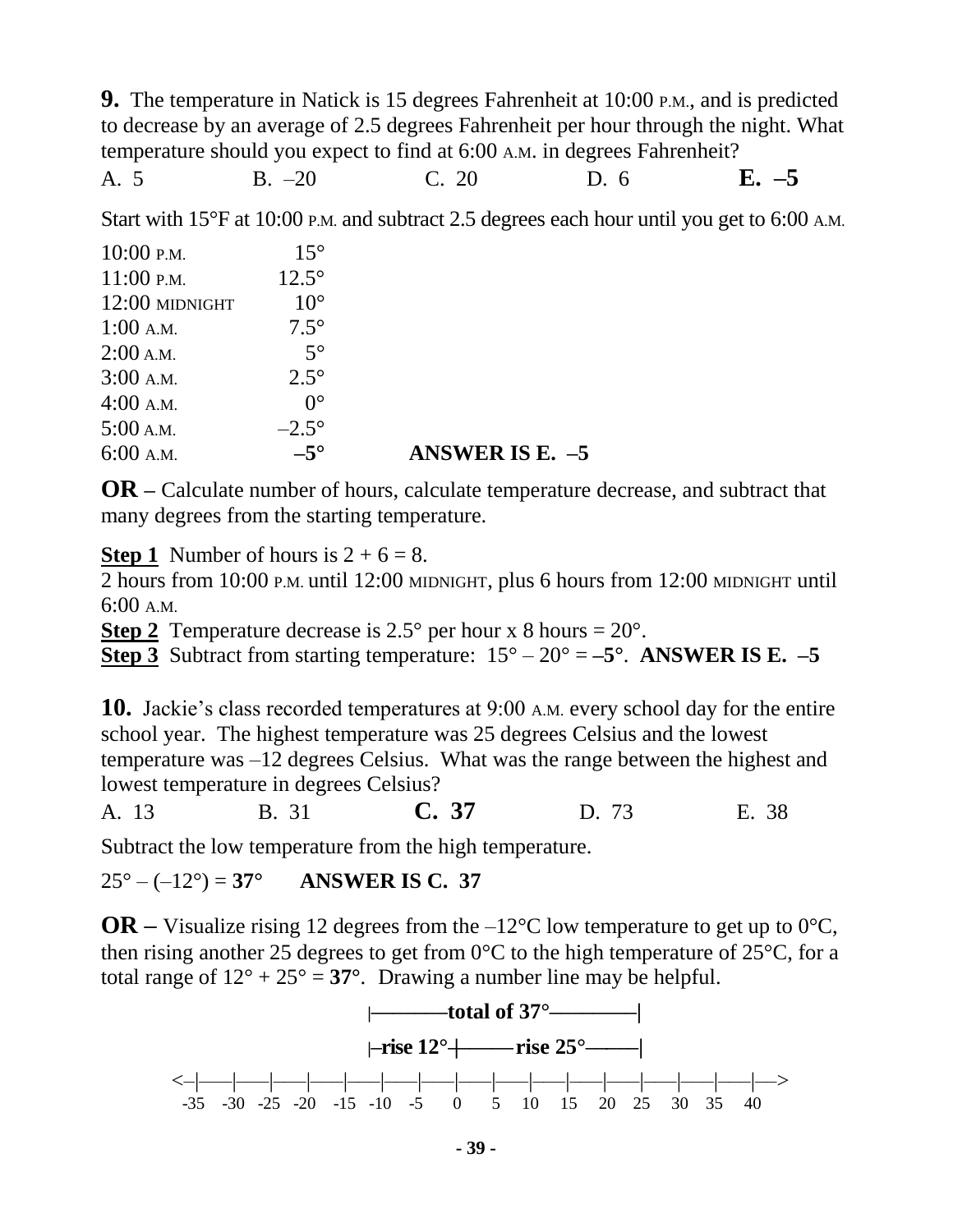**11.** The temperature in a city decreased from 16°F at 6:00 P.M. to –6°F at 5:00 A.M. the next morning. What was the average rate of temperature decrease per hour in °F between 6:00 P.M. and 5:00 A.M.?

A. 1 B. 2.5 **C. 2** D. 10 E. 1.5

Calculate the amount of temperature decrease and the number of hours, then divide.

**Step 1** Subtract high temperature minus low temperature.  $16^{\circ} - (-6^{\circ}) = 22^{\circ}$ . Temperature decrease is 22°. Or, visualize the distance between –6 and 16 on a number line.

**Step 2** Number of hours is  $6 + 5 = 11$ . 6 hours from 6:00 P.M. until 12:00 MIDNIGHT, plus 5 hours from 12:00 MIDNIGHT until 5:00 A.M.

**Step 3** Divide  $22^{\circ} \div 11 = 2^{\circ}$ . **ANSWER IS C. 2** 

#### **OR**

Use trial and error. Start with 16°F at 6:00 P.M., and test each answer until you find the one that brings you to the desired ending temperature of –6°F at 5:00 A.M.

| Try A. $1^{\circ}$ decrease<br>per hour |              | Try B. 2.5° decrease<br>per hour    |                 | Try C. $2^{\circ}$ decrease<br>per hour |              |
|-----------------------------------------|--------------|-------------------------------------|-----------------|-----------------------------------------|--------------|
|                                         |              |                                     |                 |                                         |              |
| $7:00$ P.M.                             | $15^{\circ}$ | $7:00$ P.M.                         | $13.5^\circ$    | $7:00$ P.M.                             | $14^{\circ}$ |
| $8:00$ P.M.                             | $14^\circ$   | $8:00$ P.M.                         | $11^{\circ}$    | $8:00$ P.M.                             | $12^{\circ}$ |
| $9:00$ P.M.                             | $13^\circ$   | $9:00$ P.M.                         | $8.5^\circ$     | $9:00$ P.M.                             | $10^{\circ}$ |
| $10:00$ P.M.                            | $12^{\circ}$ | 10:00 P.M.                          | $6^{\circ}$     | $10:00$ P.M.                            | $8^{\circ}$  |
| $11:00$ P.M.                            | $11^{\circ}$ | $11:00$ P.M.                        | $3.5^\circ$     | $11:00$ P.M.                            | $6^{\circ}$  |
| 12:00 MIDNIGHT                          | $10^{\circ}$ | 12:00 MIDNIGHT                      | $1^{\circ}$     | 12:00 MIDNIGHT                          | $4^\circ$    |
| $1:00$ A.M                              | $9^\circ$    | $1:00$ A.M                          | $-1.5^\circ$    | $1:00$ A.M                              | $2^{\circ}$  |
| $2:00$ A.M.                             | $8^{\circ}$  | $2:00$ A.M.                         | $-4^\circ$      | $2:00$ A.M.                             | $0^{\circ}$  |
| $3:00$ A.M.                             | $7^\circ$    | $3:00$ A.M.                         | $-6.5^\circ$    | $3:00$ A.M.                             | $-2^{\circ}$ |
| $4:00$ A.M.                             | $6^{\circ}$  | $4:00$ A.M.                         | $-9^\circ$      | $4:00$ A.M.                             | $-4^\circ$   |
| $5:00$ A.M.                             | $5^\circ$    | $5:00$ A.M.                         | $-11.5^{\circ}$ | $5:00$ A.M.                             | $-6^\circ$   |
| It is not $-6^{\circ}$ at 5:00 A.M.     |              | It is not $-6^{\circ}$ at 5:00 A.M. |                 | It is $-6^{\circ}$ at 5:00 A.M.         |              |
| A. $1^\circ$ is not correct.            |              | B. $2.5^{\circ}$ is not correct.    |                 | $C. 2^{\circ}$ is correct.              |              |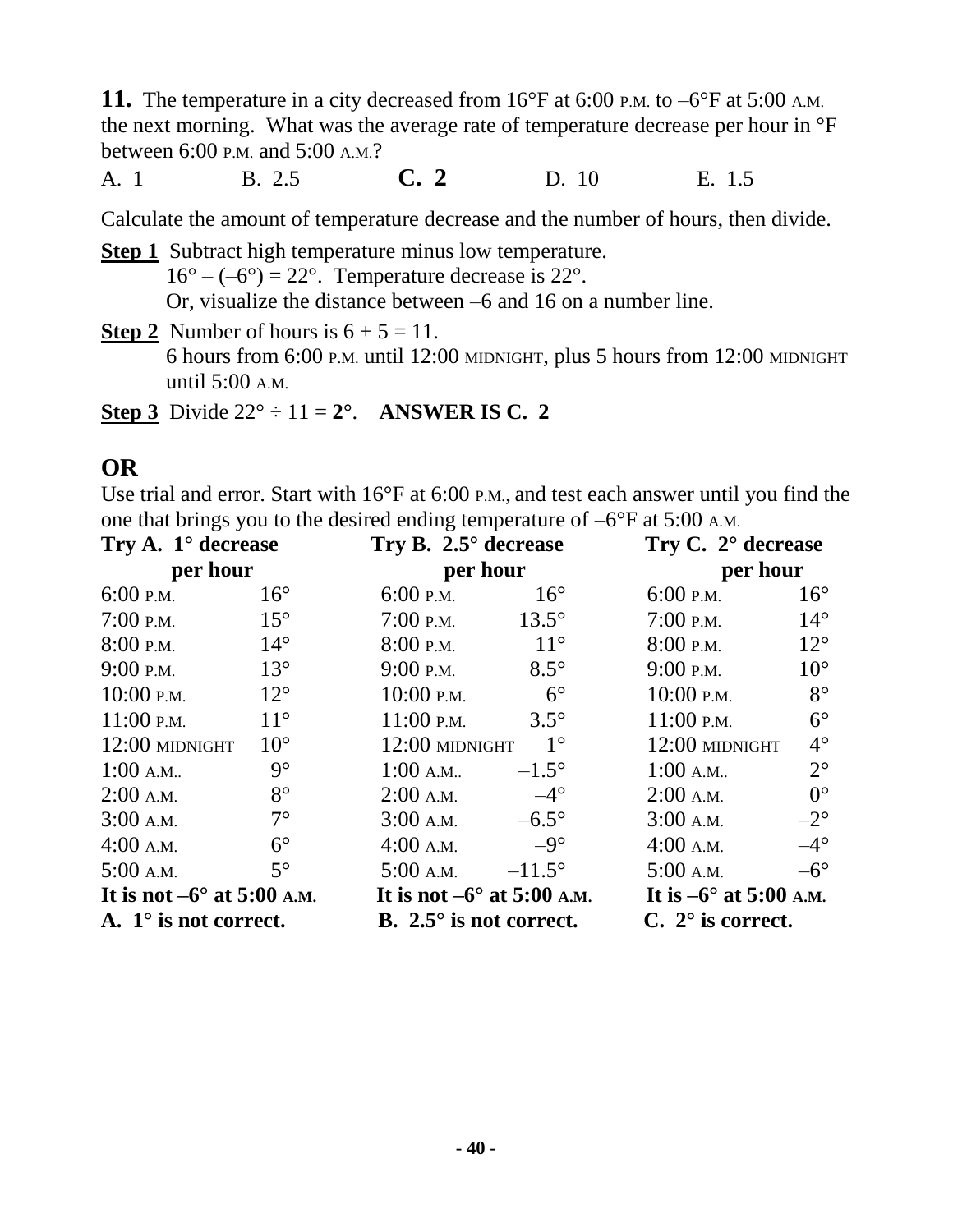**12.** The temperature in Dover is –4 degrees Fahrenheit at 4:00 A.M. and is expected to rise at a rate of 3 degrees Fahrenheit per hour through the day. What do you predict the temperature will be at 2:00 P.M. in degrees Fahrenheit?

A. 34 B. 30 **C. 26** D. –30 E. –26

Start with –4°F at 4:00 A.M. and add 3 degrees every hour until you get to 2:00 P.M.

| $4:00$ A.M.  | $-4^\circ$   |                        |
|--------------|--------------|------------------------|
| $5:00$ A.M.  | $-1^{\circ}$ |                        |
| 6:00 A.M.    | $2^{\circ}$  |                        |
| $7:00$ A.M.  | $5^\circ$    |                        |
| $8:00$ A.M.  | $8^\circ$    |                        |
| 9:00 A.M.    | $11^{\circ}$ |                        |
| $10:00$ A.M. | $14^{\circ}$ |                        |
| $11:00$ A.M. | $17^\circ$   |                        |
| $12:00$ NOON | $20^{\circ}$ |                        |
| $1:00$ P.M.  | $23^\circ$   |                        |
| $2:00$ P.M.  | $26^{\circ}$ | <b>ANSWER IS C. 26</b> |

## **OR**

Calculate number of hours, calculate temperature increase, and add that many degrees to the starting temperature.

**Step 1** Number of hours is  $8 + 2 = 10$ .

8 hours from 4:00 A.M. until 12:00 NOON, plus 2 hours from 12:00 NOON until 2:00 P.M.

**Step 2** Temperature increase is  $3^{\circ}$  per hour x 10 hours =  $30^{\circ}$ .

**Step 3** Add to starting temperature:  $-4^{\circ} + 30^{\circ} = 26^{\circ}$ . **ANSWER IS C. 26**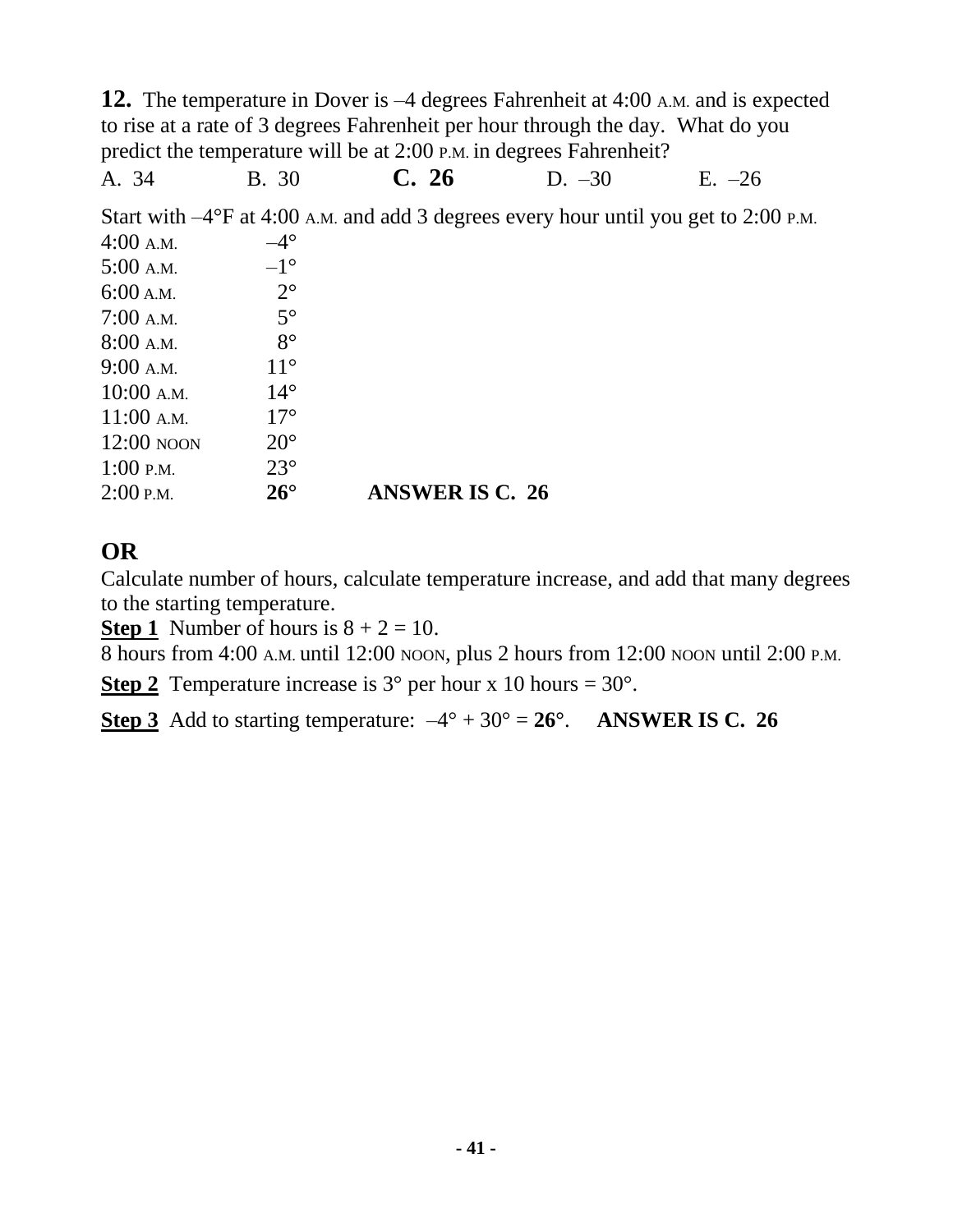**13.** The temperature of a chemical solution was  $-4^{\circ}$ C at 9:00 P.M. when Leo left his laboratory. When he returned at 6:00 A.M. the temperature had risen to 14°C. What was the average hourly temperature increase in  $\mathrm{^{\circ}C}$  between 9:00 p.m. and 6:00 A.M.? A. 1.5 **B. 2** C. 1 D. 10 E. 18

Calculate the amount of temperature increase and the number of hours, then divide.

**Step 1** Subtract high temperature minus low temperature.  $14^{\circ} - (-4^{\circ}) = 18^{\circ}$ . Temperature increase is 18°. Or, visualize the distance between –4 and 14 on a number line.

**Step 2** Number of hours is  $3 + 6 = 9$ . 3 hours from 9:00 P.M until 12:00 MIDNIGHT, plus 6 hours from 12:00 MIDNIGHT until 6:00 A.M.

**Step 3** Divide  $18^{\circ} \div 9 = 2^{\circ}$ . **ANSWER IS B. 2** 

#### **OR**

Use the trial and error method. Start with  $-4^{\circ}$ C at 9:00 P.M., and test each answer until you find the one that brings you to the desired ending temperature of 14°C at 6:00 A.M.

| Try A. $1.5^{\circ}$ increase<br>per hour |              | Try B. $2^{\circ}$ increase<br>per hour |              |  |
|-------------------------------------------|--------------|-----------------------------------------|--------------|--|
|                                           |              |                                         |              |  |
| $10:00$ P.M.                              | $-2.5^\circ$ | $10:00$ P.M.                            | $-2^{\circ}$ |  |
| $11:00$ P.M.                              | $-1^{\circ}$ | $11:00$ P.M.                            | $0^{\circ}$  |  |
| 12:00 MIDNIGHT                            | $0.5^\circ$  | 12:00 MIDNIGHT                          | $2^{\circ}$  |  |
| $1:00$ A.M.                               | $2^{\circ}$  | $1:00$ A.M.                             | $4^\circ$    |  |
| $2:00$ A.M.                               | $3.5^\circ$  | $2:00$ A.M.                             | $6^{\circ}$  |  |
| $3:00$ A.M.                               | $5^\circ$    | $3:00$ A.M.                             | $8^{\circ}$  |  |
| $4:00$ A.M.                               | $6.5^\circ$  | $4:00$ A.M.                             | $10^{\circ}$ |  |
| 5:00 A.M.                                 | $8^{\circ}$  | 5:00 A.M.                               | $12^{\circ}$ |  |
| $6:00$ A.M.                               | $9.5^\circ$  | $6:00$ A.M.                             | $14^\circ$   |  |
| It is not $14^{\circ}$ at 6:00 A.M.       |              | It is $14^\circ$ at 6:00 A.M.           |              |  |
| A. $1.5^{\circ}$ is not correct.          |              | <b>B.</b> $2^{\circ}$ is correct.       |              |  |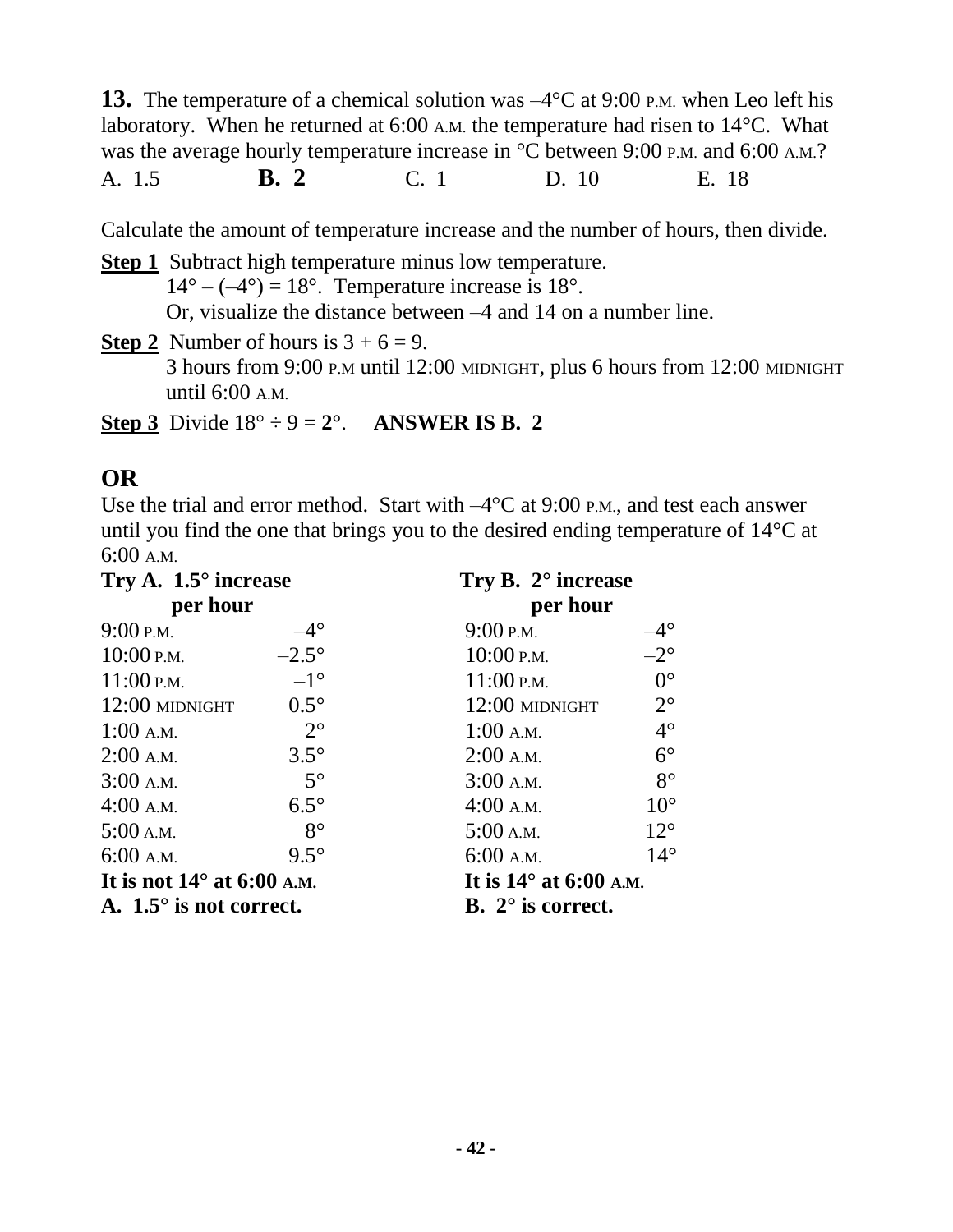## **ANSWERS – Word Problems Part One Test** *(page 20)*

**1.** Mike's cell phone plan charges \$32.50 per month. It includes unlimited texts and the first 60 phone calls are also included in the monthly charge. Any additional phone calls are billed at  $7¢$  per call. Which of the following expressions represents his cell phone bill in a month where Mike makes 75 phone calls?

A.  $$32.50 + (0.70)(15)$  B.  $$32.50 + (0.07 \times 75)$  C.  $$32.50 + 60$ **D.**  $$32.50 + (\$0.07)(15)$  E.  $$32.50 + (\$0.07 \times 60)$ 

Add together the cost for the monthly charge and the cost for the additional phone calls.

Monthly charge is \$32.50.

There are 75 total phone calls and 60 of the calls are free.  $75 - 60 = 15$ , so 15 phone calls will be charged.

Each of these 15 calls is charged at  $7¢$  per call, so that will be (\$0.07)(15). Add together, so **ANSWER IS D. \$32.50 + (\$0.07)(15).**

**2.** The telephone company charges a monthly fee of \$45 which includes unlimited local calls and 25 long distance calls. Additional long distance calls are billed at 59¢ per call. If Bob makes 48 local calls and 45 long distance calls, what is his monthly bill?

A. \$59.75 B. \$71.55 C. \$73.32 D. \$45.59 **E. \$56.80**

Add together the monthly fee  $+ \cos t$  of local calls  $+ \cos t$  of long distance calls. Monthly fee  $= $45$ .

Cost of local calls = **\$0**, because the monthly fee includes unlimited local calls. Cost of long distance calls is 20 calls x  $$0.59 = $11.80$ .

25 long distance calls are included in the monthly fee, so  $45 - 25 = 20$  long distance calls that are charged the \$0.59 fee.

\$45 + \$0 + \$11.8 = \$56.80, so **ANSWER is E. \$56.80.**

**3.** The Paper Mart offers a rebate of \$1.50 per case for half of the cases of copy paper that a company buys during the year. How much of a rebate can a company get if it purchased 440 cases of paper last year?

**A. \$330** B. \$660 C. \$303 D. \$220 E. \$333

Calculate the number of cases that qualify for a rebate, and multiply by \$1.50 each. Cases that qualify are half of the total cases, so  $440 \times \frac{1}{2} = 220$  cases. 220 x \$1.50 = \$330 so **ANSWER is A. \$330.**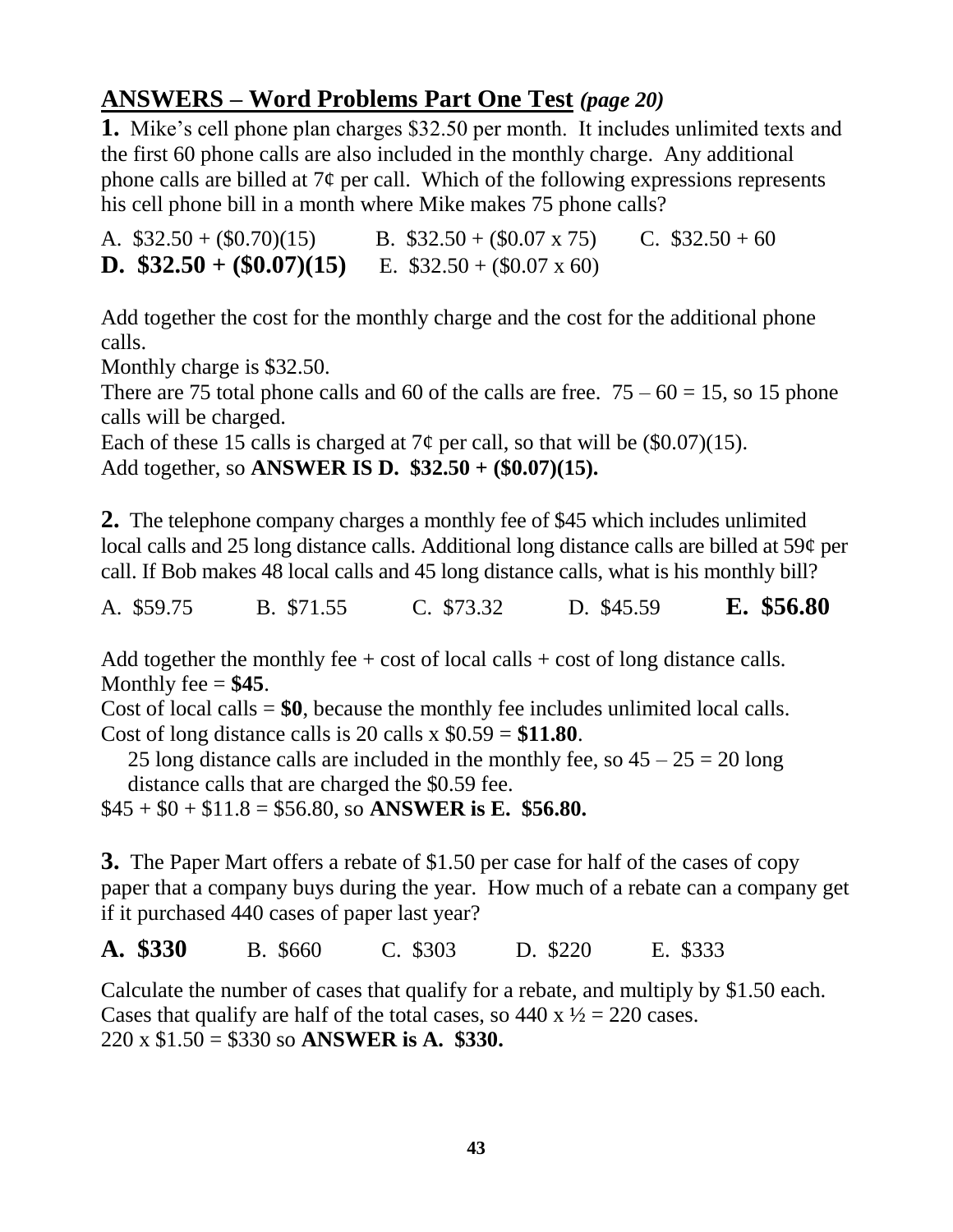**4.** The temperature was –5°F when Jeannie woke up at 5:00 A.M., and the weather report predicted an increase of 2°F per hour during the day. What temperature in °F should Jeannie expect to find at 2:00 P.M. that afternoon?

A. –13 **B. 13** C. –15 D. 15 E. 10

Start with –5°F at 5:00 A.M. and add 2 degrees every hour until you get to 2:00 P.M.

| $5:00$ A.M.  | $-5^\circ$   |                                |
|--------------|--------------|--------------------------------|
| $6:00$ A.M.  | $-3^\circ$   |                                |
| $7:00$ A.M.  | $-1^{\circ}$ |                                |
| 8:00 A.M.    | $1^{\circ}$  |                                |
| 9:00 A.M.    | $3^{\circ}$  |                                |
| $10:00$ A.M. | $5^\circ$    |                                |
| 11:00 A.M.   | $7^\circ$    |                                |
| 12:00 NOON   | $9^\circ$    |                                |
| $1:00$ P.M.  | $11^{\circ}$ |                                |
| $2:00$ P.M.  | $13^\circ$   | <b>ANSWER</b> is <b>B</b> . 13 |

#### **OR**

Calculate number of hours, calculate temperature increase, and add that many degrees to the starting temperature.

**Step 1** Number of hours is  $7 + 2 = 9$ .

7 hours from 5:00 A.M. until 12:00 NOON, plus 2 hours from 12:00 NOON until 2:00 P.M.

**Step 2** Temperature increase is  $2^{\circ}$  x 9 hours =  $18^{\circ}$ .

**Step 3** Add to starting temperature:  $-5^{\circ} + 18^{\circ} = 13^{\circ}$ . **ANSWER is B. 13** 

**5.** The machine at Speedy Car Wash can wash 12 cars per hour. Speedy Car Wash is open 9 hours per day and 6 days per week. Which expression shows the maximum number of cars that could be washed in 1 week?

A.  $12 x 9 + 6$  B.  $12 + 9 + 6$  C.  $(12 x 9) \div 6$  D.  $12 + 9 x 6$  **E. 12 x 9 x 6** 

You are given 12 cars per hour.

First calculate cars per day. Multiply by 9 hours per day.  $12 \times 9$ Then calculate cars per week. Multiply by 6 days per week.  $12 \times 9 \times 6$ **ANSWER is E. 12 x 9 x 6**.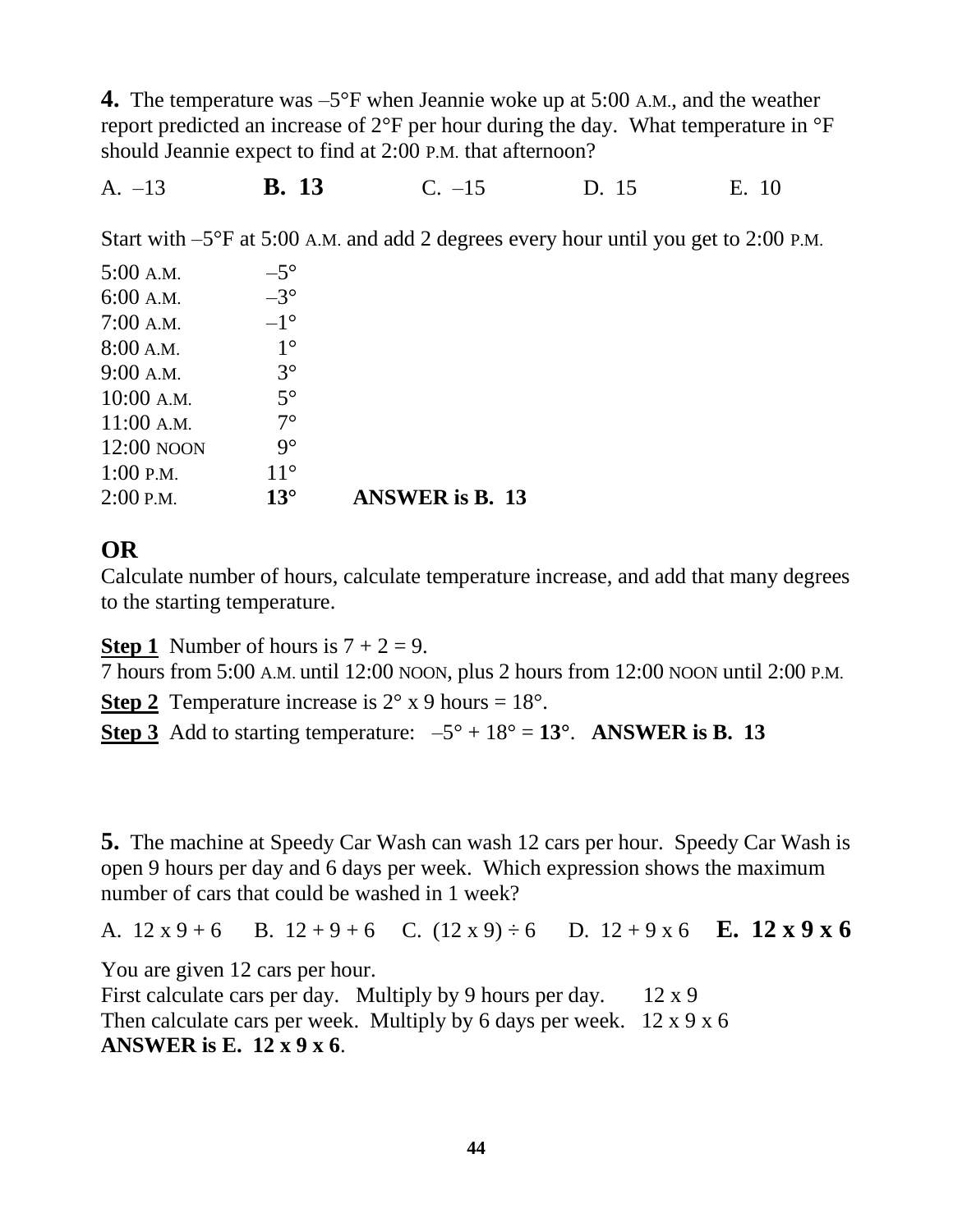**6.** To rent a car it costs \$18 per day and 12 cents for every mile driven over 250 miles. If Mateo rents a car for 6 days and drives 625 miles, which of the following expressions show how much it will cost to rent the car?

A. \$18 x 6 + \$12 x (625 – 250) **B. \$18 x 6 + \$0.12 x (625 – 250)** C.  $$18 \times 6 + (625 - 250)$  D.  $$18 + 6 \times 250$  E.  $$18 \times 6 + 625 \times 30.12$ 

Calculate the rental charge and the mileage charge, then add together. Rental charge is \$18 per day x 6 days, or \$18 x 6.

Miles charged are  $625 - 250$ . These miles must be multiplied by the \$0.12 per mile cost, so mileage charge is  $$0.12 \times (625 - 250)$ .

Add the two charges together, so **ANSWER is B. \$18 x 6 + \$0.12 x (625 – 250).**

**7.** Aisha can buy a home entertainment system for \$2,650 cash, or she can make payments of \$130 per month for 2 years. Which expression shows how much she will save by paying cash?

**A.**  $($130 \times 24) - $2,650$  B.  $$2,650 - ($130 \times 24)$  C.  $$2,650 - ($130 \times 12)$ D.  $(\$130 \text{ x } 2) - \$2,650$  E.  $(\$2,650 - \$130) \text{ x } 24$ 

Calculate the total cost of the payment plan, and then subtract the cash price. Payment plan cost is \$130 x 24 months.

Cash price is \$2,650.

#### **ANSWER is A. (\$130 x 24) – \$2,650.**

Note that you subtract the lower price from the higher price, which is answer A, not the other way around, which is answer B.

**8.** Sarah made 64 cakes to sell in her bake shop at a cost of \$3.25 in ingredients for each cake. How many cakes will she need to sell at \$16 each in order to cover the cost of ingredients for all 64 cakes?

A. 20 B. 208 C. 16 **D. 13** E. 31

Calculate the cost of ingredients to make the 64 cakes, and divide by \$16 to see how many cakes must be sold to cover the cost of the ingredients.

Cost of ingredients is  $64 \times $3.25 = $208$ .

\$208 ÷ \$16 = 13, so **ANSWER is D. 13.**

**9.** Leon spent a total of \$450 on new dinner plates for his restaurant. If each plate cost \$3, how many plates did he buy?

A. 1,350 B. 510 **C. 150** D. 105 E. 453

Divide the total spent by the cost per plate to get the number of plates. \$450 ÷ \$3 = 150, so **ANSWER is C. 150.**

**OR**, set up a proportion. Cost  $\$3 = \$450 \ \$450 \ \text{X} 1 \div \$3 = 150$  $#$  of plates  $1$  ?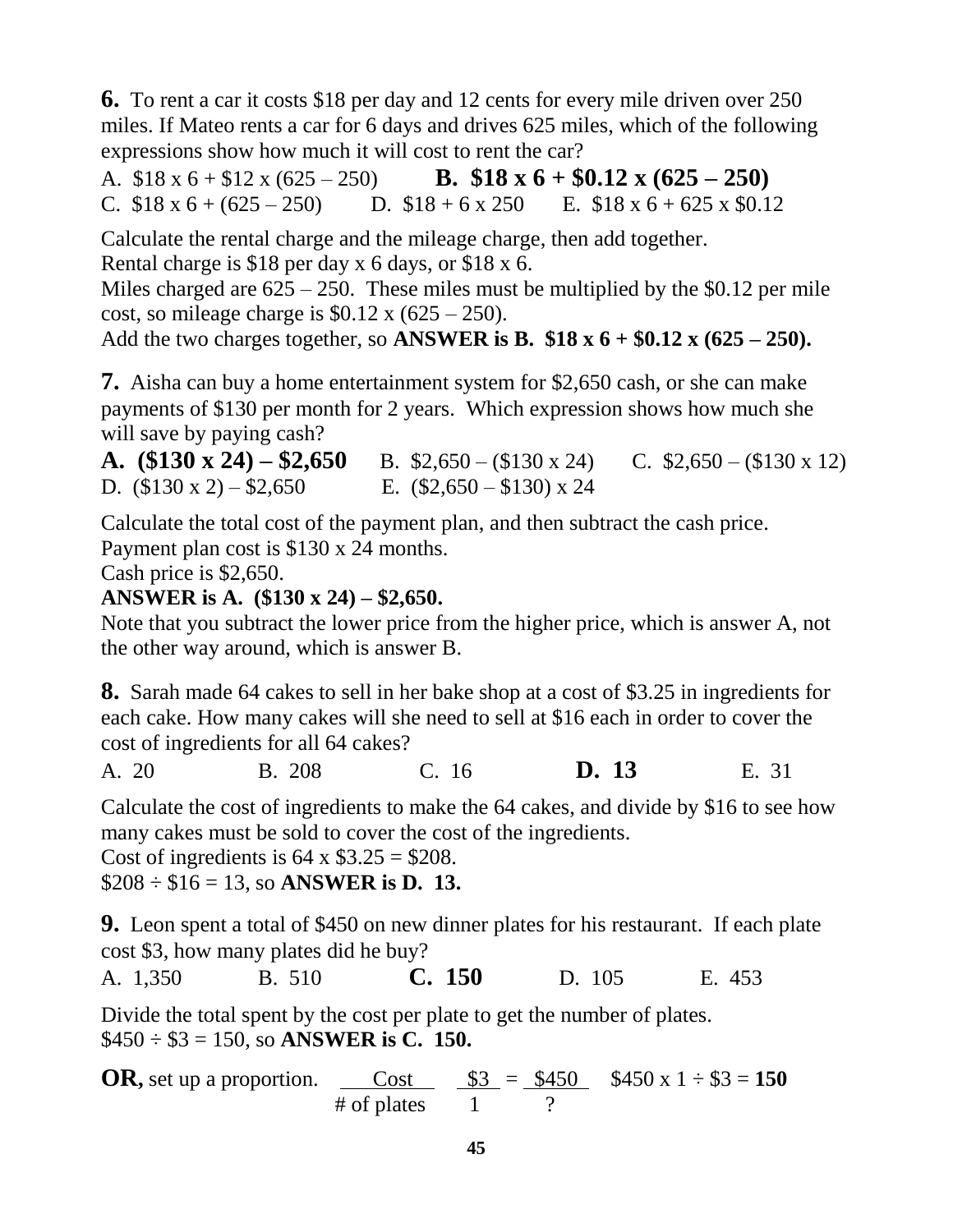**10.** Liza is ordering advertising posters for her company. She can choose 2, 3, or 4 color printing, matte or glossy finish, and 2, 4, or 6 square feet for the size. If any combination of color number, finish, and size can be ordered, how many different styles of posters could Liza choose for her company?

A. 27 **B. 18** C. 8 D. 36 E. 24

Multiply the number of choices in each category.  $3 \times 2 \times 3 = 18$ Number of colors: 3 choices. Finish: 2 choices.

Size: 3 choices.

3 x 2 x 3 = 18, so **ANSWER is B. 18**.

**11.** At the Signal Mountain observatory tower, the temperature was 14°F at 9:00 A.M., and by 5:00 P.M. it had fallen to  $-10^{\circ}$ F. What was the average temperature decrease per hour in °F between 9:00 A.M. and 5:00 P.M.?

A. 2 B. 1 **C. 3** D. 4 E. 24

Calculate the amount of temperature decrease and the number of hours, then divide.

**Step 1** Subtract high temperature minus low temperature.  $14^{\circ} - (-10^{\circ}) = 24^{\circ}$ . Temperature decrease is  $24^{\circ}$ . Or, visualize the distance between –10 and 14 on a number line.

**Step 2** Number of hours is  $3 + 5 = 8$ . 3 hours from 9:00 A.M. until 12:00 NOON, plus 5 hours from 12:00 NOON until 5:00 P.M.

**Step 3** Divide  $24^{\circ} \div 8 = 3^{\circ}$ . **ANSWER is C. 3** 

**OR**, Use trial and error. Start with 14°F at 9:00 A.M., and test each answer until you find the one that brings you to the desired ending temperature of  $-10^{\circ}$ F at 5:00 P.M.

| Try A. 2° decrease<br>per hour       |              | Try B. $1^{\circ}$ decrease<br>per hour |              | Try C. 3° decrease<br>per hour   |               |
|--------------------------------------|--------------|-----------------------------------------|--------------|----------------------------------|---------------|
|                                      |              |                                         |              |                                  |               |
| $10:00$ A.M.                         | $12^{\circ}$ | $10:00$ A.M.                            | $13^{\circ}$ | $10:00$ A.M.                     | $11^{\circ}$  |
| $11:00$ A.M.                         | $10^{\circ}$ | $11:00$ A.M.                            | $12^{\circ}$ | $11:00$ A.M.                     | $8^{\circ}$   |
| $12:00$ NOON                         | $8^{\circ}$  | 12:00 NOON                              | $11^{\circ}$ | 12:00 NOON                       | $5^\circ$     |
| $1:00$ P.M.                          | $6^{\circ}$  | $1:00$ P.M.                             | $10^{\circ}$ | $1:00$ P.M.                      | $2^{\circ}$   |
| $2:00$ P.M.                          | $4^\circ$    | $2:00$ P.M.                             | $9^\circ$    | $2:00$ P.M.                      | $-1^{\circ}$  |
| $3:00$ P.M.                          | $2^{\circ}$  | $3:00$ P.M.                             | $8^{\circ}$  | $3:00$ P.M.                      | $-4^\circ$    |
| $4:00$ P.M.                          | $0^{\circ}$  | $4:00$ P.M.                             | $7^\circ$    | $4:00$ P.M.                      | $-7^\circ$    |
| $5:00$ P.M.                          | $-2^{\circ}$ | $5:00$ P.M.                             | $6^\circ$    | $5:00$ P.M.                      | $-10^{\circ}$ |
| It is not $-10^{\circ}$ at 5:00 P.M. |              | It is not $-10^{\circ}$ at 5:00 P.M.    |              | It is $-10^{\circ}$ at 5:00 P.M. |               |
| A. $2^{\circ}$ is not correct.       |              | <b>B.</b> $1^{\circ}$ is not correct.   |              | $C. 3^{\circ}$ is correct.       |               |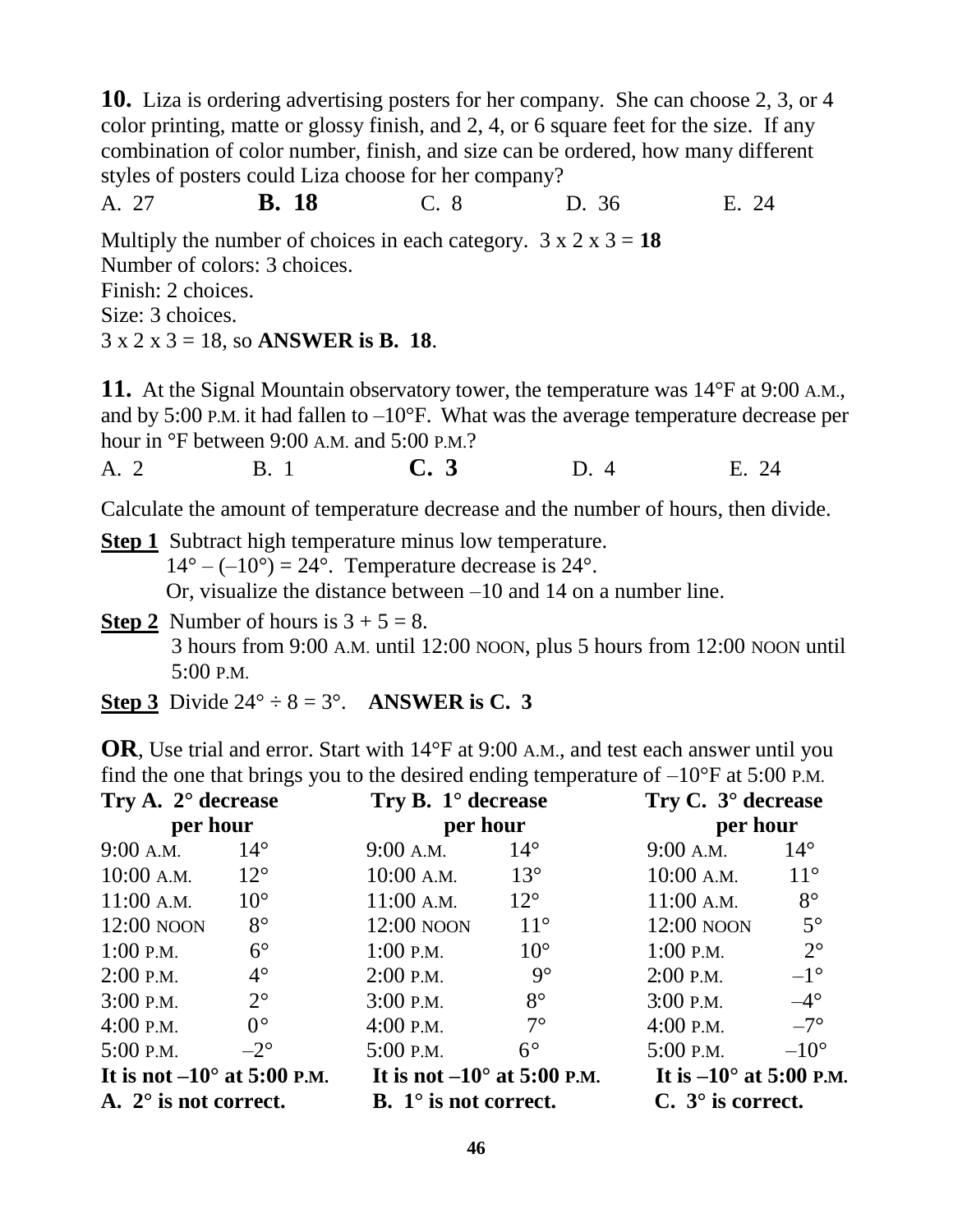**12.** Robert buys an average of 11 pounds of chicken every week. How many pounds of chicken will he buy over the next 9 ½ weeks at this same rate? A. 20 ½ B. 140 ½ C. 144 ½ D. 140 **E. 104 ½** Multiply 11 pounds per week times 9 ½ weeks.

 $11 \times 9 \frac{1}{2} = 104 \frac{1}{2}$  so **ANSWER** is E. 104 $\frac{1}{2}$ .

**13.** Andrew can clean and peel 4 shrimp per minute at his restaurant job. How many shrimp can he clean and peel in 5 days if he spends 2 hours per day at this task?

A. 240 B. 480 **C. 2,400** D. 40 E. 1,200

You are given 4 shrimp cleaned and peeled per minute. First calculate the number of shrimp he can clean and peel in 1 hour. 4 shrimp per minute x 60 minutes in 1 hour = 240 shrimp in 1 hour.

Next calculate how many shrimp he can clean and peel in 1 day. 240 shrimp per hour x 2 hours each day  $=$  480 shrimp in 1 day.

Then multiply by 5 to get shrimp cleaned and peeled in 5 days. 480 shrimp per day x 5 days  $= 2,400$  shrimp in 5 days. **ANSWER is C. 2,400.**

**14.** At Byron Sub Shop customers can choose from 4 kinds of bread, 12 kinds of meat, and 5 kinds of cheese. Choose an expression that shows the number of different possible combinations of one bread, one meat, and one cheese.

**A.**  $4 \times 12 \times 5$  B.  $4(12+5)$  C.  $(4+12)(5)$  D.  $4+12+5$  E.  $4 \times 12+5$ 

Multiply the number of choices in each category. 4 breads x 12 meats x 5 cheeses, so **ANSWER is A. 4 x 12 x 5.** 

**15.** Angela is buying 20 desk lamps for her office. Deluxe style lamps are \$39.99 each, and Economy style lamps are \$28.99 each. Which expression shows how much she will save by choosing the less expensive lamp style?

A.  $20(\$39.99 + \$28.99)$  B.  $\$28.99 \times 20 + \$39.99$ **C.**  $(\$39.99 \times 20) - (\$28.99 \times 20)$  D.  $(\$39.99 \times 20) + (\$28.99 \times 20)$ E.  $(\$39.99 + 20) - (\$28.99 + 20)$ 

Calculate the cost for both lamp styles, then subtract the lower cost from the higher cost.

Cost of 20 Deluxe style lamps is \$39.99 x 20. Cost of 20 Economy style lamps is \$28.99 x 20. **ANSWER is C. (\$39.99 x 20) – (\$28.99 x 20).**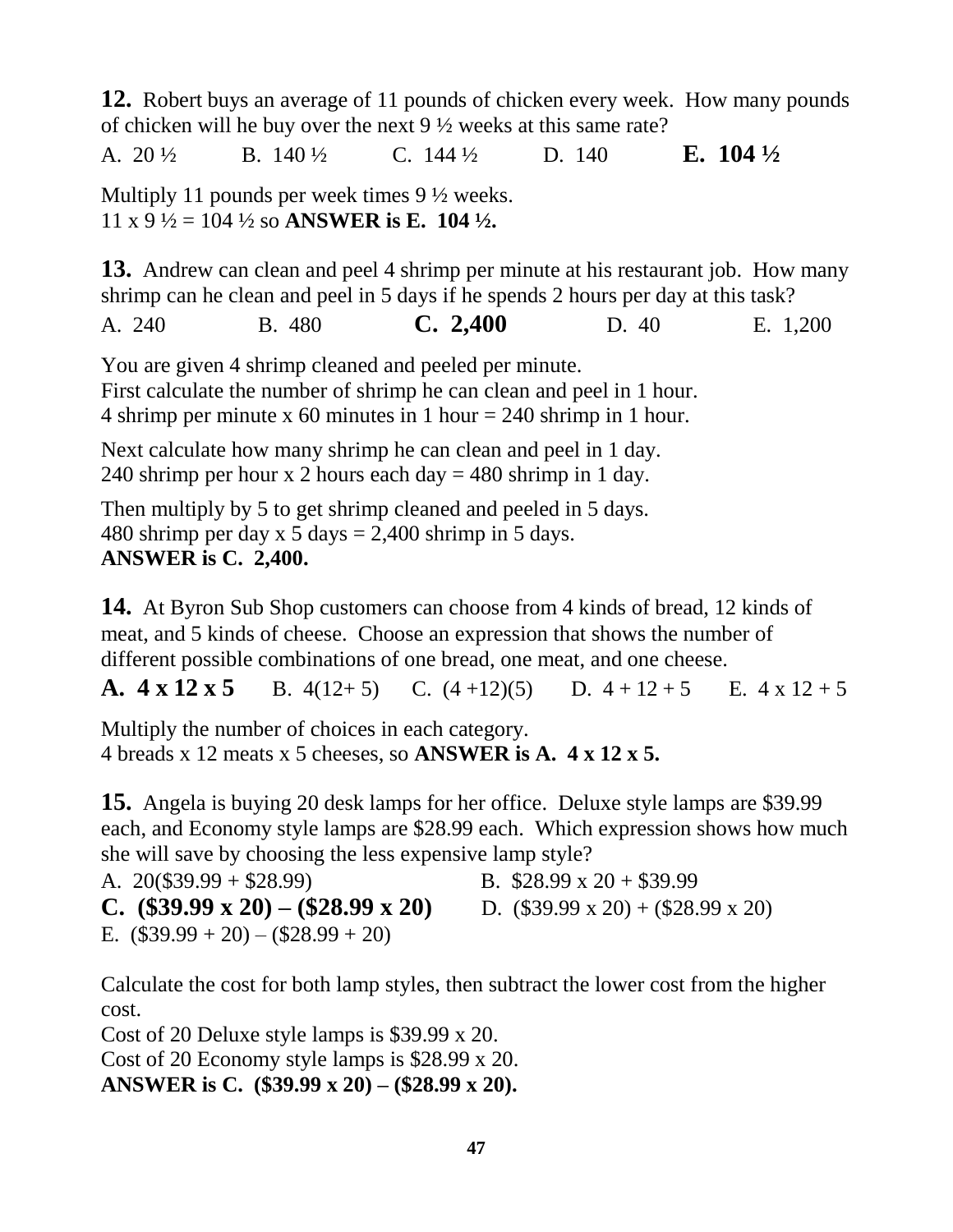**16.** Bridal Bliss pays their salespeople a \$19 commission per dress for the first 55 wedding dresses sold each month. The commission per dress for any additional dresses sold beyond 55 is 2 times the rate of the first 55 dresses. If a salesperson sells 75 dresses in a month, how much commission will be earned?

**A. \$1,805** B. \$1,425 C. \$1,045 D. \$3,895 E. \$1,850

Calculate separately the commission for the first 55 dresses, and the commission for the rest of the dresses, and then add the two commissions together.

- 1. Commission for the first 55 dresses is \$19 per dress, so \$19 x  $55 = $1,045$ .
- 2. Commission for the rest of the dresses is at 2 times the rate, or 2 x \$19 = \$38 per dress. There are  $75 - 55 = 20$  dresses at this rate, and  $20 \times $38 = $760$ .

Add together both commissions. \$1,045 + \$760 = \$1,805 so **ANSWER is A. \$1,805.**

**17.** Lisa bought a bottle of shampoo for \$2.99, a box of tissues for \$1.29, and a hairbrush for \$7.99. Which expression shows how much change she will receive if she pays with a 20 dollar bill? (Assume there is no sales tax.)

A.  $($2.99 + $1.29 + $7.99) - $20.00$  B.  $$20.00 - $2.99 + $1.29 + $7.99$ **C.**  $$20.00 - ($2.99 + $1.29 + $7.99)$  D.  $$20.00 + $2.99 + $1.29 + $7.99$ E.  $$20.00 - (\$2.99 - \$1.29 - \$7.99)$ 

Subtract all of the expenses from \$20. To do this, add up the expenses, put them in parentheses, and subtract from \$20.

The expenses are (\$2.99 + \$1.29 + \$7.99), so **ANSWER is C. \$20.00 – (\$2.99 + \$1.29 + \$7.99).**

**Note:** the minus sign in front of the parentheses means to subtract everything inside the parentheses, so answer C is correct.

Answer E is not correct, because it says to subtract \$2.99, –\$1.29, and –\$7.99 instead of subtracting \$2.99, \$1.29, and \$7.99.

**18.** Nelson opened a bank account with a deposit of \$950. During the week, he deposited his paycheck of \$1,495.63, and he wrote two checks: \$42.74 for his phone bill, and \$115.69 for his cable bill. He also got \$30 from the ATM machine on Monday and another \$25 on Friday. What is his bank balance at the end of the week?

A. \$1,282.20 B. \$2,322.20 C. \$2,287.20 D. \$2,257.20 **E. \$2,232.20**

Start with the opening balance, subtract checks and cash taken out, and add checks and cash deposited.

 $$950 + $1,495.63 - $42.74 - $115.69 - $30 - $25 = $2,232.20$ so **ANSWER is E. \$2,232.20.**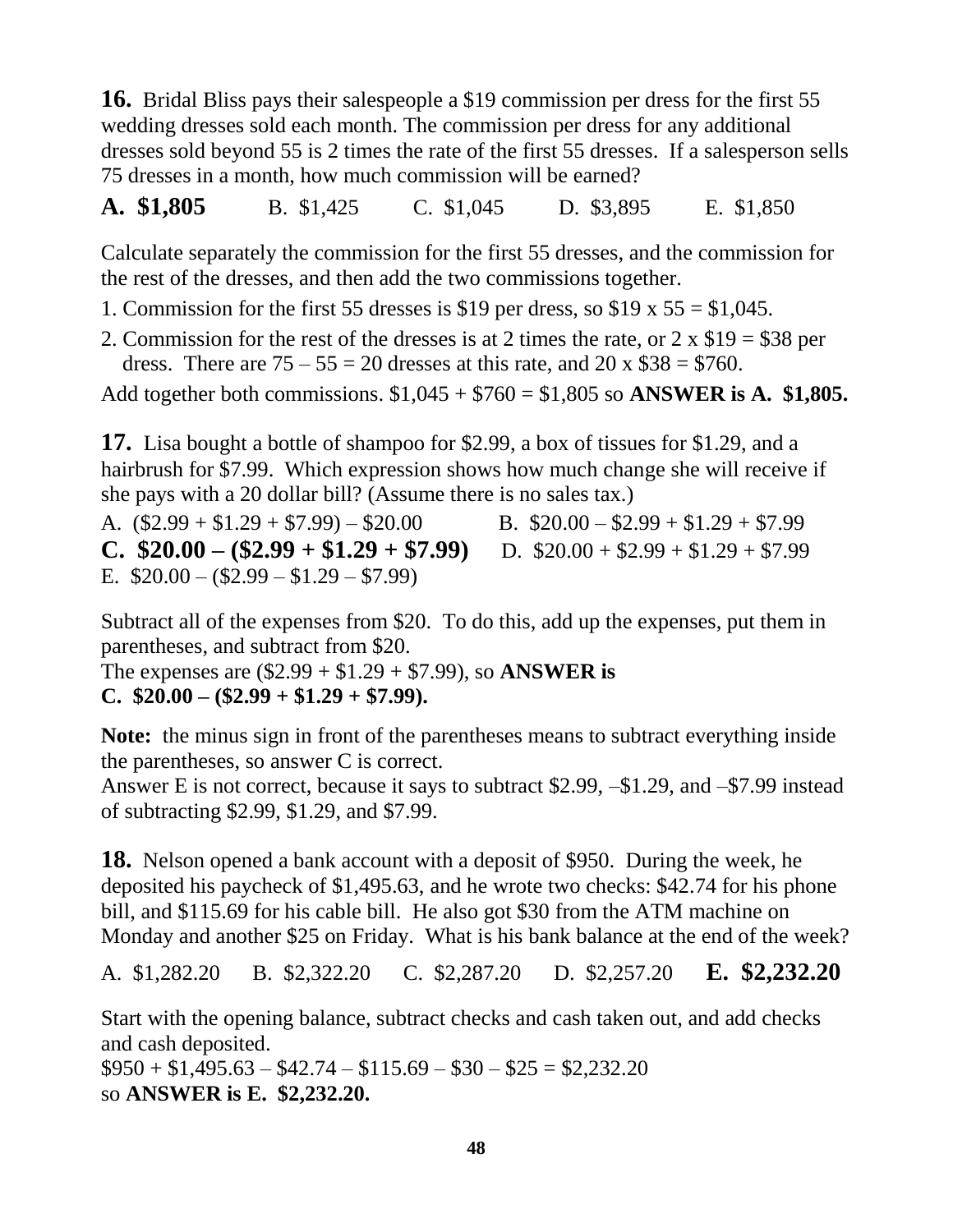**19.** The Belmont High School band needs to raise money for the annual band trip. So far, they have donations of \$2,000, and the school will contribute \$4,000 from its budget. The rest will be raised by selling tickets to a band concert. The total amount needed for the trip is \$7,500. If each concert ticket costs \$10, how many tickets must be sold to reach the \$7,500 total?

A. 1,500 B. 105 C. 750 **D. 150** E. 200

First calculate how much money still has to be raised, then divide by \$10 to see how many tickets need to be sold to raise that amount of money. They need \$7,500 total, and they have \$6,000 so far, so they still need  $$7,500 - $6,000 = $1,500.$ \$1,500 ÷ \$10 = 150 so **ANSWER is D. 150.**

**20.** Joe earns \$900 base pay plus a \$100 commission per car for the first 10 cars he sells each month. Any additional cars he sells earn him a commission rate that is 1.5 times the rate for the first 10 cars. How much will Joe earn in a month where he sells 14 cars?

A. \$2,300 **B. \$2,500** C. \$1,900 D. \$2,400 E. \$2,600

Calculate separately then add together three pieces: base pay + commission on the first 10 cars sold + commission on the rest of the cars sold.

- 1. Base pay = **\$900**.
- 2. Commission on the first 10 cars is \$100 each, and \$100 x 10 = **\$1,000**.
- 3. Commission rate for the rest of the cars is 1.5 times the first rate, or  $1.5 \times \$100 = \$150$  each.

The cars that get this rate are the total sold minus the first 10 sold, or  $14 - 10 = 4$ . Commission on these cars is  $$150 \times 4 = $600$ .

Add together the three pieces.  $$900 + $1,000 + $600 = $2,500$ , so **ANSWER is B. \$2,500.**

**21.** The 45 employees of a restaurant were all given 3 new uniform shirts. If each shirt cost \$8.75, which expression shows how much it cost to purchase all of the shirts?

A.  $45 \times 3 \div \$8.75$  **B.**  $45 \times 3 \times \$8.75$  C.  $45 \div 3 \times \$8.75$ D.  $45 \div 3 \div $8.75$  E.  $45 \times $8.75$ 

Calculate the total number of shirts, then multiply by the cost of each shirt. There are 45 employees, and each gets 3 shirts, so there are 45 x 3 total shirts. Then multiply by the \$8.75 cost of each shirt, so **ANSWER is B. 45 x 3 x \$8.75.**